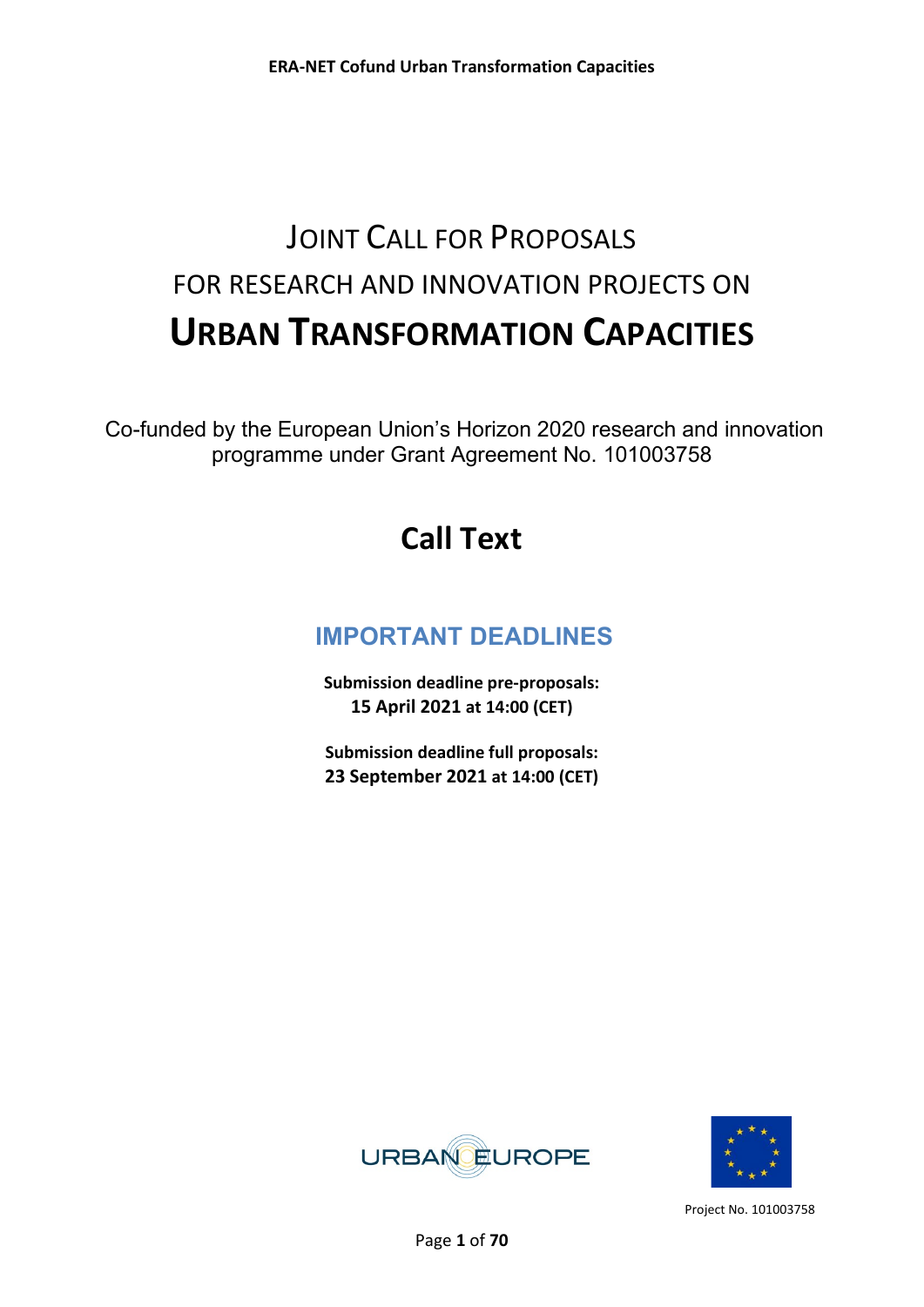

## **Revisions of the call text**

If the call text has been updated, the changes are tracked in the table below.

| Date            | <b>Update in call text</b>                                              |
|-----------------|-------------------------------------------------------------------------|
| 1 February 2021 | Amendment to the Spanish national requirements in Annex A.              |
| 5 March 2021    | Amendment to the Norwegian national requirements in Annex<br>A Table 1. |



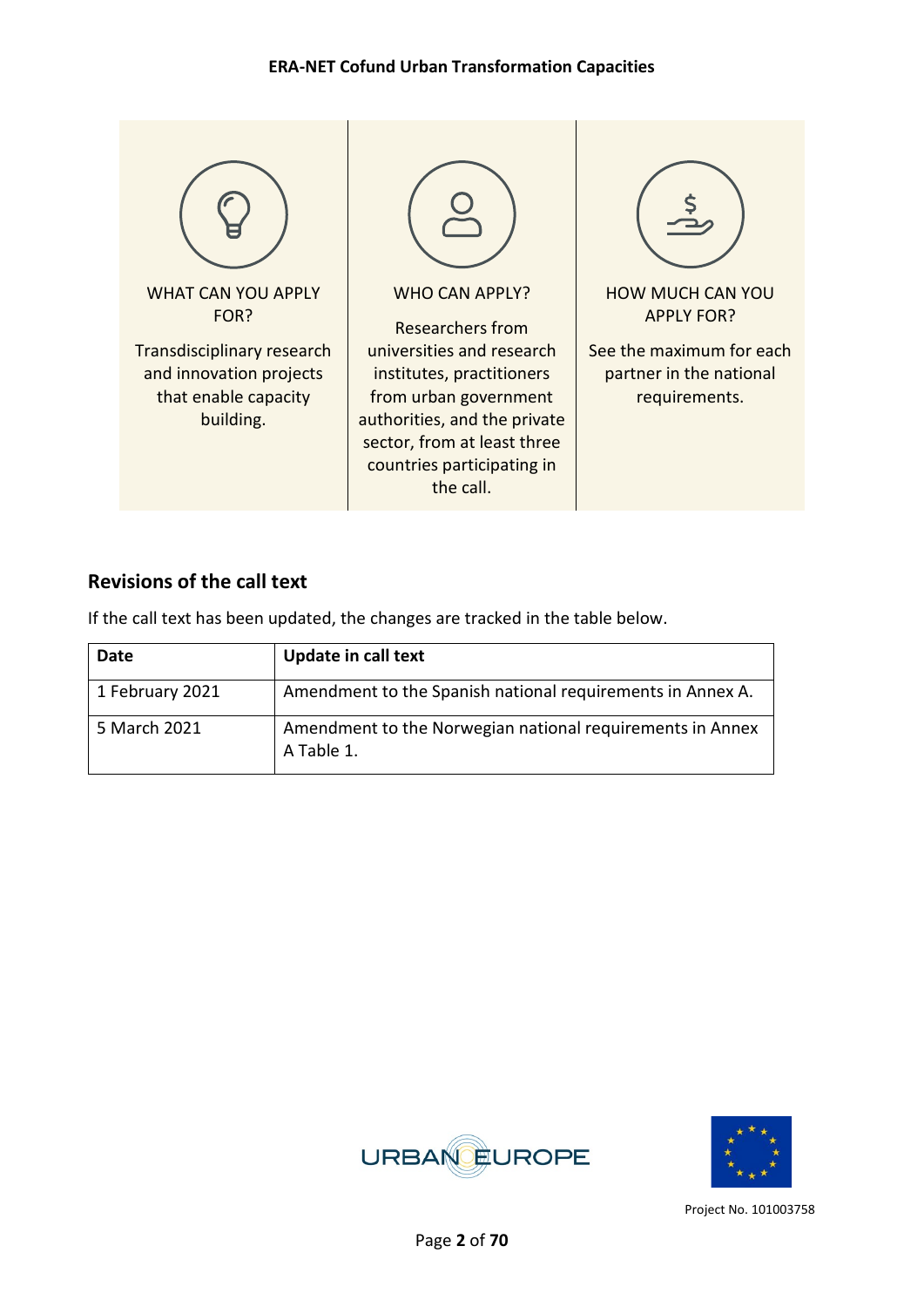## **Urban Transformation Capacities**

The sense of urgency for a rapid sustainable transformation of our cities and urban areas has never been greater. There is an increasing need to stake out pathways to support these needed urban transformations and capacity building to do so. The current approaches to target urban challenges and meet different international goals are often fragmented and incoherent as they are based on different ambitions and understandings of how cities and urban areas operate. Research and innovation should contribute with evidence on how to address urban dilemmas, while supporting capacity building for urban transformation and turning wicked issues into synergistic potential. This needs to be supported by aligning ongoing related initiatives and activities, as well as building upon existing experience and knowledge in order to achieve stronger synergies towards greater impact.

The ERA-NET Cofund Urban Transformation Capacities (ENUTC) is supported by the European Commission and funded under the Horizon 2020 ERA-NET Cofund scheme under Grant Agreement No.101003758.

Short summary of the call:

*This call welcomes a broad range of research and innovation projects that enable capacity building for urban transformations.* 

*Projects should clearly build upon previous experiences of building capacity in practice and build upon existing knowledge of transformation capacities towards urban sustainability, resilience and liveability.*

*Projects should study transformation processes and transformative capacity building for increased knowledge and understanding of such processes making it possible to develop this knowledge further. Projects are encouraged to use new technologies and tools for implementation of research and innovation and to ensure possibilities for scaling up.* 

*These principles apply to all three call topics as an overarching entry point.*

*All projects are expected to be cross-sectoral and will be required to clearly engage relevant stakeholders, including the public sector, private sector, civil society and academia, throughout the duration of projects. Projects must also have a transdisciplinary approach, including relevant disciplines, such as natural sciences, social sciences, technical sciences, and applied fields, to support and implement integrative approaches and strategies to enhance urban transformation capacities.*



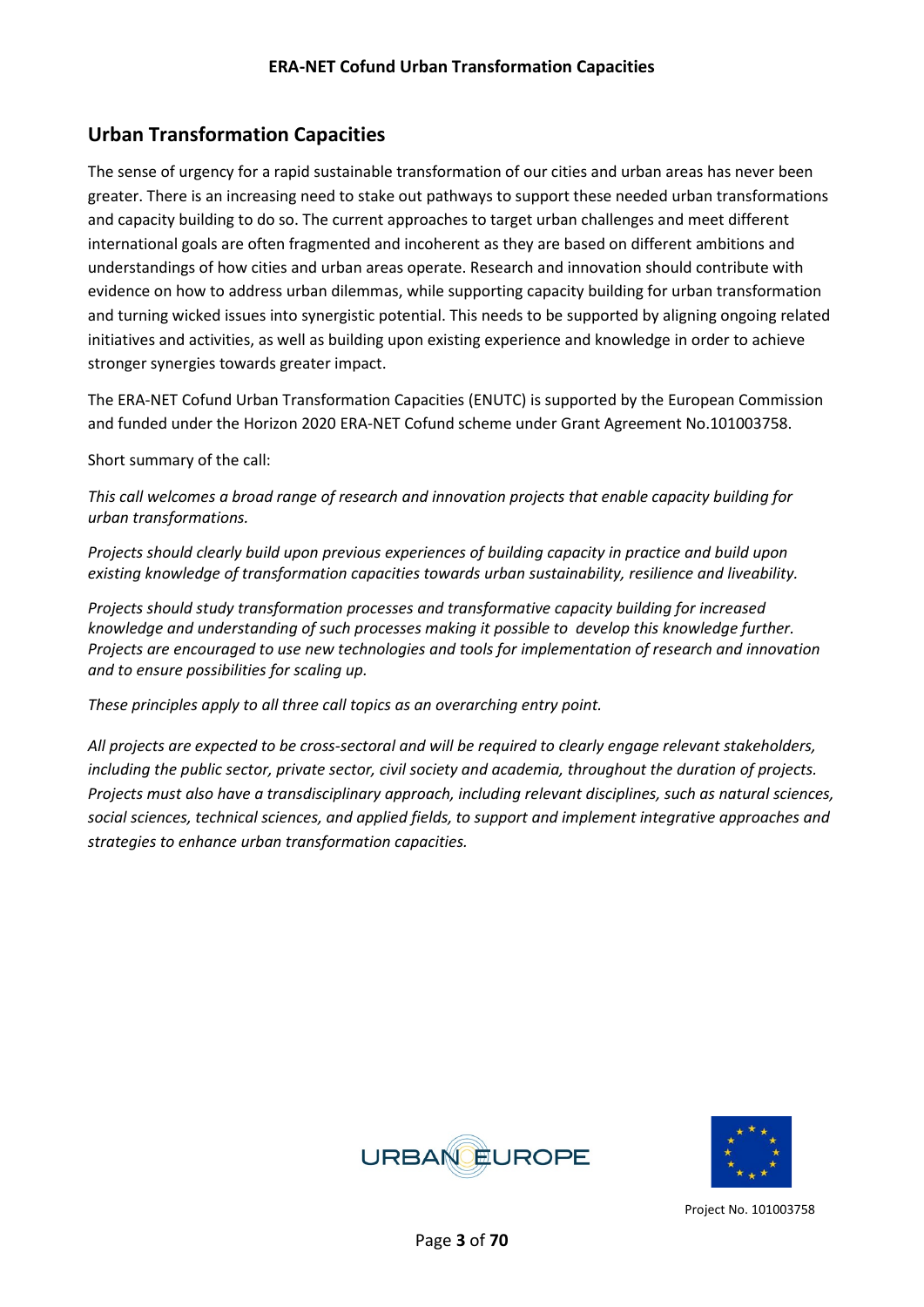## **Joint Programming Initiative (JPI) Urban Europe**

JPI Urban Europe is an intergovernmental research and innovation programme addressing the challenges of sustainable urban development. Through coordinated research and innovation, JPI Urban Europe aims to create, discuss and make available knowledge and robust evidence for sustainable urban solutions and pathways. For this reason, JPI Urban Europe connects public authorities, civil society, scientists, innovators, business and industry to provide a new environment for urban research and innovation. Following a challenge-driven approach to addressing complex urban challenges, dilemmas, in four transition areas, have been identified and laid out in the Strategic Research [and Innovation Agenda \(SRIA 2.0\)](https://vinnova.sharepoint.com/teams/formas/em/intArbete/InternationelltArbDok/JPI%20Urban%20Europe/Utlysningar/ENUTC/WP2%20Call/To%20enhance%20urban%20transformation%20capacities%20and%20expertise,%20JPI%20Urban%20Europe%20has%20taken%20a%20challenge-driven%20approach%20and%20identified%20a%20need%20to%20foreground%20dilemmas%20in%20four%20transition%20areas%20in%20their%20updated%20SRIA.)<sup>[1](#page-3-0)</sup>. This call for research and innovation projects is an important activity to implement this agenda.

For more information, please see the JPI Urban Europe website: www.jpi-urbaneurope.eu.

The aim of JPI Urban Europe is to create attractive, sustainable and economically viable urban areas, in which European citizens, communities and their surroundings can thrive. JPI Urban Europe focuses on how to:

-Transform urban areas into centres of innovation and technology

-Ensure social cohesion and integration

-Reduce the ecological footprint and enhance climate neutrality

-Take advantage of technological solutions and realise efficient and sustainable urban systems and networks (mobility, energy, water, waste, resources, information and communication technologies, etc.).

<span id="page-3-0"></span><sup>1</sup> [JPI Urban Europe's SRIA 2.0 | JPI Urban Europe \(jpi-urbaneurope.eu\)](https://jpi-urbaneurope.eu/about/sria/sria-2-0/)



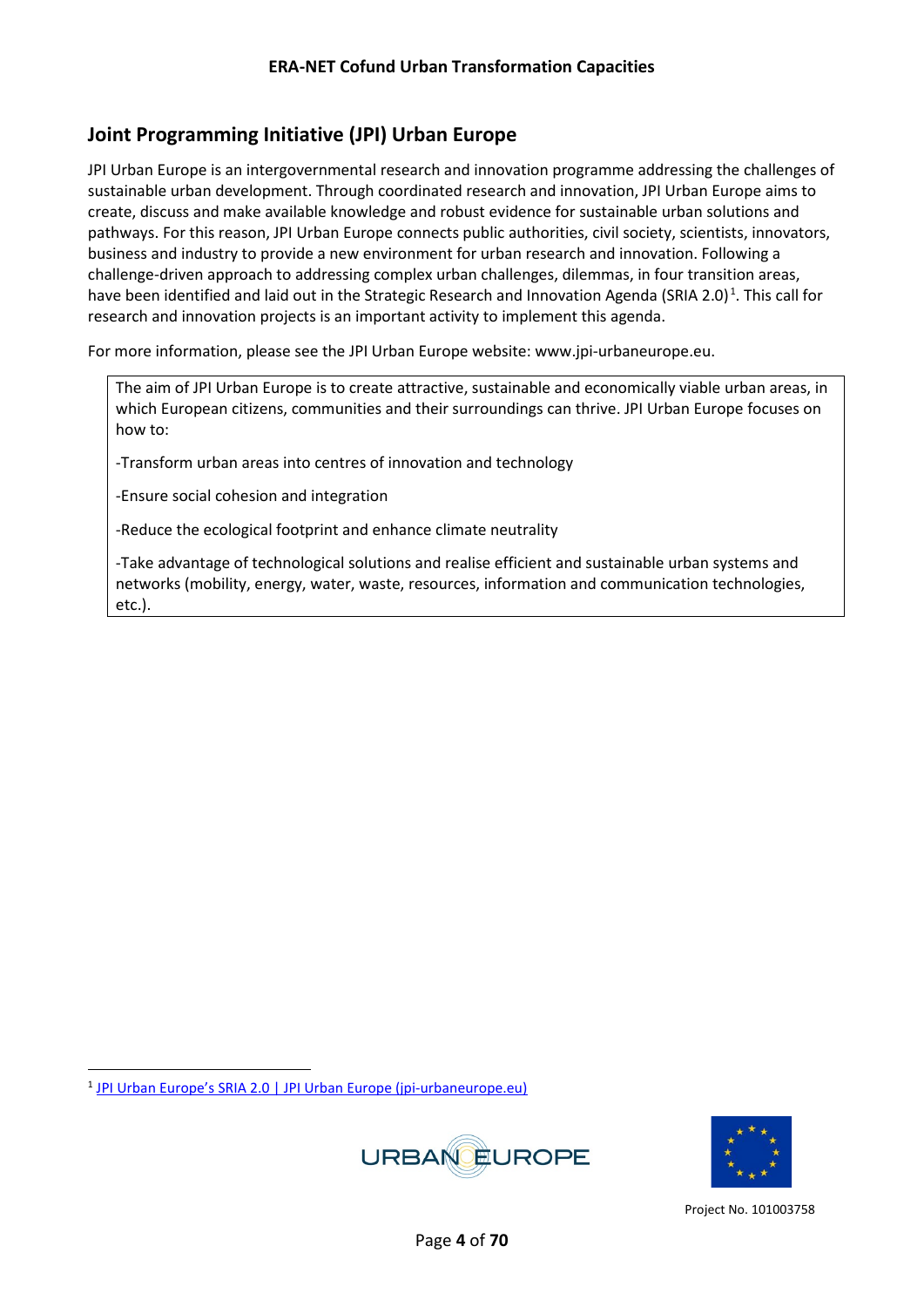## **Contents**

| Topic 2: Community-based developments and urban innovation ecosystems  13    |  |
|------------------------------------------------------------------------------|--|
| Topic 3: Robust and resilient urban infrastructure and built environment  14 |  |
|                                                                              |  |
|                                                                              |  |
|                                                                              |  |
|                                                                              |  |
|                                                                              |  |
|                                                                              |  |
|                                                                              |  |
|                                                                              |  |
|                                                                              |  |
|                                                                              |  |
|                                                                              |  |
|                                                                              |  |
|                                                                              |  |
|                                                                              |  |
|                                                                              |  |
|                                                                              |  |
|                                                                              |  |
|                                                                              |  |
|                                                                              |  |
|                                                                              |  |
|                                                                              |  |
|                                                                              |  |



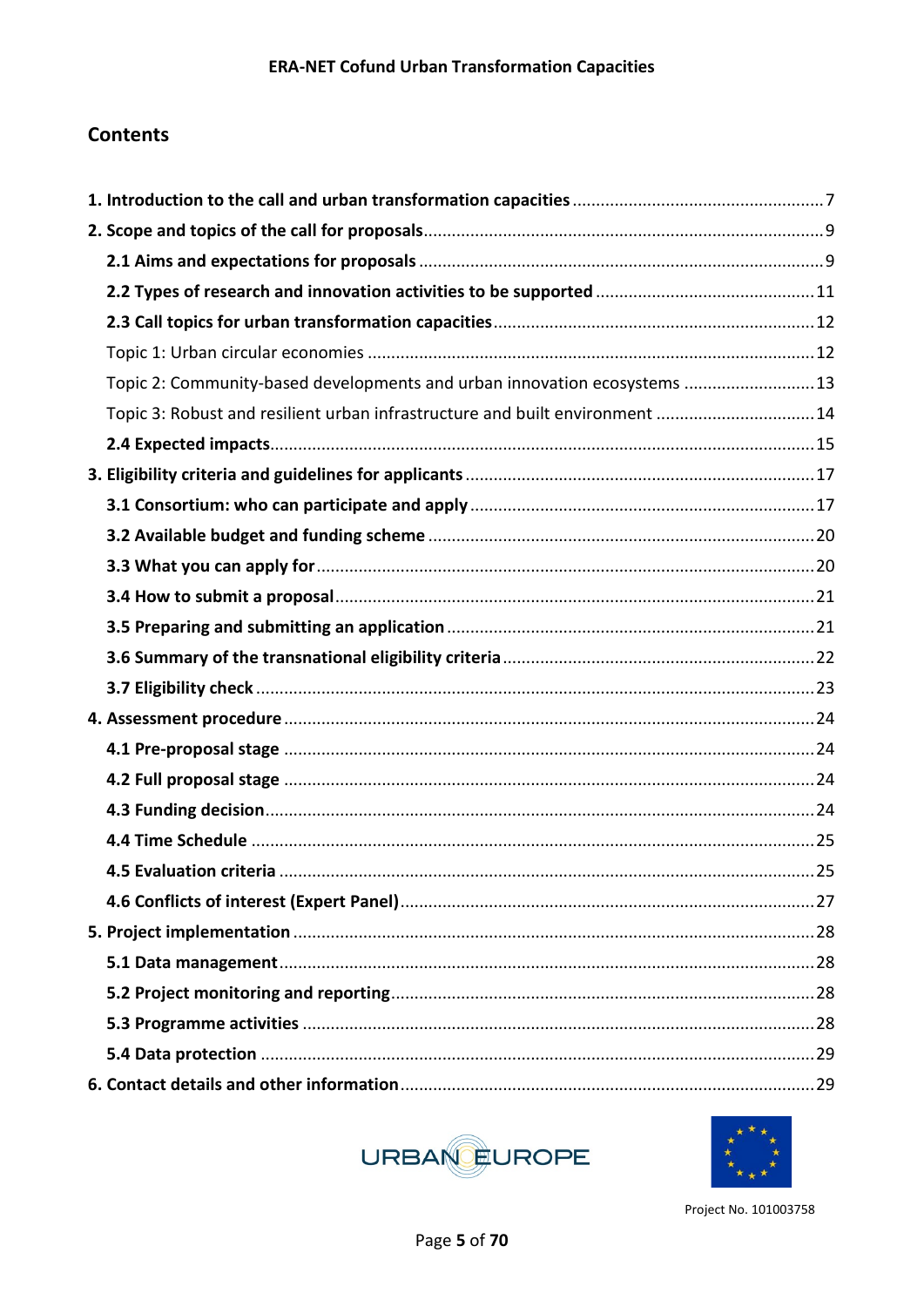

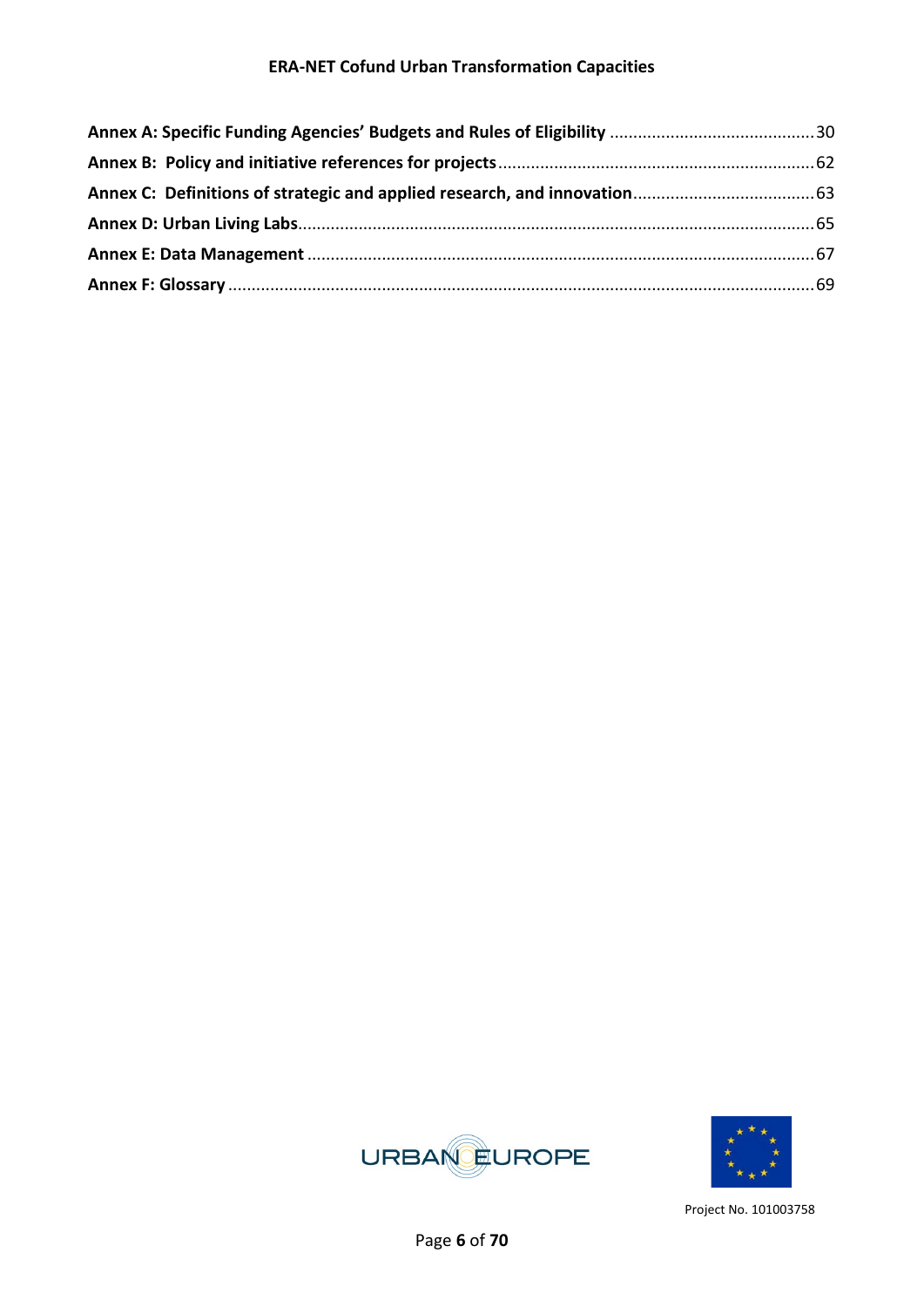## <span id="page-6-0"></span>**1. Introduction to the call and urban transformation capacities**

The goal of this call is to **generate transnational research and innovation projects to support capacity building for urban transformation**. The call addresses the topics and challenges crosscutting:

- Urban circular economies;
- Community-based developments and urban innovation ecosystems; and
- Robust and resilient urban infrastructure and built environment.

The total available budget for this call is approximately EUR 18.4 million, including support from the European Commission through the Horizon 2020 research and innovation programme under Grant Agreement No. 101003758. ENUTC expects to fund approximately 10-14 proposals in the co-funded call, with an average funding of EUR 1-2 million. Each national/regional funding agency will provide funds directly to their eligible beneficiaries in accordance with the **agencies' rules and regulations (see Annex A)**.

In this call we define **urban transformation capacities** as the process of building capacities such as skills, insights, tools, organisational and personal capabilities, working methods and processes, access to experiences and verifiable knowledge. Developing and building upon processes and strategies to enhance urban transformation capacities includes collaboration within society in general. More specifically developing strategies to enhance urban transformation capacities also includes:

- increasing capacities in public service innovation and public innovation governance;
- increasing capacities in private sector innovation for sustainable urbanisation;
- new approaches to governance, law and urban justice;
- building of new structures and procedures e.g. for envisioning and scenario development;
- carrying out, evaluating and scaling up urban experiments;
- collaboration of the public sector, private sector, academia and civil society;
- integrating policies across sectors; and
- learning, monitoring and reflecting on change processes.

Capacity building is also enabled and supported by using new technologies and tools, knowledge cocreation, urban experimental approaches at different scales (e.g. urban living labs (further defined in Annex D and F), city labs and maker spaces), policy labs, business/economic models and other kinds of systematic approaches for stakeholder engagement including non-academic stakeholder involvement.

Transnational policy documents such as *Transforming our world: the 2030 Agenda for Sustainable*  Development<sup>[2](#page-6-1)</sup>, the New Urban Agenda<sup>[3](#page-6-2)</sup> and the Urban Agenda for the EU<sup>[4](#page-6-3)</sup>, stress the great urgency for a rapid sustainable transformation of cities and urban areas worldwide. They present ambitious and comprehensive targets addressing a wide variety of urban challenges in order to make cities and human settlements inclusive, safe, healthy, resilient and sustainable. Furthermore, they highlight the need to stake out pathways for an urban transformation that strengthen relevant stakeholders and actors' capacities to

<span id="page-6-3"></span><sup>4</sup> [https://ec.europa.eu/info/eu-regional-and-urban-development/topics/cities-and-urban-development/urban](https://ec.europa.eu/info/eu-regional-and-urban-development/topics/cities-and-urban-development/urban-agenda-eu_en)[agenda-eu\\_en](https://ec.europa.eu/info/eu-regional-and-urban-development/topics/cities-and-urban-development/urban-agenda-eu_en)





<span id="page-6-1"></span><sup>2</sup> <https://sustainabledevelopment.un.org/post2015/transformingourworld/>3 <https://unhabitat.org/about-us/new-urban-agenda>

<span id="page-6-2"></span>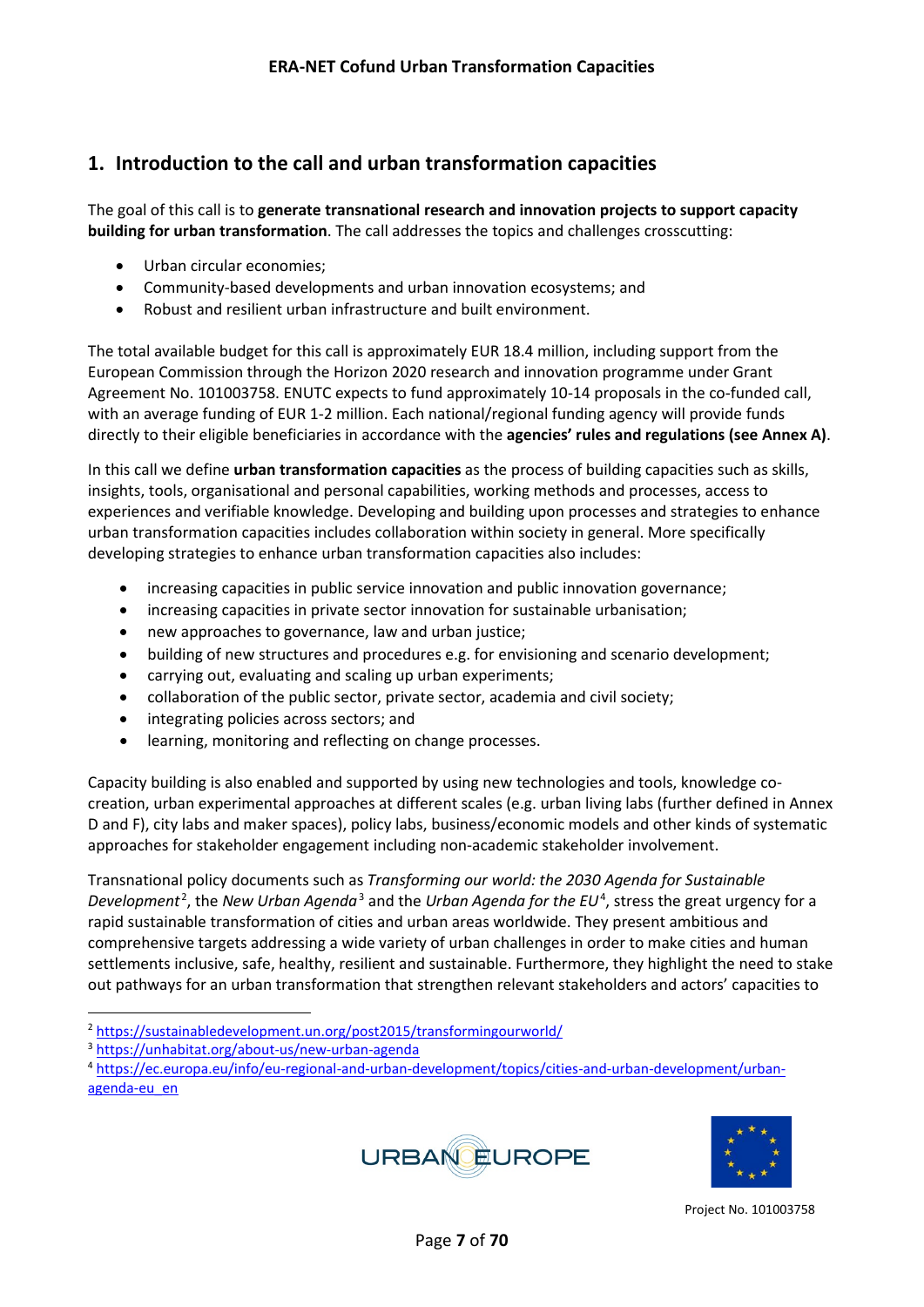tackle sustainability challenges ahead. This transformation requires **capacity building by and for all actors**  involved in the transition to a sustainable future.

A key challenge in reaching Sustainable Development Goal (SDG) 11 Sustainable Cities and Communities<sup>[5](#page-7-0)</sup>, the *New Urban Agenda* and the *Urban Agenda for the EU* is to overcome the gap between research and practice to achieve urban transformations and implement solutions in practice.

Current approaches to meeting these goals and challenges often address different sectors, scales and ambitions. Similarly, these approaches often stay within organisational silos. Implemented solutions might be optimal for a certain sector, but suboptimal and have consequences for the larger urban context.

This calls for comprehensive joint action by stakeholders from across the public sector, private sector, academia and civil society. Integrated approaches are essential for addressing the complexity of urban challenges, delivering urban change and developing efficient strategies towards a transformation to sustainable, resilient and liveable cities and urban areas. In order to facilitate substantial impact that can be implemented in practice, interrelated aspects of urban systems – technological, economic, environmental, social, political, legal and cultural models and perspectives – need to be brought together.

<span id="page-7-0"></span><sup>5</sup> <https://sdgs.un.org/goals/goal11>



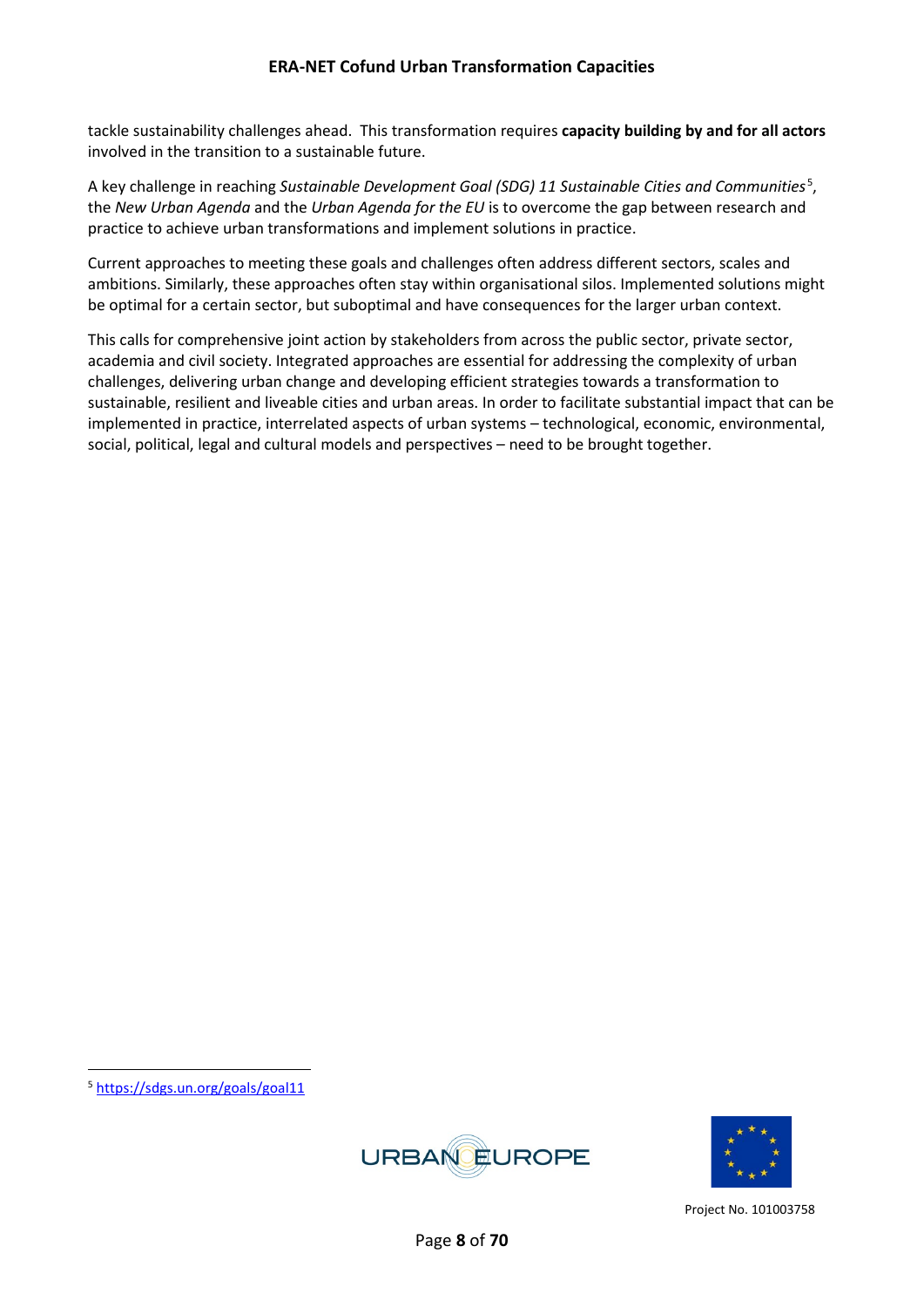## <span id="page-8-0"></span>**2. Scope and topics of the call for proposals**

#### <span id="page-8-1"></span>**2.1 Aims and expectations for proposals**

The projects resulting from this call are expected to:

#### **2.1.1. Focus on capacity building for a sustainable urban transformation and connect to earlier transnational, European, national and regional research and innovation actions**

The projects resulting from this call are expected to enable capacity building for a sustainable urban transformation in research, public and private sectors, and society in general. To build capacity, projects are expected to:

- integrate and build upon previous experiences of building capacity in practice, build upon existing knowledge of transformation capacities towards urban sustainability, resilience and liveability and/or develop this knowledge further
- include experimental approaches and/or be orientated towards development of tools, technologies, techniques and methods to support urban transformation
- be grounded in successful European and global research and/or innovation and clearly build upon and make use of previous results and policy objectives to enable synergies with projects funded by (but not exclusively) JPI Urban Europe, Horizon 2020 or other transnational, national or regional programmes. See **Annex B** for further reference to policies and initiatives that projects should create synergies with and contribute to.

**Innovation projects** are expected to clearly address scaling possibilities, while **research projects** are expected to bring new perspectives to support urban transformation capacities. All projects are expected to deliver an implementation plan to describe their roadmap of activities within work packages. In addition to the implementation plan, projects under the **'Urban Innovation and Implementation'** category are expected to develop an Innovation Management Plan (IMP) as a key deliverable to establish a structured mechanism, which ensures high levels of innovation are maintained and exploited within and beyond a project's lifecycle. The IMP should highlight how project activities are well connected while proposing definitions, innovation landscapes, targets, indicators and monitoring strategies to ensure that the innovation potential of the project is maintained against risk factors. Projects that cut across the research and innovation pathways are **also** expected to have an IMP.

#### **2.1.2. Include trans-sectoral and transdisciplinary research and/or innovation and holistic approaches which make clear progress in tackling urban challenges and finding human-centred solutions**

Relevant disciplines include but are **not limited to** for example natural sciences (biology, physics, geology and chemistry), social sciences (economics, geography, political science, law, conflict resolution, psychology, sociology, history, cultural studies, heritage and gender studies), technical sciences (engineering and computer sciences), and applied fields such as transportation planning, logistics, traffic engineering, urban and spatial planning and policy development, architecture, design, as well as artistic and creative disciplines.

#### **2.1.3. Include diversity (including gender dimension) or specific populations' considerations**



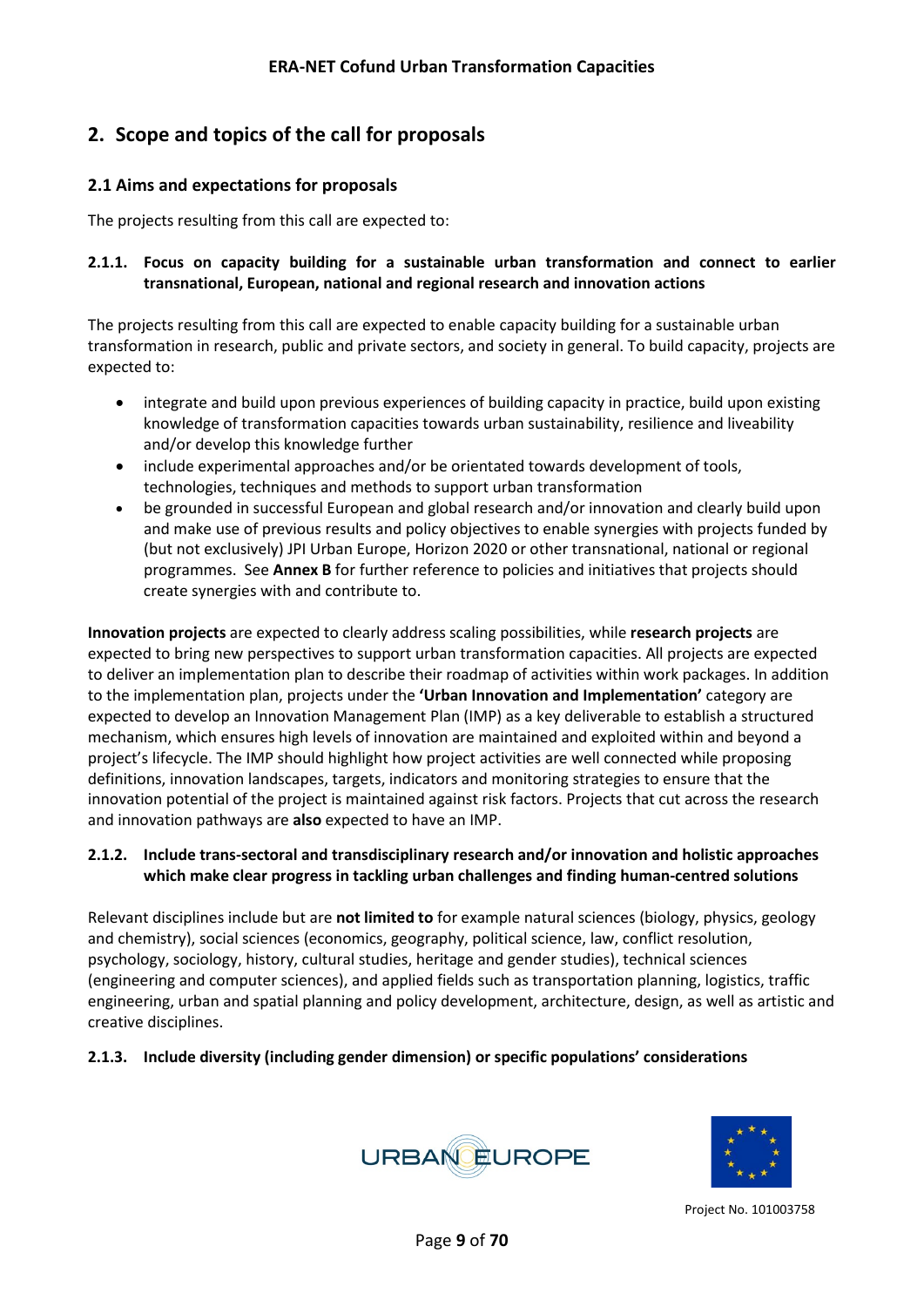Applicants are highly encouraged to integrate diversity considerations in submitted proposals, as well as underrepresented populations in the planned research/innovation. This includes not only diversity in the consortium, but also the inclusion of diversity perspectives and analysis in the research/innovation itself if it is relevant. A project is considered diversity (or gender) relevant when it concerns individuals or specific groups of people and/or when its findings may affect individuals or specific groups.

#### **2.1.4. Involve relevant urban stakeholders**

In order to enable capacity building and underpin urban transformation pathways, it is imperative that projects involve urban stakeholders and local contexts.

Projects are expected to be cross-sectoral involving urban stakeholders including:

- Urban government authorities (such as regional and local government institutions, municipalities and municipal organisations, city authorities, urban governments, urban public administrations, and infrastructure and service providers).
- Research organisations (such as universities, university colleges, research institutes or other authorities with research undertakings).
- Companies and commercial organisations (from industry, cooperatives, and small, medium and large enterprises), especially public utility companies (e.g. in the field of energy supply, other communal supply and disposal systems); infrastructure and service providers; real estate developers; investors; facility management providers; actors from the fields of energy, spatial and transport planning; transport authorities; entrepreneurs and innovators.
- Consumers (e.g. business enterprises and test households).
- Civil society including local and community organisations, non-governmental organisations, not-forprofit organisations, urban communities and inhabitants, as actors and agents of open innovation and systemic urban transformation towards climate neutral, inclusive, resilient and sustainable cities.

Stakeholders might, for example, be involved in the choice of the topic of the proposal, in the design and advising on the project or/and in carrying out parts of the work programme. Therefore, consortia submitting proposals for this call are asked to describe how stakeholders, including urban government authorities, are actively involved in the project (such as throughout the various stages of project design, conduct, analysis and dissemination). The extent of involvement may vary according to the context of the study proposed and national/regional regulations of participating funding organisations (see **Annex A**).

#### **2.1.5. Meet existing priorities, needs and challenges of urban government authorities**

- Projects are expected to be well connected to the 'day-to-day' work of urban government authorities by linking to ongoing processes and initiatives of urban government authorities as well as fitting into urban government authority policies and strategies (contributing to aims and/or implementation). This means that projects are expected to begin with an existing challenge or urban government authority project.
- Projects are expected to be relevant for urban government authorities and specify the reasons for urban government authority participation as well as the usefulness of outcomes through aligning with urban government authority needs to ensure matching priorities and impacts of research/ innovation projects. Therefore, projects are expected be practice-based, and apply and



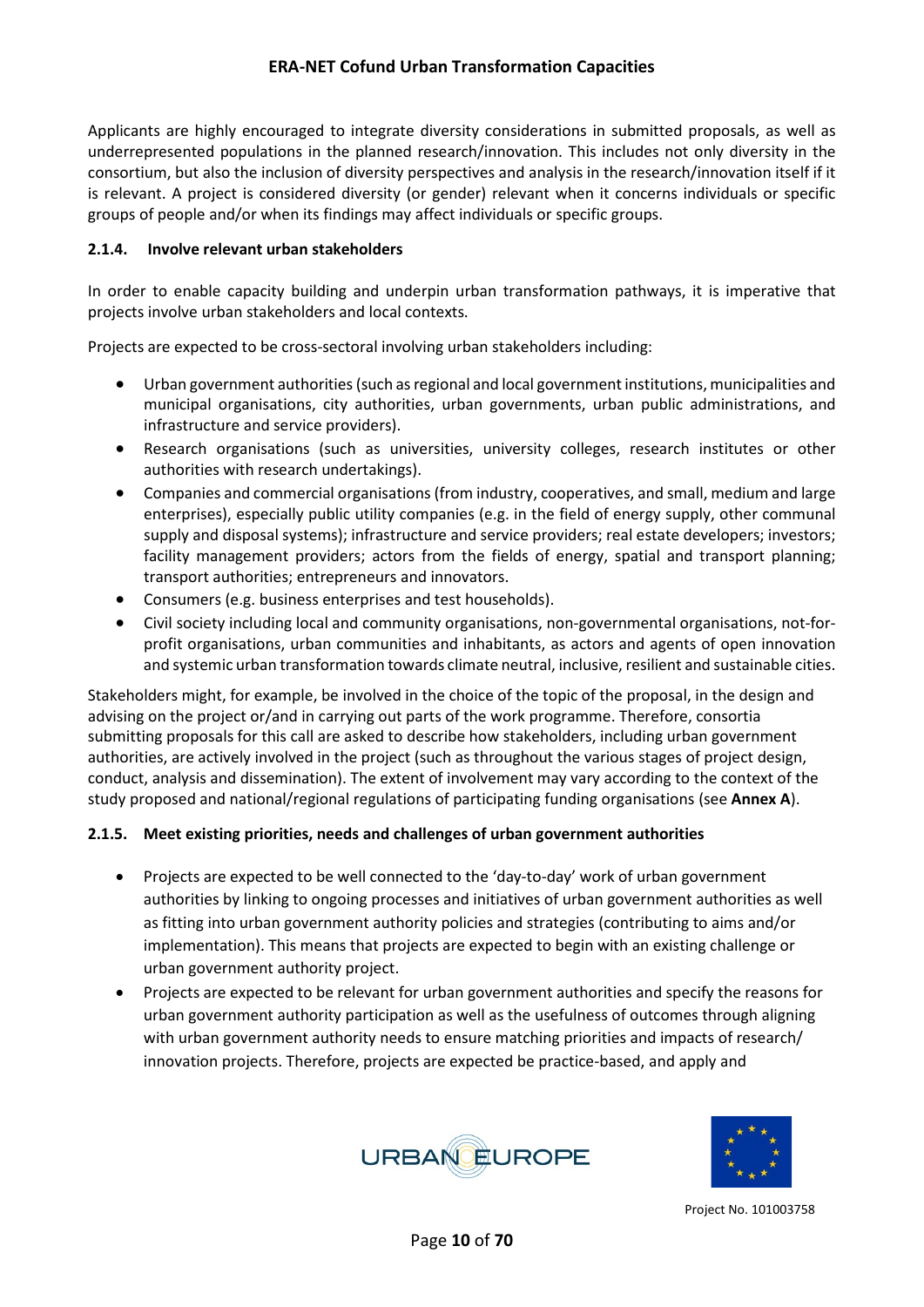demonstrate science into everyday life urban settings including policies, strategies and 'day-to-day' practices.

- Urban government authorities are expected to be strongly involved in the co-creation and codesign, and in setting the goals and objectives of the project, ideally from proposal development stage, so that the project can sufficiently take the urban government authority perspective into account.
- Project outcomes are expected to be useful and practical, to be relevant for urban government authority officials. Ideally, they would be practice-based and adapted to needs and language of urban government authorities. Effective communication, i.e. 'translation' of complex science and technology concepts to risk-averse city decision-makers is thus key.

#### <span id="page-10-0"></span>**2.2 Types of research and innovation activities to be supported**

This call is open for proposals referring to a broad range of project types, from research to innovation (see definitions below).

Different funding agencies will have the possibility to fund different parts of the research and innovation (R&I) landscape. **Annex A** indicates the types of activities that will be funded by each funding agency.

The combination of different of research approaches within one project (with differentiation at work package level) is possible as long as involved funding agencies' eligibility rules are fulfilled. However, it is clear that the purpose, expected impact at the end of the project, level of involvement and role of stakeholders (e.g. the public sector, private sector, civil society and academia) in a project depends on the positioning with respect to R&I activities.

The assessment procedure of the proposals is built to take into account these differences in characteristics, goals and expectations: even if all R&I proposals will be evaluated with the same set of criteria, some subcriteria will differ (see section 4.5) and the relative weighting between academic expertise and more practical expertise will also be adjusted.

The call text and particularly each of the challenges presented below call for proposals that belong to this broad range of R&I activities, depending on the issues.

**Applied Urban Research:** An understanding of how cities and urban areas function is required to influence policy and intervention. Achieving this influence through knowledge creation is often referred to as "**applied urban research**". Applied urban research in this context is about how city officials, inhabitants, practitioners and others, can influence and interact with a city, with a purpose of improving it or adapting it in some respect. In applied urban research there is good opportunity to involve representatives from nonacademic institutions in the projects as problem owning actors to bring in the practitioners' perspective in order to co-produce knowledge relevant for user stakeholders. Applied urban research is designed to be tangible and applicable to such a degree that the results are likely to have an impact on actual decisions and policy. Apart from publication in peer-reviewed journals, knowledge exchange activities such as policy briefings, policy seminars and other events targeted at stakeholders are important, as well as dissemination in popular media.



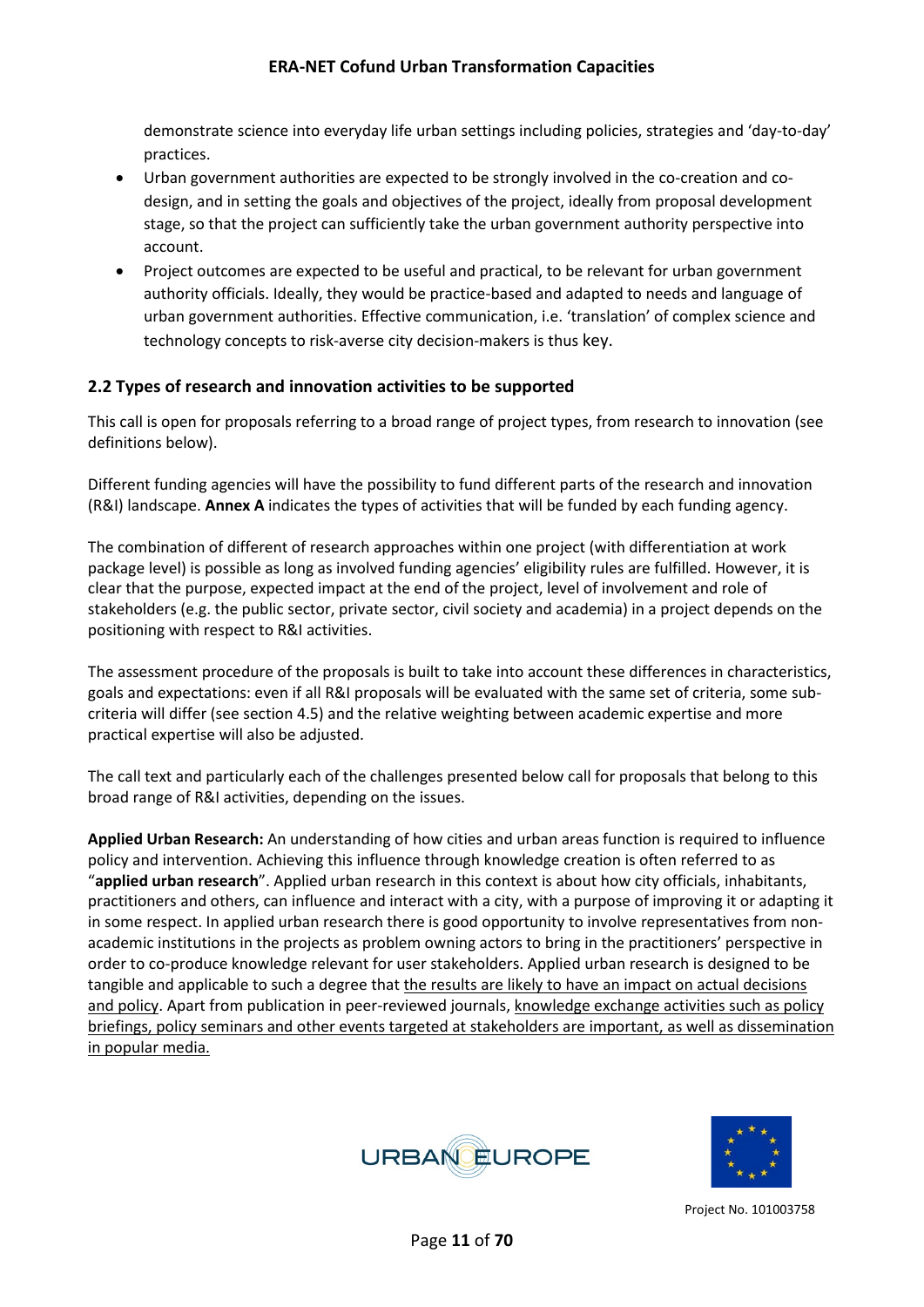**Strategic Urban Research:** The term "**strategic urban research**" is defined as that which is driven by the desire to know, understand and explain how cities function and interact across domains and sectors. Strategic urban research by this definition encompasses qualitative as well as quantitative approaches, and examples can be found in any academic discipline. The subject of this type of research can be an individual aspect of a city or a city in its entirety, or even a network of related cities. Strategic urban research can be theoretical, comparative or case specific. For strategic urban research, the prime goal is to expand on the common knowledge about how cities function. Representatives from non-academic 'problem-owning' actors should be part of co-creating the research design/agenda. In line with this, it places a high value on traditional scientific method and publication in high-ranking peer-reviewed journals.

**Urban Innovation and Implementation:** While strategic and applied urban research are both focused on producing knowledge, "**urban innovation and implementation**" take things one step further and promotes the actual creation or advancement towards new policies, practices, services, products or processes - such as integrated systems, tools, services and data – in such a manner that the first impact takes place during the project. Policies, practices, processes, services or products being developed could be of commercial value, but equally welcome is innovation directed at urban justice, public governance, management and operation. Urban innovation is always carried out in close collaboration with practitioners or other target audiences.

See **Annex C** for further definitions of applied and strategic urban research as well as innovation.

#### <span id="page-11-0"></span>**2.3 Call topics for urban transformation capacities**

#### **Projects are expected to support integrated approaches and solutions for sustainable urban development, based on cutting edge transformative change.**

In this call **urban transformation capacities** are related to three main topics, which address a wide variety of urban challenges:

- Urban circular economies;
- Community-based developments and urban innovation ecosystems; and
- Robust and resilient urban infrastructure and built environment.

The context, issues and opportunities that define each topic are first presented in terms that aim to inspire research and innovation. Then, some tracks or expected results/outcomes for the projects are suggested. These are non-exhaustive examples that may be addressed either through the research or innovation pathway.

Because of the intricacy of issues, the three call topics overlap and there are also crosscutting concerns (use of data, tools for decision-makers, etc.). Each challenge considers these transverse issues from a specific perspective. **A proposal must address at least one call topic but may be related to several call topics if it considers a crosscutting subject or an issue that is at the frontier of several topics.**

#### <span id="page-11-1"></span>**Topic 1: Urban circular economies**

*This implies functional urban design in support of circular systems, the use of nature-based solutions – that is actions for societal challenges that are inspired by processes and functioning of nature – and for* 



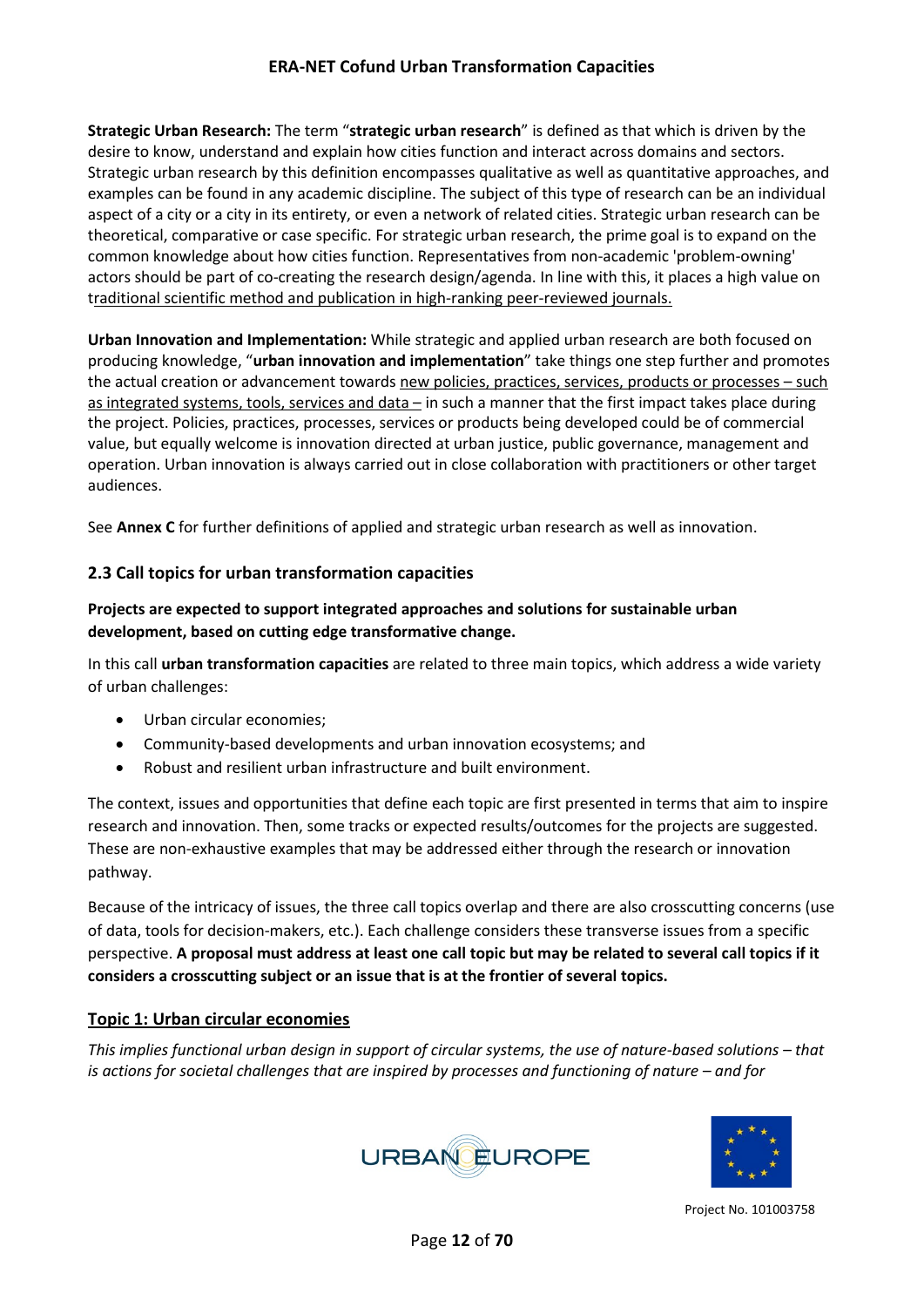*supporting circularity in resource use and waste management strategies, business models and smart city developments for the common good.*

Cities and urban areas are focal points of our societies' consumption of natural resources. In the linear ways in which most economies currently work, these resources are either consumed in urban activities or stored in the built environment.

To achieve more sustainable cities and urban areas, there is an urgent need to develop sustainable urban circular economy models, such as doughnut economies, with special attention to urban logistics and sustainable, efficient and above all reduced use of our limited natural resources. New urban economies will have to move towards a long-term and sustainable transformation of society and towards sustainable circular economies. This includes sustainable ways of regulating and using materials, products, services and natural resources, to achieve circular economies through non-toxic and circular cycles and mobilise a broad variety of urban stakeholders without compromising urban equity and justice.

In recent times, urban areas have gone through significant socioeconomic restructuring, following from ongoing digitalisation and technology development. As our cities become increasingly interconnected, this changes our production, consumption and travel patterns, spanning the globe. This interconnection of cities and regions to the global market also introduces vulnerability, as can be observed from the economic crisis and the COVID-19 crisis. Urban circular economies might help to reduce vulnerability and support sustainable development. The very same developments of digitalisation, technological developments, as well as financial incentives can now support the development of urban circular economies. In these developments, it is pertinent to include intercity and peri-urban, regional and rural dynamics.

Capacity must be built for a greater understanding of sustainable urban circular economies, and initiatives to realise these. Therefore, projects addressing this call topic should:

- Be based on the physical, social and economic structures of how cities work.
- Relate to physical stocks and productive assets, and how these are connected to global economic systems, but with clear integration of social and environmental issues as needed components of today's economy and sources of welfare.
- Reflect the requirements of inhabitants, decision-makers and other stakeholders together with soft/informal and hard/formal governance, legal and regulatory related aspects and approaches.

#### <span id="page-12-0"></span>**Topic 2: Community-based developments and urban innovation ecosystems**

*This implies innovative neighbourhoods which enable social innovation and local entrepreneurs, inhabitant engagement, co-creation and co-design to support liveable, just, inclusive and attractive neighbourhoods.*

It is a specific challenge to explore and build capacities for urban transformation which are grounded in urban liveability, justice, inclusivity and active community engagement. The transformation to a resource efficient society is of importance to everyone, and transition pathways therefore need to be anchored in all social groups and existing local resources. Cities need to be developed in a way that they remain attractive while still leaving no one behind, and integrate the built environment with the sociopolitics of urban spaces, including green and blue open spaces, and social and cultural infrastructure and heritage.

Innovation needs to benefit all sectors of society while also addressing climate challenges. Whether targeting for instance urban digitalisation, urban quality of life, urban adjustment to demographic ageing and public service innovation, innovation should promote social and political participation, and cater to the



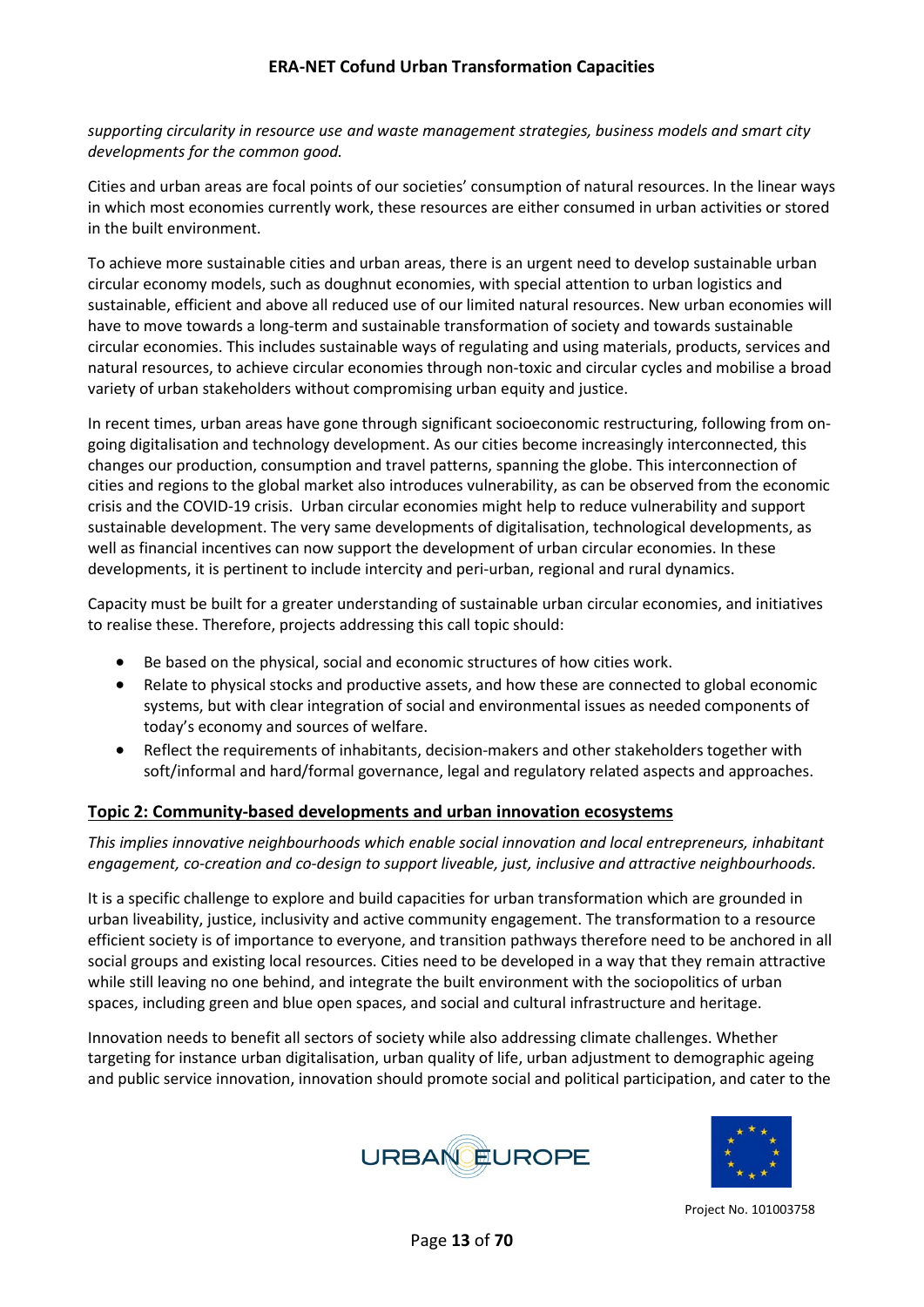needs of social minorities. Sustainability requires interconnections with a sustainable circular economy and liveable urban development. Thereby, this topic is also aimed at projects tackling democratic deficits and conflicting interests in community development and functional urban areas. Experimental governance approaches and conflict resolution methodologies can be considered as viable options that enable participatory decision-making practices to promote urban justice within and across divergent communities of interest.

The urban transitions pathways to be pursued by projects for this call topic should:

- Include local urban innovation ecosystems which support liveable urban areas, increase quality of life and benefit public health.
- Integrate aspects of social and cultural heritage and infrastructure, and community-led development.
- Test business models including, but not limited to cooperatives, bottom-up enterprises, sharing businesses and economies, through disruptive innovation, civil society and social innovation approaches.
- Entail the challenge of how local urban innovation ecosystems are made resilient and sound in the face of global and 'intrinsic' emergencies and crises, volatile financial, natural and political events as well as environmental conditions, such as the COVID-19 pandemic, asylum crisis and climate change.

#### <span id="page-13-0"></span>**Topic 3: Robust and resilient urban infrastructure and built environment**

*This implies an urban infrastructure and a built environment that can resist natural, environmental, social, economic and technological threats on smaller and larger scales based on efficient use of resources. It also implies fair access to urban infrastructure and the built environment.*

Infrastructure and the built environment are the interfaces between humans and nature. Technical infrastructure systems facilitate the resource and energy flows, and the built environment facilitates and protects activities – all needed to sustain our societies while at the same time consuming a lot of materials and energy for their construction, maintenance and upkeep. In this capacity, infrastructure and the built environment are at the core of urban transformation and have a key role to play in sustainable urban transitions.

Additionally – and for the built environment as a whole – urban resilience may be understood as short and long-term capacity of resistance, adaptation and innovation in order to tackle natural, environmental, political, cultural, social, economic and technological threats and challenges as well as their consequences. In this context climate change adaptation and mitigation measures are central. Achieving a robust and resilient built environment and urban infrastructure has multiple dimensions. The physical aspects but equally well the non-physical/soft aspects such as information and telecommunication technologies, internet of things, artificial intelligence, cultural and social infrastructure and heritage, as well as soft/informal and hard/formal governance and regulative approaches and processes must be taken into consideration.

The specific challenges, projects should consider for this call topic are:

• Build capacities to develop and scale up prototypes and models in sociotechnical systems that connect a broad range of urban infrastructure and the built environment in a sustainable way.



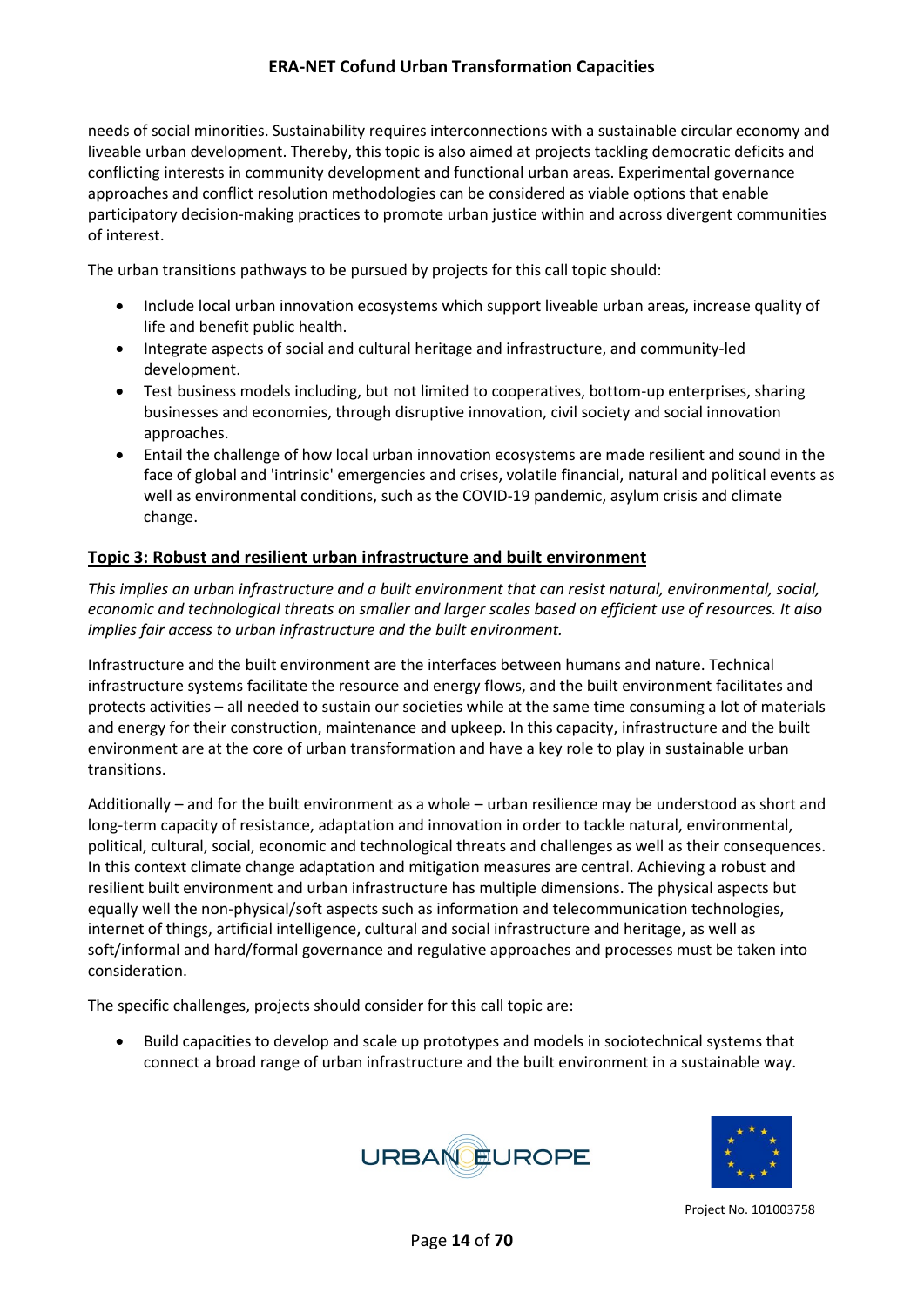- Build capacity to ensure robust and resilient infrastructure systems and geosystems which offer equal accessibility and services for various local contexts and socioeconomic groups.
- Explore innovative and community-based approaches for financing the investment of new and maintenance of existing aging infrastructure.
- Ensure, in new sustainable and effective ways, that the built environment and urban infrastructure – both physical and non-physical – become increasingly resilient towards natural, environmental, political, cultural, social, economic and technological threats and challenges.
- Promote innovation along the entire value chain. This could for instance be done by:
	- o testing theories of system transitions;
	- o the development of advanced systems analysis on system transitions;
	- o developing new, adaptive strategies, policies, methods, tools and decision support to manage continuous changes which affect urban systems on different scales.

#### <span id="page-14-0"></span>**2.4 Expected impacts**

For all call topics (urban circular economy; community-based developments and urban innovation ecosystems; and robust and resilient urban infrastructure and built environment), projects are expected to contribute to the following impacts while setting out a credible pathway to contributing to urban transformation capacities:

- Promote capacity building by co-creation, testing concepts and solutions and validating integrated transitions pathways for urban transformations and sustainable urban economies. This includes state of the art in transformation processes, as well as the enhanced knowledge on transformation processes that foster sustainable ways of material and resource use, infrastructure resilience, quality of life, social equity and justice in cities and urban areas.
- Enhance capacity building for urban planning approaches and models that integrate demands from different sectors and build upon participatory approaches. In order to enhance and scale up capacity building – which should go beyond the involvement of stakeholders in projects and rather make them agencies of change and solutions – projects are expected to develop and elaborate on new forms of inclusive, participative and innovative business, financing and governance models for sustainable urban development, and new integrated urban planning and design models.
- Contribute to the transformation of cities to innovation hubs and develop and scale up urban living labs and similar experimental approaches and capacity building to ensure knowledge for continuity of such approaches. To ensure impact, this includes the establishment of urban living lab collaboration with government administrations and authorities and other institutions identified as key actors.
- Capacity building for integration of different models into transition pathways and follow-up implications for sustainable urban development. This can include innovative physical and nonphysical infrastructure solutions, such as nature-based solutions with multiple benefits for climate change mitigation and adaptation, which can increase the resilience of cities and urban areas in the long term.



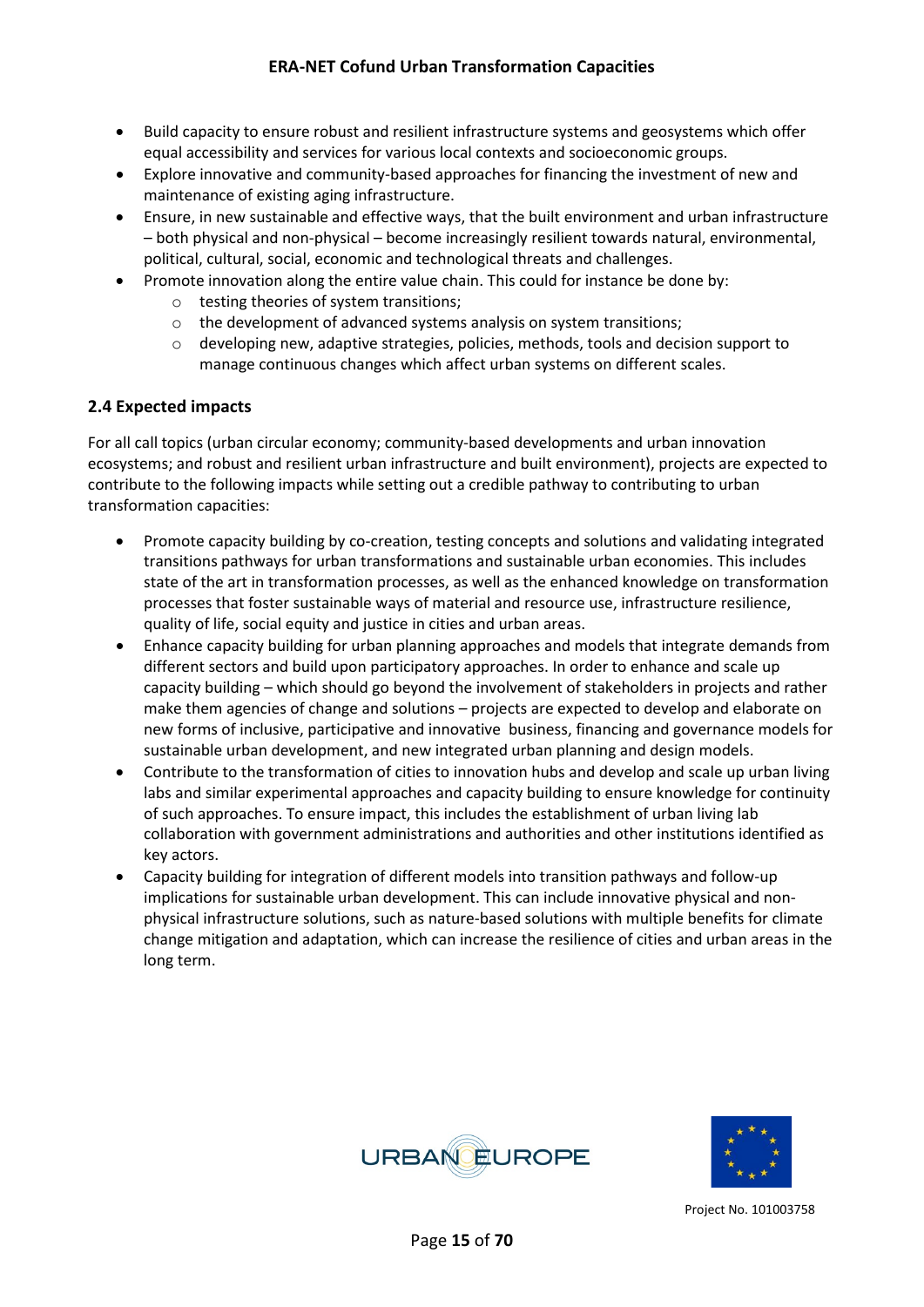- Address and contribute to at least two, but preferably several of the outlined areas and goals in the *New Urban Agenda***[6](#page-15-0) ,** *SDG 11[7](#page-15-1)* and the *Urban Agenda for the EU***[8](#page-15-2)** . More specifically projects are expected to:
	- o Address at least one of the outlined targets *in SDG 11 Make cities and human settlements inclusive, safe, resilient and sustainable*<sup>[9](#page-15-3)</sup> such as 11.1, 11.3, 11.7, 11.A and 11.B.
	- o Contribute to the implementation, and act in line, with the *New Urban Agenda*[10](#page-15-4). Projects are thus expected to support the development of cities and urban areas, for example in outlined areas 13 (b, c and d).
	- o Support at least one of the actions in the action plans of relevant *Urban Agenda for the EU* partnerships, such as the **Circular Economy** [11](#page-15-5)**, Innovative and Responsible Public Procurement**[12](#page-15-6) and **Sustainable Use of Land and Nature-Based Solutions** [13](#page-15-7) partnerships.

<span id="page-15-7"></span><sup>13</sup> [https://ec.europa.eu/futurium/en/system/files/ged/sul-nbs\\_finalactionplan\\_2018.pdf](https://ec.europa.eu/futurium/en/system/files/ged/sul-nbs_finalactionplan_2018.pdf)





<span id="page-15-0"></span><sup>6</sup> <https://unhabitat.org/about-us/new-urban-agenda>

<span id="page-15-1"></span><sup>7</sup> <https://sdgs.un.org/goals/goal11>

<span id="page-15-2"></span><sup>8</sup> [https://ec.europa.eu/info/eu-regional-and-urban-development/topics/cities-and-urban-development/urban](https://ec.europa.eu/info/eu-regional-and-urban-development/topics/cities-and-urban-development/urban-agenda-eu_en)agenda-eu en

<span id="page-15-3"></span><sup>9</sup> <https://sdgs.un.org/goals/goal11>

<span id="page-15-4"></span><sup>10</sup> <https://unhabitat.org/about-us/new-urban-agenda>

<span id="page-15-5"></span><sup>&</sup>lt;sup>11</sup> [https://ec.europa.eu/futurium/en/system/files/ged/ua\\_ce\\_action\\_plan\\_30.11.2018\\_final.pdf](https://ec.europa.eu/futurium/en/system/files/ged/ua_ce_action_plan_30.11.2018_final.pdf)

<span id="page-15-6"></span><sup>&</sup>lt;sup>12</sup> [https://ec.europa.eu/futurium/en/system/files/ged/final\\_action\\_plan\\_public\\_procurement\\_2018.pdf](https://ec.europa.eu/futurium/en/system/files/ged/final_action_plan_public_procurement_2018.pdf)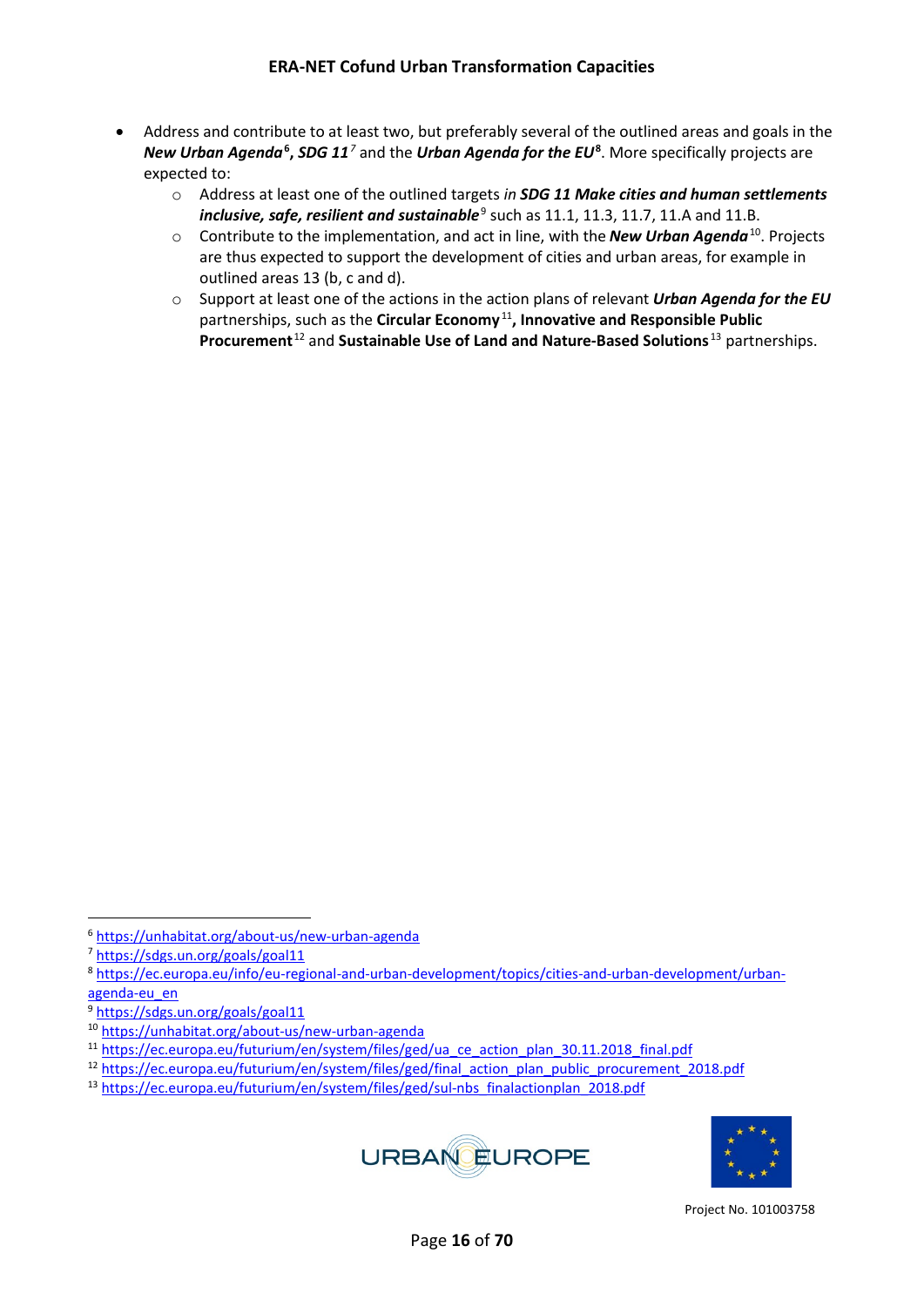## <span id="page-16-0"></span>**3. Eligibility criteria and guidelines for applicants**

#### **Some requirements are common for all applicants and all funding agencies.**

In addition to these *general requirements,* there are *specific funding agency rules* which apply to applicants that claim funds from a **specific funding agency (see Annex A)**. Applicants must pay careful attention to the relevant national funding rules and contact the relevant national contact person with any queries to avoid any issues related to national eligibility.

The term "proposal" is used both for the pre-proposal in the first stage of the selection procedure and the full proposal in the second stage**.** 

#### <span id="page-16-1"></span>**3.1 Consortium: who can participate and apply**

Each project proposal must be submitted by a project consortium consisting of at *least three eligible applicants applying for funds in the call from at least three different countries whose funders participate in the call.* 

#### **Applicants**

Applicants are defined as organisations/institutions/companies (i.e. legal entities).

The Principal Investigator (PI) is defined as the person who is the lead investigator for an Applicant. Therefore, a consortium has the same number of PIs as applicants.

The Main Applicant coordinates the whole project.

In addition, a proposal must have at least two additional Co-applicants.

The proposal may also include Cooperation Partners, described below.

Each PI is only allowed to participate in a maximum of two proposals, and only once as the PI of a Main Applicant.

Only applicants eligible for funding from participating organisations<sup>[14](#page-16-2)</sup> from the following countries are eligible to apply as a **Main Applicant** or **Co-applicant**: Austria, Belgium, Bulgaria, Estonia, France, Latvia, Lithuania, the Netherlands, Norway, Poland, Portugal, Romania, Spain and Sweden.

Further descriptions of Main Applicant, Co-applicant, Cooperation Partner and Project Consortium are outlined in Table 1 below.

**Please note that a specific funding agency may not fund each type of organisation. If a partner is ineligible for funding, the partner can still participate as a Cooperation Partner. Please see Annex A for specific national requirements.** 

**Depending on the national requirements** applicants can be organisations such as:

• Research organisations (such as universities, university colleges, research institutes or other authorities with research undertakings).





<span id="page-16-2"></span><sup>14</sup> See Annex A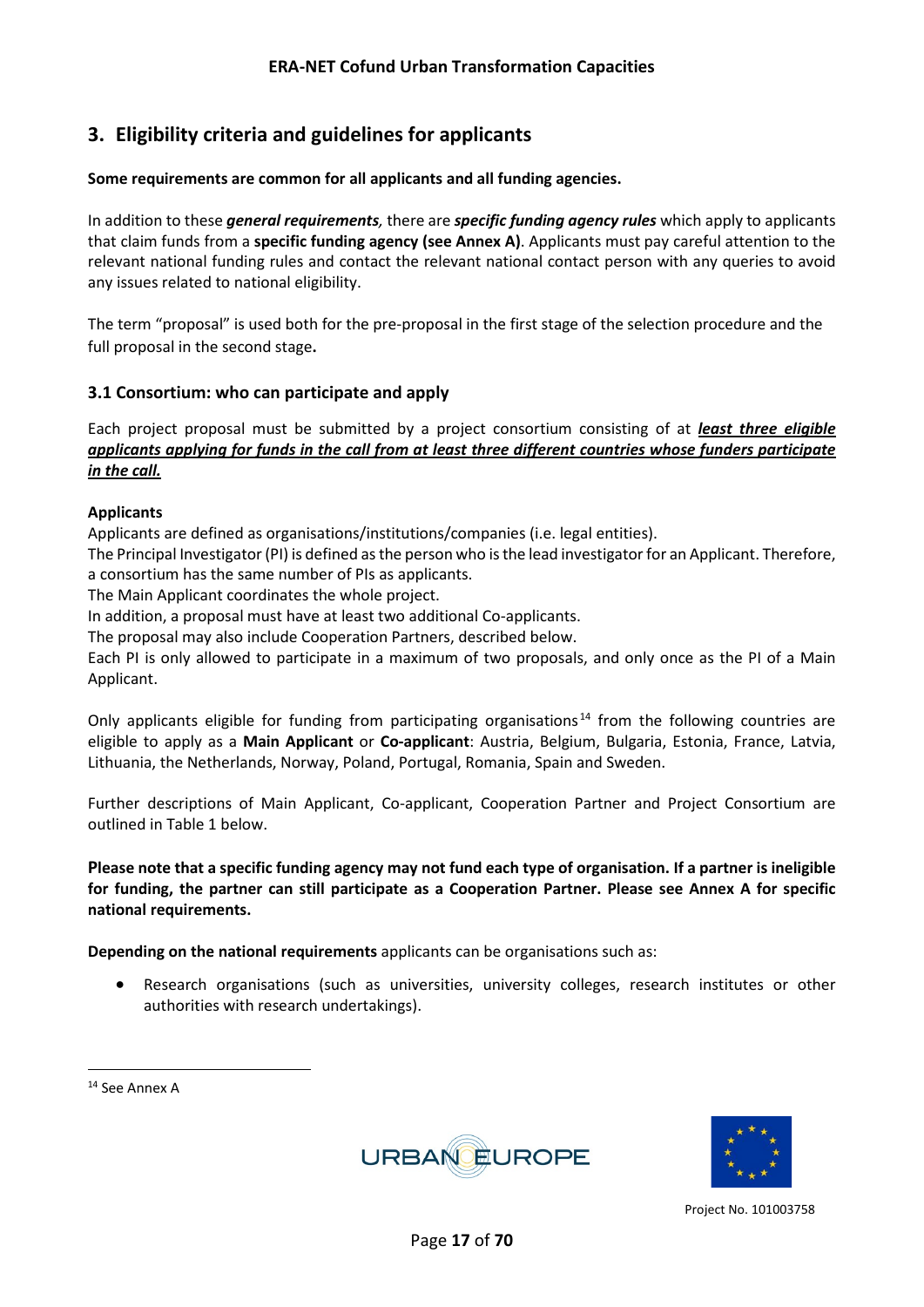- Urban government authorities (such as regional and local government institutions, municipalities and municipal organisations, city authorities, urban governments, urban public administrations, and infrastructure and service providers).
- Companies and commercial organisations (from industry, cooperatives, and small, medium and large enterprises), especially public utility companies (e.g. in the field of energy supply, other communal supply and disposal systems); infrastructure and service providers; real estate developers; investors; facility management providers; actors from the fields of energy, spatial and transport planning; transport authorities; entrepreneurs and innovators.
- Consumers (e.g. business enterprises and test households).
- Civil society (e.g. local and community organisations, non-governmental organisations, not-for-profit organisations, urban communities and inhabitants).

Consortia must consist primarily of **eligible and fundable applicants** active in different parts of the research and innovation system (i.e. strategic research, applied research, innovation/implementation) and across disciplines (such as natural sciences, social sciences, technical sciences and applied fields).

Stakeholders may be associated to the project as Main or Co-applicants (this is particularly expected for applied research and innovation proposals), or as Cooperation Partners that do not directly receive funding but can contribute to the project through various other forms (steering committee, advisor, provider of data). See **Annex A** for individual funders' rules.

As the focus of this call is on facilitating the implementation of research and innovation into applicable and sustainable solutions, **consortia must include at least one urban government authority partner, and preferably at least one representative from companies and commercial organisations, consumers or civil society,** either as a Main Applicant, Co-applicant, or Cooperation Partner, depending on the national eligibility criteria. Please see the definitions and descriptions of roles in Figure 1 and Table 1.

This call includes both a set of **transnational requirements common for all applicants** (i.e. transnational eligibility criteria) as well as **national requirements** for applicants participating in a consortium (i.e. national eligibility criteria).

All funded partners in this call will be funded by their national funding agencies in accordance with their respective national eligibility criteria. Please note that a specific national agency may not be able to fund all types of organisations. The **national eligibility criteria for specific funding agencies can be found in Annex A. This also contains links to their respective websites**. Applicants are encouraged to contact the relevant national contact person at the national funding agency about questions concerning the national eligibility.



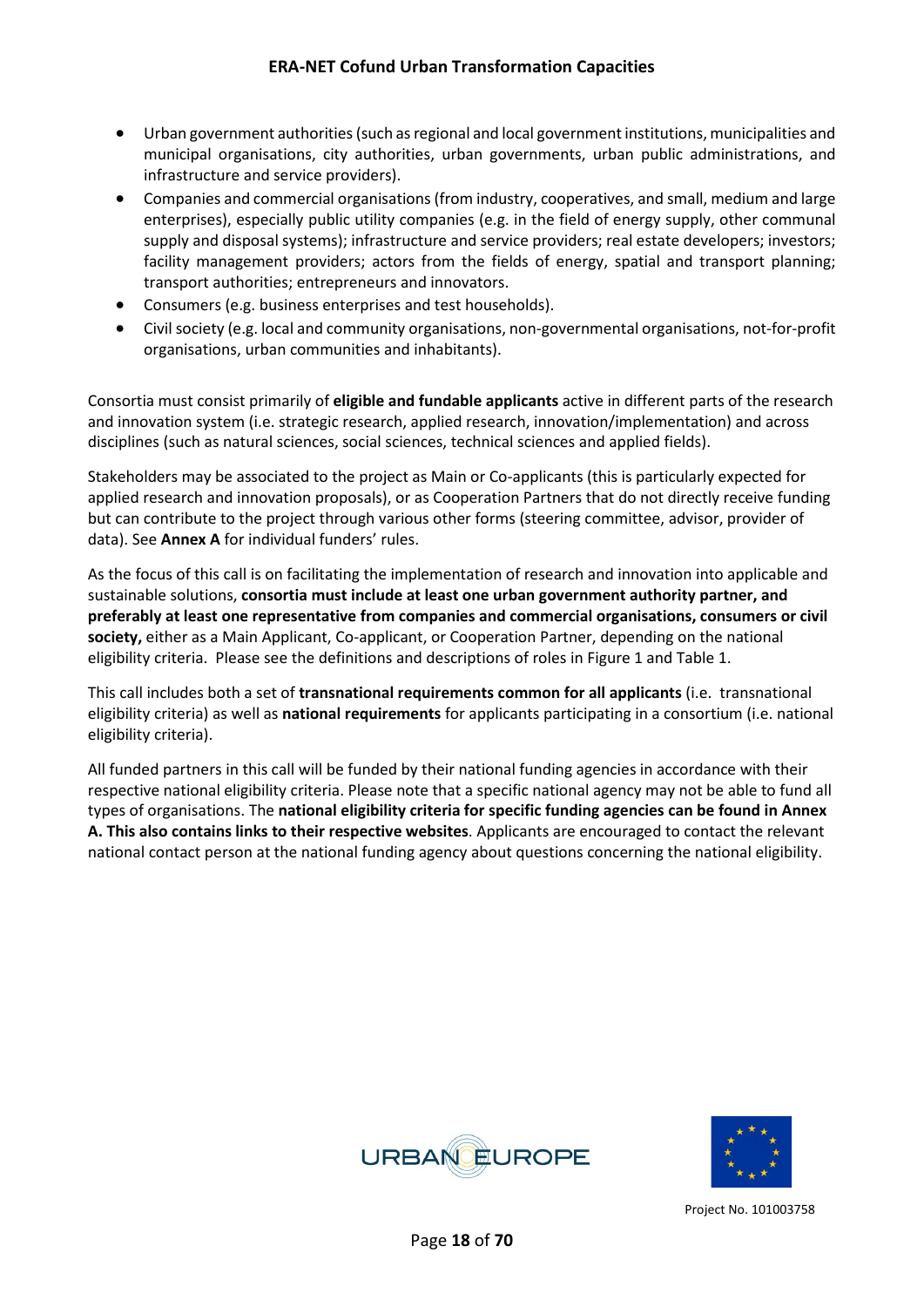The transnational and national eligibility criteria are conceptually summarised in **Figure 1**, which also includes a practical example.



#### **Example Consortium X:**

- *Main Applicant from Poland:* The common transnational eligibility criteria as well as eligibility criteria of the participating funding agency from Poland applies to the Main Applicant**.** The PI for the Main Applicant from Poland submits the proposal with information from the Main Applicant's organisation as well as from the other Co-applicants' organisations.
- *Co-applicant from Norway:* The common transnational eligibility criteria as well as eligibility criteria of the participating funding agency from Norway applies to the Co-applicant.
- *Co-applicant from the Netherland*s: The common transnational eligibility criteria as well as the eligibility criteria of the relevant participating funding agency from the Netherlands applies to the Co-applicant.

#### *Figure 1:* Conceptualisation of the transnational and national eligibility criteria

| Table 1: Definitions of the roles in a project consortium |  |  |  |  |
|-----------------------------------------------------------|--|--|--|--|
|-----------------------------------------------------------|--|--|--|--|

| Roles in project consortium | Definition and description of the role                                                                                                                                                                                                                                                                                                                                                                                                                                                                                                                                                                                                                                                                                                                                                                                                                                        |
|-----------------------------|-------------------------------------------------------------------------------------------------------------------------------------------------------------------------------------------------------------------------------------------------------------------------------------------------------------------------------------------------------------------------------------------------------------------------------------------------------------------------------------------------------------------------------------------------------------------------------------------------------------------------------------------------------------------------------------------------------------------------------------------------------------------------------------------------------------------------------------------------------------------------------|
| <b>Main Applicant</b>       | The Main Applicant coordinate the whole project.<br>٠<br>Main Applicants are applicants eligible for funding included in the<br>$\bullet$<br>consortium and located in one of the countries participating in the call.<br>The Main Applicant is a person representing an applicant eligible for funding<br>$\bullet$<br>and submits a project proposal on behalf of the consortium.<br>The Main Applicant is responsible for running and managing the project.<br>$\bullet$<br>The Main Applicant will be the contact point for the programme on behalf of<br>$\bullet$<br>the whole consortium throughout the duration of the application procedure<br>and project.<br>The Main Applicant is responsible for the administrative management of the<br>$\bullet$<br>complete project.<br>The Main Applicant is responsible for overseeing the project activities.<br>$\bullet$ |
| Co-applicants               | Co-applicants are applicants other than the Main Applicant, eligible for<br>٠<br>funding included in the consortium and located in one of the countries<br>participating in the call.                                                                                                                                                                                                                                                                                                                                                                                                                                                                                                                                                                                                                                                                                         |



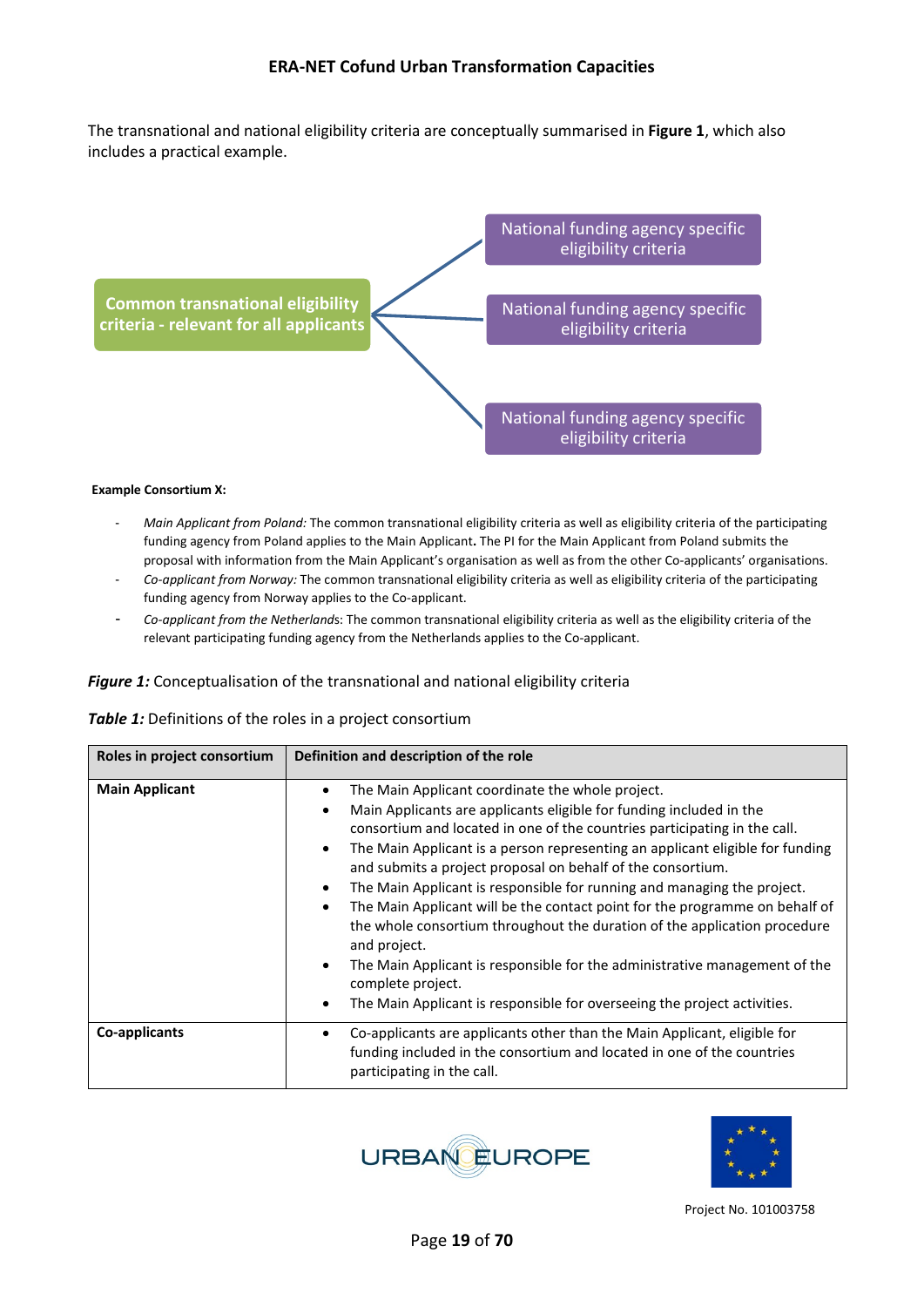|                             | There may be more than one Co-applicant from any one country, if eligible in<br>$\bullet$<br>the national requirements.<br>If there is more than one Co-applicant from the same country, one of them<br>$\bullet$<br>may need to be identified as the national PI, depending on the national<br>requirements. Please check with your national contact outlined in Annex A.                                                                                                                                                                                                                                                                                                                                                                                                                                           |
|-----------------------------|----------------------------------------------------------------------------------------------------------------------------------------------------------------------------------------------------------------------------------------------------------------------------------------------------------------------------------------------------------------------------------------------------------------------------------------------------------------------------------------------------------------------------------------------------------------------------------------------------------------------------------------------------------------------------------------------------------------------------------------------------------------------------------------------------------------------|
| <b>Cooperation Partners</b> | Consortium Partners that are ineligible for funding from participating<br>$\bullet$<br>agencies, e.g. partners from countries not participating in this call, or<br>ineligible to receive funding from a participating country, may be included in<br>a project application as Cooperation Partners.<br>A clear description/indication of the role and form of engagement of these<br>$\bullet$<br>Cooperation Partners should be included in the proposal.<br>A written commitment (Letter of Intent) from Cooperation Partners,<br>$\bullet$<br>participating with their own funding or with an in-kind contribution should<br>be submitted with the full proposal. Cooperation Partners do not count<br>toward the minimum of three eligible applicants from at least three different<br>participating countries. |
| <b>Project consortium</b>   | Consortia need to be balanced between countries both in terms of number<br>٠<br>of partners and distribution of budget.<br>There is no limit to the total number of partners who may be involved in<br>$\bullet$<br>each project. However, proposals for projects submitted by consortia<br>comprising applicants from approximately 3-5 funding agencies are<br>expected.                                                                                                                                                                                                                                                                                                                                                                                                                                           |

#### <span id="page-19-0"></span>**3.2 Available budget and funding scheme**

The total available budget for this call is approximately EUR 18.4 million, including support from the European Commission through the Horizon 2020 research and innovation programme under Grant Agreement No. 101003758. Based on this budget, the ENUTC funding agencies expect to fund approximately 10-14 proposals in the co-funded call, with an average funding of EUR 1 - 2 million.

The national/regional funding agencies, which are the direct beneficiaries of the European Commission grant under the ERA-NET Cofund ENUTC project (Grant Agreement No. 101003758), are not eligible for funding under this co-funded call.

Each national/regional funding agency will provide funds directly to their eligible beneficiaries in accordance with the agencies' rules and regulations.

**Annex A** outlines the national and regional contribution that is available for this call from each funding agency, and funding rules and guidelines for each national/regional funding agency.

#### <span id="page-19-1"></span>**3.3 What you can apply for**

#### Project duration

The expected project duration is three years i.e. the project duration applied for may not exceed 36 months. Some funding agencies also impose a minimum project duration. The exact starting date may depend on the budget allocation (rules) of the specific funding agencies. The end date of a project should be harmonised for



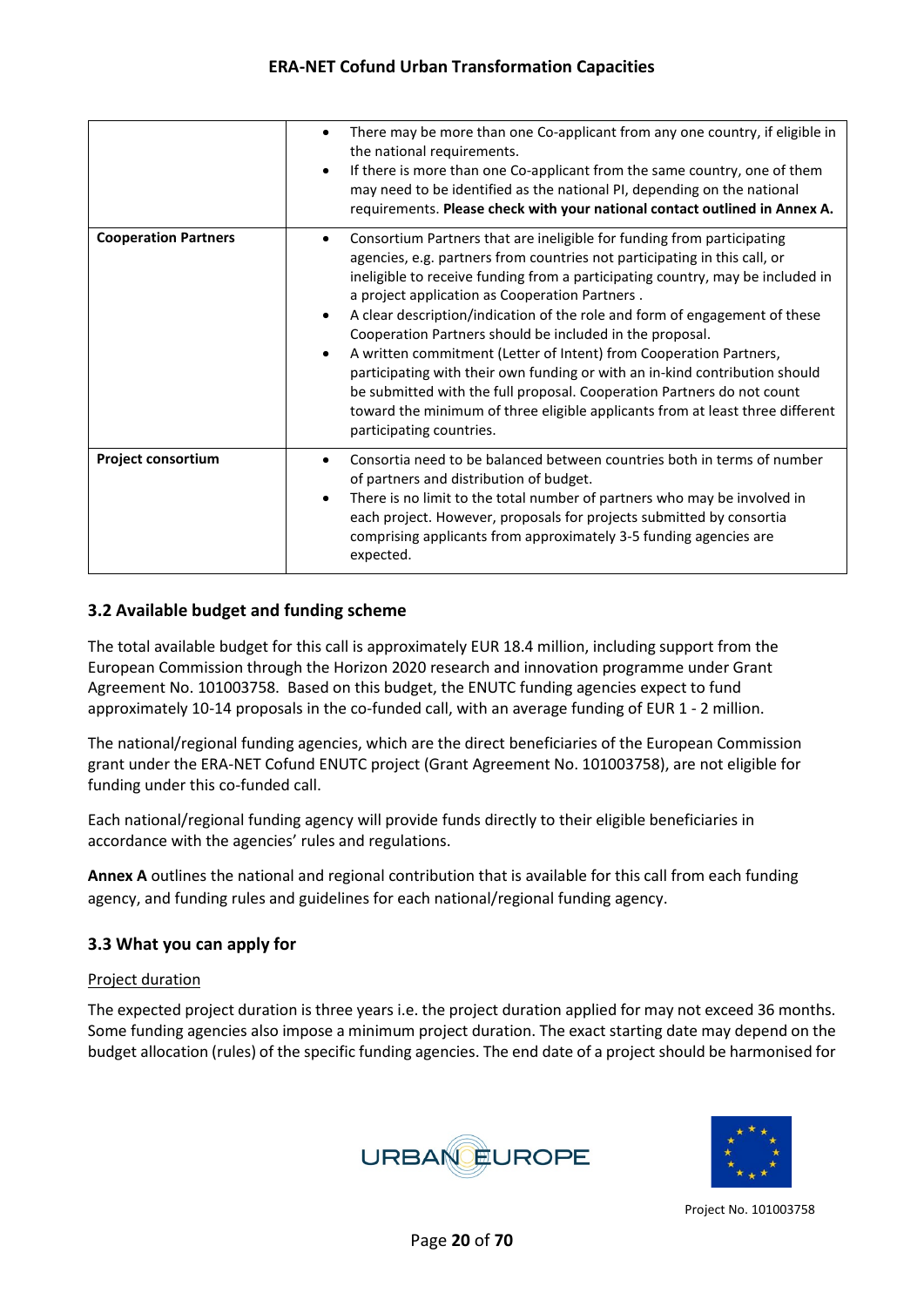all applicants in the same consortium. Please check the regional/national eligibility guidelines (in **Annex A**) for further requirements.

#### Funding

There are no fixed minimum or maximum limits for a project size.

There are national funding limits for the respective applicants in the consortium. **Annex A** indicates the interval of funds available from each of the participating national funding agencies in this call and more information on the specific funding agencies' rules.

In the full proposal stage, **a justification of the requested budget is required.** The estimated budget must be given in EUR only. The proposal template for the budget must be used. In case of doubt, applicants should consult their respective funding agencies. Please note, that some funding agencies require the submission of a national budget form as an attachment to the proposal at this stage (**see Annex A**).

#### Funding agencies' rules and eligibility criteria

In addition to the general rules and procedures laid out in this document, there may be specific funding agencies' rules (e.g. funding agencies' eligibility criteria for certain organisations, co-funding requirements, national evaluation rules, etc.).

Please note also there are limitations regarding the types of activities that different funding agencies can support.

**It is strongly recommended that these are checked with the contact person at the respective funding agency before submitting a proposal. See Annex A for more information.** 

#### <span id="page-20-0"></span>**3.4 How to submit a proposal**

The deadline **for pre-proposals** is **on 15 April 2021 (14:00 CET).** In **June 2021**, applicants will be invited to enter the second stage of the procedure: the **deadline for full proposals** is **on 23 September 2021 (14:00:00 CET).**

#### <span id="page-20-1"></span>**3.5 Preparing and submitting an application**

Pre-proposals and full proposals must be submitted on the UEFISCDI electronic submission system, UDiManager [\(www.uefiscdi-direct.ro\)](https://www.uefiscdi-direct.ro/).

An online help document with guidelines for submission will be provided, detailing the procedures and duties of the Main Applicant and of its Co-applicants.

It is not possible to resubmit or revise the pre-proposal/full proposal after the submission deadline, unless it pertains corrections to technical-administrative details and per request of the funding agencies.

By submitting a pre-proposal/full proposal, applicants agree that it will be forwarded to the responsible funding agency as well as to all other participating funding agencies involved in this action.



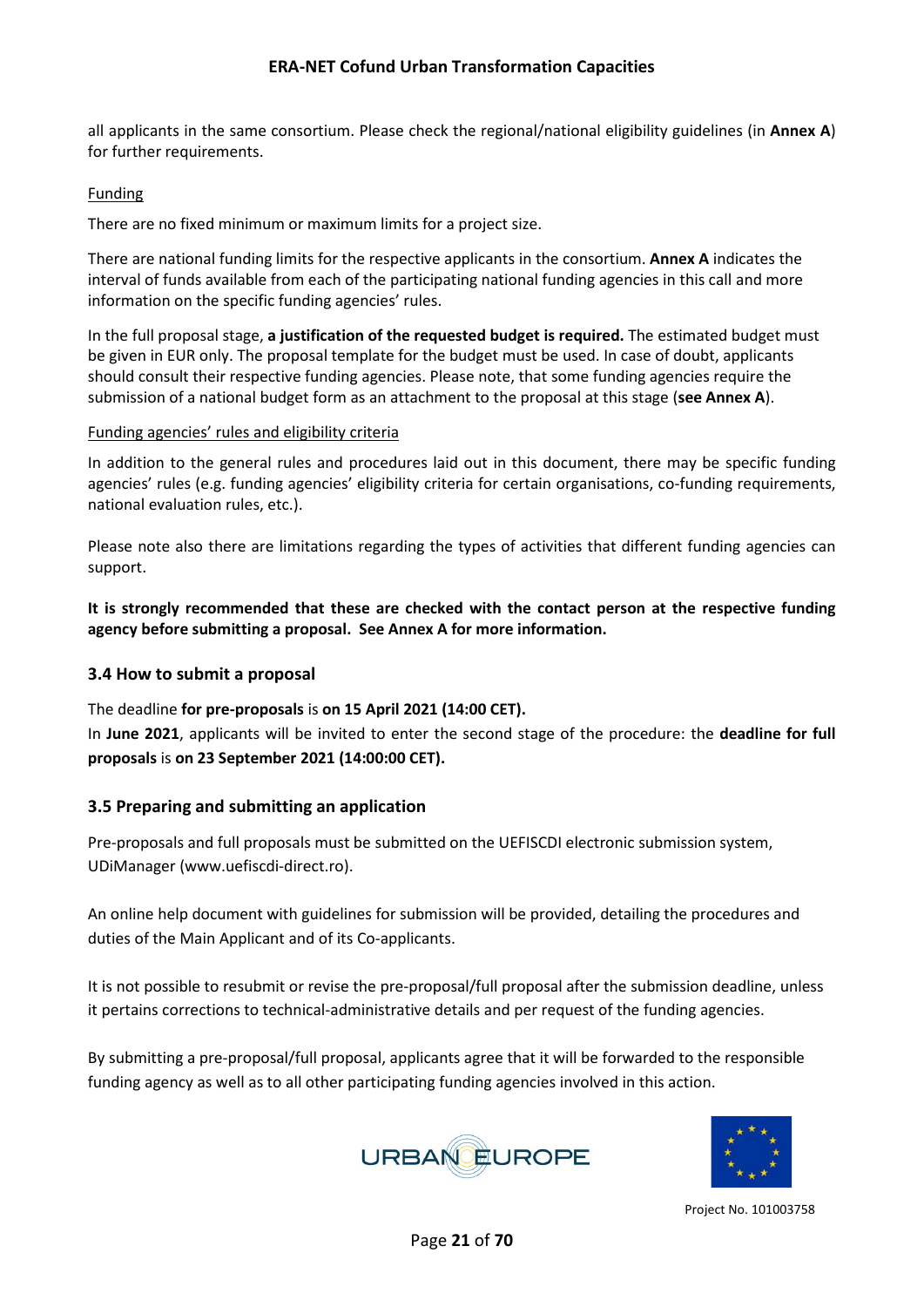If technical questions about the use of the system remain, please contact the Call Secretariat at UEFISCDI (see **section 6**).

#### <span id="page-21-0"></span>**3.6 Summary of the transnational eligibility criteria**

- Each consortium submitting a proposal must involve at *least three eligible applicants applying for funds in the call from at least three different countries whose funders participate in the call.* All three legal entities must be independent from each other.
- Each consortium must include at **least one urban government authority partner, and preferably at least one representative from companies and commercial organisations, consumers or civil society,** either as a Main Applicant, Co-applicant or Cooperation Partner, depending on the national eligibility criteria **(Annex A)**.
- Main and Co-Applicants must be eligible to be funded by their national/regional participating funding organisation(s).
- The duration of a project **must not exceed 3 years (i.e. 36 months)**. Some countries also impose a minimum project duration, please check the regional/national eligibility guidelines (in **Annex A**) for further requirements.
- Proposals must be written in English using the required application form. Proposals written in other languages will be inadmissible. The whole application form must be filled in. Incomplete application forms will be inadmissible. The detailed budget and the funding demand must also be uploaded on the submission platform.
- Proposals must be submitted via the Electronic Submission System (UDiManager by UEFISCDI).
- Proposals must be submitted before the corresponding deadlines indicated in section 3.4 of this call for proposals.
- Each Main Applicant/PI must only participate in a maximum of two proposals, and only once as a Main Applicant. Some countries only allow the participation of a PI in one proposal, please check the regional/national eligibility guidelines in **Annex A** for further requirements .
- Each PI must include their CV in English including their complete first and last name and with information about participation in previous projects.
- In general, no fundamental changes between the pre- and full proposals concerning the composition of the consortia, objectives of the project or requested budget, will be accepted. The Call Steering Committee, however, may allow such changes, or the broadening of a consortium, in exceptional cases, duly justified. Important: All full proposals should adhere to transnational and national eligibility requirements, and applicants should check with the involved funding agencies to make sure changes are in line with the eligibility requirements.
- Ineligible applicants (e.g. from other countries or ineligible to receive funding from a participating country) can be included in the consortium as a Cooperation Partner if:

**a:** they finance their activity from other sources, and

**b:** the consortium in general fulfils the requirements on the number of applicants from participating countries.



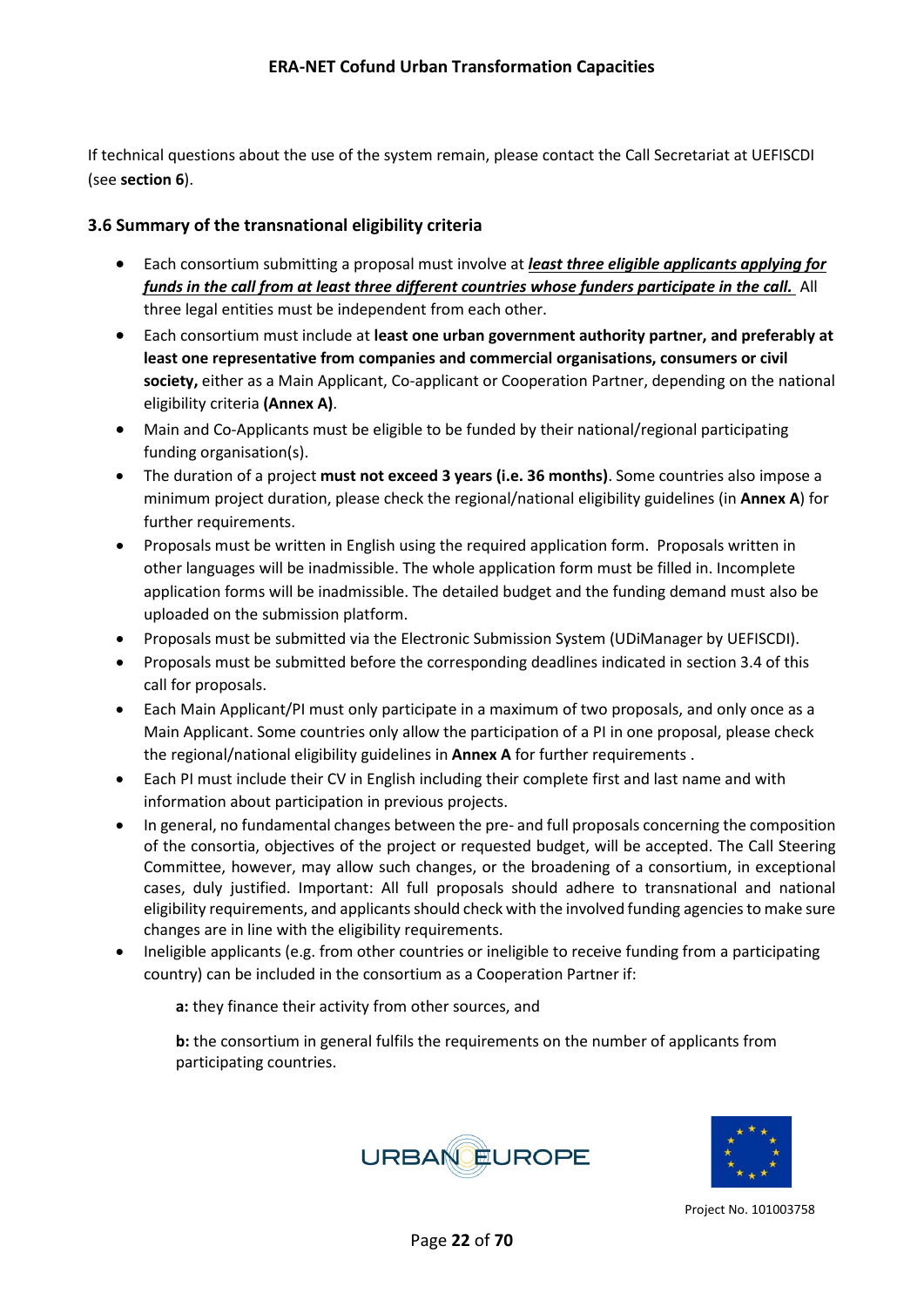- A written commitment (Letter of Intent) from the Cooperation Partners, participating with their own finance or with an in-kind contribution should be submitted with the full proposal.
- No applicant may represent more than 50% of the total budget of the project (some countries may also impose lower participation levels or maximum budgets for their funding, regional/national eligibility guidelines can be found in **Annex A**).

It is strongly recommended that these are checked with the contact person at the respective funding agency before submitting a proposal.

#### <span id="page-22-0"></span>**3.7 Eligibility check**

The Call Secretariat will verify the eligibility of the pre-proposals/full proposals according to the transnational eligibility criteria described in the previous section.

The participating funding agencies will perform a check for compliance according to their funding rules. Both transnational and funding agencies' eligibility criteria must be met. In the case that errors occur, applicants may receive the opportunity to correct these.

If either the Main Applicant or the proposal does not meet the eligibility requirements, the proposal will not be admitted to the evaluation procedure.

In case (a) Co-applicant(s) is (are) ineligible, the proposal may still be eligible if and when the eligibility criteria are met by the proposal without this (these) partner(s). In both cases, this will be communicated to the Main Applicant.

If a proposal is "eligible", this does not mean that it will be awarded funding, but only that the proposal will be admitted to the evaluation procedure.



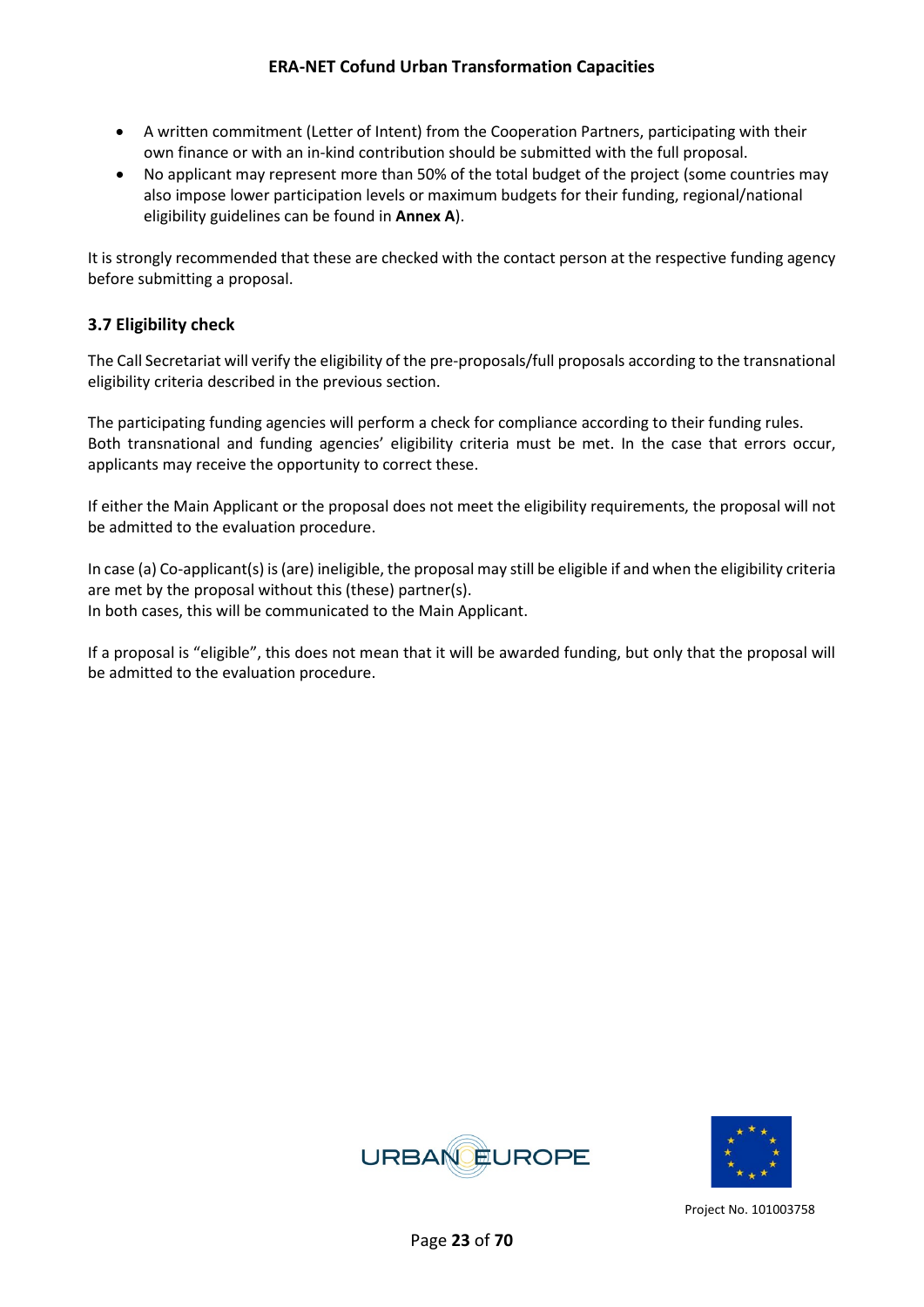## <span id="page-23-0"></span>**4. Assessment procedure**

Within the framework of the call, a two-stage procedure will be adopted:

#### <span id="page-23-1"></span>**4.1 Pre-proposal stage**

In the first stage, consortia are invited to submit **pre-proposals** (description of consortium members, concise project description of **no more than 12 pages,** and budget indications with limited details fulfilling national requirements).

The pre-proposals will be assessed by an Expert Panel composed of international experts. The Expert Panel will consist of recognised experts in relevant fields, academics as well as practitioners and innovators, who can assess the scientific as well as the innovative and practical value of the submitted pre-proposals. The Expert Panel will be appointed by the funding agencies. No other external referees or reviewers will be part of the assessment at this stage. The Expert Panel will assess the pre-proposals using the evaluation criteria described in section 4.5. Each proposal will be assessed by at least three Expert Panel members. The Expert Panel will meet to discuss all proposals, to produce an assessment report for each pre-proposal and a ranking list to advise the funding agencies on the selection of pre-proposals. Applicants will have no possibility to rebut the Expert Panel's evaluation.

This selection will also be based on available budgets as well as a balance in countries. The agencies aim to invite no more than three times the number of consortia that can be funded based on their committed budgets.

Successful consortia will then be invited to elaborate their ideas to full proposals. Unsuccessful consortia will be provided with an overall assessment of the quality of their pre-proposals.

#### <span id="page-23-2"></span>**4.2 Full proposal stage**

The full proposals will be assessed by an Expert Panel composed of international experts. The Expert Panel will consist of recognised experts in relevant fields, academics as well as practitioners and innovators, who can assess the scientific as well as the innovative and practical value of the submitted full proposals. The panel will be appointed by the funding agencies. No other external referees or reviewers will be part of the assessment at this stage. The Expert Panel will assess the proposals using the evaluation criteria described in section 4.5. Each proposal will be evaluated by at least four independent experts. The Expert Panel will meet to discuss all proposals, to produce an assessment report for each full proposal and a ranking list of proposals recommended to be considered for funding to the funding agencies. Based on the ranking by the Expert Panel and considering the available (national) budgets, the participating national and regional funding agencies will make funding decisions.

#### <span id="page-23-3"></span>**4.3 Funding decision**

Funding decisions are final and cannot be appealed at the transnational level. A written statement on the evaluation of each full proposal will be sent to the Main Applicants by the Call Secretariat. The Call Secretariat will inform the Main Applicants of proposals that have been recommended for funding, and on the subsequent granting procedure. All consortia will be provided with an overall assessment of the quality of their pre-proposals and for the full proposal in the second stage.



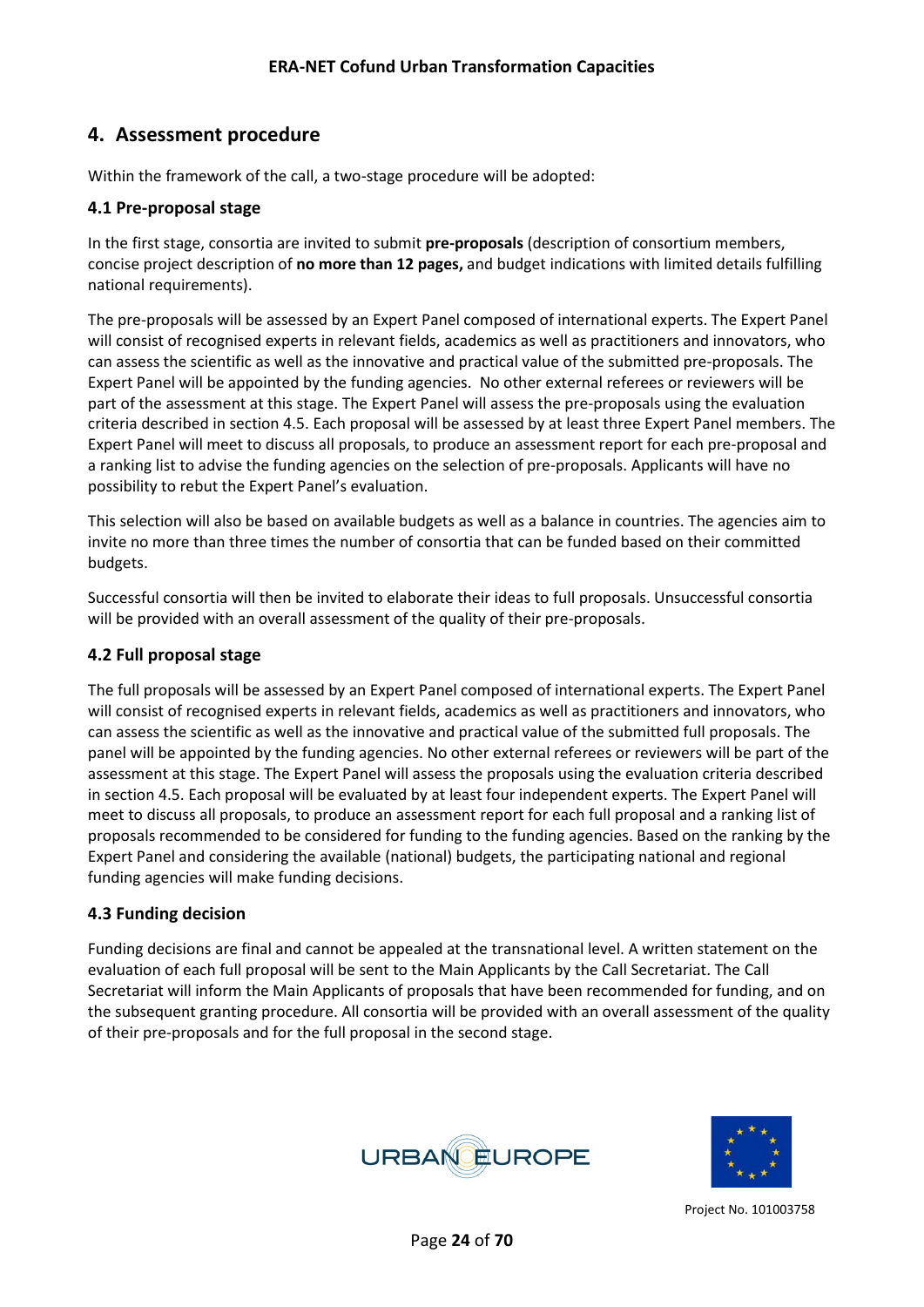Note: Each project recommended for funding is required to have a signed consortium agreement (CA) between all partners within six months following the start of the project, addressing at least the following topics:

- Internal organisation and management of the consortium;
- Intellectual property arrangements;
- Settlement of internal disputes.

The CA is needed prior to the start of the project for all projects together with enterprises. See: [https://eurlex.europa.eu/legal-content/EN/TXT/PDF/?uri=CELEX:52014XC0627\(01\)&from=EN,](https://eurlex.europa.eu/legal-content/EN/TXT/PDF/?uri=CELEX:52014XC0627(01)&from=EN) par. 27.

Please note that national and regional funding agencies' regulations concerning the requirement for a CA, including the date of the signature, may also apply.

#### <span id="page-24-0"></span>**4.4 Time Schedule**

| 15 April 2021, 14:00:00 CET     | Deadline submission of pre-proposals                                      |
|---------------------------------|---------------------------------------------------------------------------|
| April-May 2021                  | Eligibility check, evaluation of pre-proposals                            |
| May 2021                        | Meeting of Expert Panel to assess pre-proposals                           |
| June 2021                       | Invite applicants to submit full proposals                                |
| 23 September 2021, 14:00:00 CET | Deadline submission of full proposals                                     |
| September-October 2021          | Eligibility check, evaluation of full proposals                           |
| November 2021                   | Meeting of Expert Panel to assess full proposals                          |
| November-December 2021          | Funding recommendation by the Call Steering Committee                     |
| December 2021                   | National funding decisions and announcement of results to Main Applicants |
| December 2021-March 2022        | Granting and start of the projects                                        |
| 2022                            | Kick-off meeting                                                          |
| 2024                            | Mid-term projects event                                                   |
| 2025                            | Final projects event                                                      |

#### <span id="page-24-1"></span>**4.5 Evaluation criteria**

Pre-proposals and full proposals will be assessed according to specific evaluation criteria by using a common evaluation form. A scoring system from 0 to 5 will be used to evaluate the proposal's performance with respect to the different evaluation criteria.

Some sub-criteria are specific to the pathway, i.e. research or innovation. The consortium is responsible for assigning a proposal to one of the two pathways.



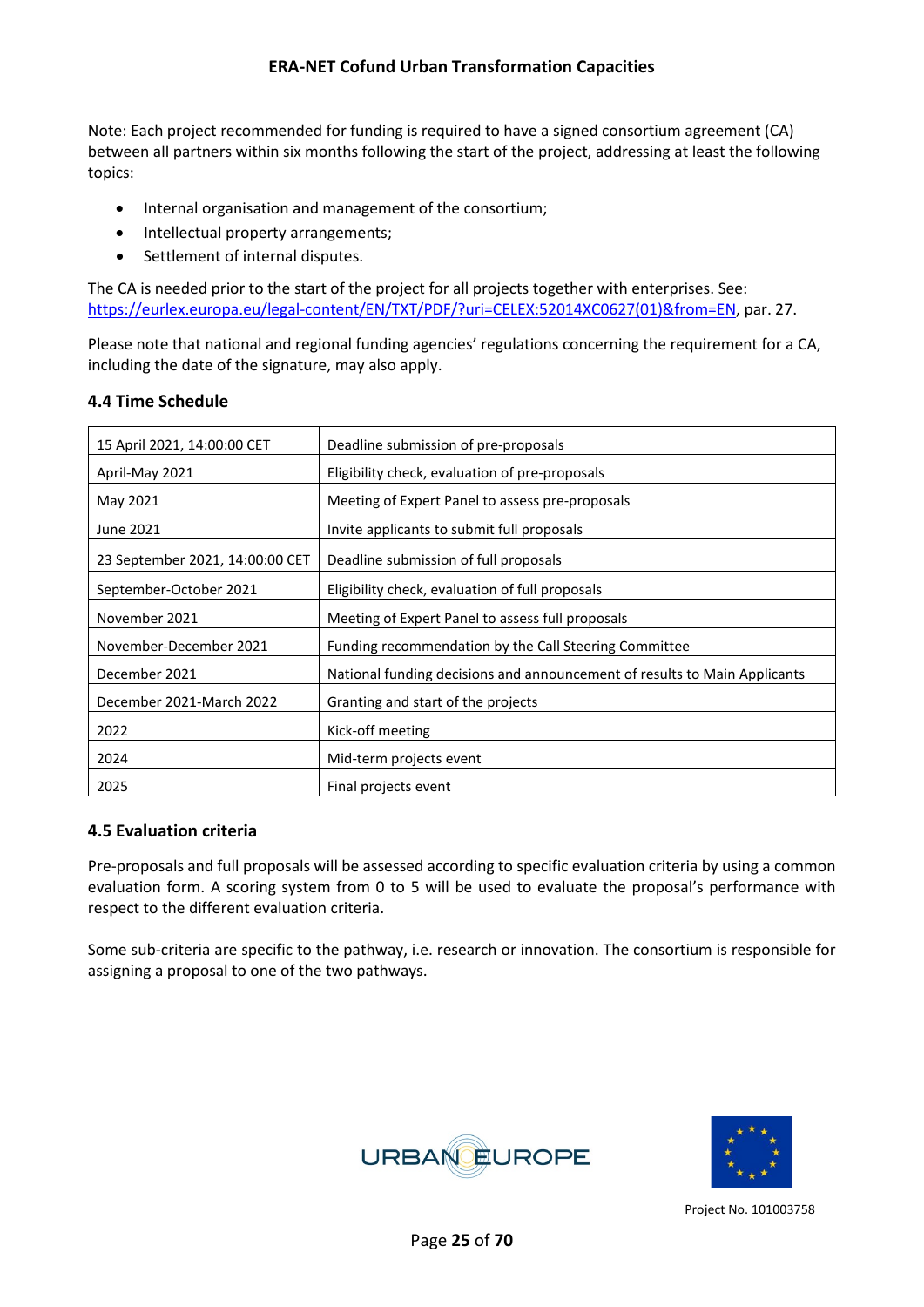*\*) Criteria used for both evaluating the pre-proposals and the full proposals. Criteria without asterisk are used only for the evaluation of full proposals.*

| <b>Excellence - Intellectual Merit</b>                                                                                                                                                                                                                                                                                                                                                                                                                                                                                                                                                                                                                                                  |                                                                                                                                                                                                                                                                                                                                                                                                                                                                                                                                           | 5 points |  |  |  |  |  |
|-----------------------------------------------------------------------------------------------------------------------------------------------------------------------------------------------------------------------------------------------------------------------------------------------------------------------------------------------------------------------------------------------------------------------------------------------------------------------------------------------------------------------------------------------------------------------------------------------------------------------------------------------------------------------------------------|-------------------------------------------------------------------------------------------------------------------------------------------------------------------------------------------------------------------------------------------------------------------------------------------------------------------------------------------------------------------------------------------------------------------------------------------------------------------------------------------------------------------------------------------|----------|--|--|--|--|--|
| Clarity and pertinence of the objectives *)<br>٠<br>Appropriateness of conceptual approach *)<br>٠<br>Added value of transnational cooperation *)<br>Feasibility of aims and objectives of project<br>Feasibility and suitability of project design and methods<br>٠<br>Handling of development risks<br>٠                                                                                                                                                                                                                                                                                                                                                                              |                                                                                                                                                                                                                                                                                                                                                                                                                                                                                                                                           |          |  |  |  |  |  |
| Sub-criteria adapted to the "research pathway"<br>Originality, contribution to new strategic<br>knowledge, advancing the state of the art *)                                                                                                                                                                                                                                                                                                                                                                                                                                                                                                                                            | Sub-criteria adapted to the "innovation pathway"<br>Innovativeness of the approach compared to<br>existing solutions *)                                                                                                                                                                                                                                                                                                                                                                                                                   |          |  |  |  |  |  |
| Impact and User Engagement (societal and broader impacts of project results)                                                                                                                                                                                                                                                                                                                                                                                                                                                                                                                                                                                                            |                                                                                                                                                                                                                                                                                                                                                                                                                                                                                                                                           | 5 points |  |  |  |  |  |
| ٠<br>٠<br>$\ast$                                                                                                                                                                                                                                                                                                                                                                                                                                                                                                                                                                                                                                                                        | Fit to address the aims, expectations, expected impacts, challenges and topics of the call text *)<br>Integration of gender and diversity perspectives in the project plan and goals when applicable *)<br>Engagement of urban stakeholders (e.g. government authorities, civil societies and the private sector) in<br>co-creation and co-design, and the extent to which the project is likely to be of value to urban stakeholders<br>Suitability of proposed arrangements for disseminating and communicating outcomes of the project |          |  |  |  |  |  |
| Sub-criteria adapted to the "research pathway"<br>Sub-criteria adapted to the "innovation pathway"<br>Potential of the project to provide insights to an<br>Market potential of the project, capacity to<br>important societal issue and produce useful<br>respond to a demand or a need<br>knowledge for stakeholders/decision-<br>Use of new technologies and tools aiming<br>٠<br>makers/practitioners<br>towards implementation of research and<br>innovation and ensure possibilities for scaling<br>up                                                                                                                                                                            |                                                                                                                                                                                                                                                                                                                                                                                                                                                                                                                                           |          |  |  |  |  |  |
| Quality (Transdisciplinarity and Personnel) and Efficiency of Project Implementation                                                                                                                                                                                                                                                                                                                                                                                                                                                                                                                                                                                                    |                                                                                                                                                                                                                                                                                                                                                                                                                                                                                                                                           | 5 points |  |  |  |  |  |
| Value for money *)<br>Appropriateness of costing<br>Feasibility and appropriateness of timescale *)<br>Suitability of expertise, balance of substantial contributions of members to project consortium *)<br>Composition of consortium compared to the topic's needs, transnational relevance and complementarities<br>٠<br>Transdisciplinary, cross-sectorial collaboration, and co-creation *)<br>٠<br>Adequateness of the work package structure and work plan<br>Appropriateness of governance/management arrangements for project<br>٠<br>Risk assessment, regulatory and ethics issues properly addressed (when necessary)<br>٠<br>Other key expertise of consortium members<br>٠ |                                                                                                                                                                                                                                                                                                                                                                                                                                                                                                                                           |          |  |  |  |  |  |

**Involvement from widening countries** 



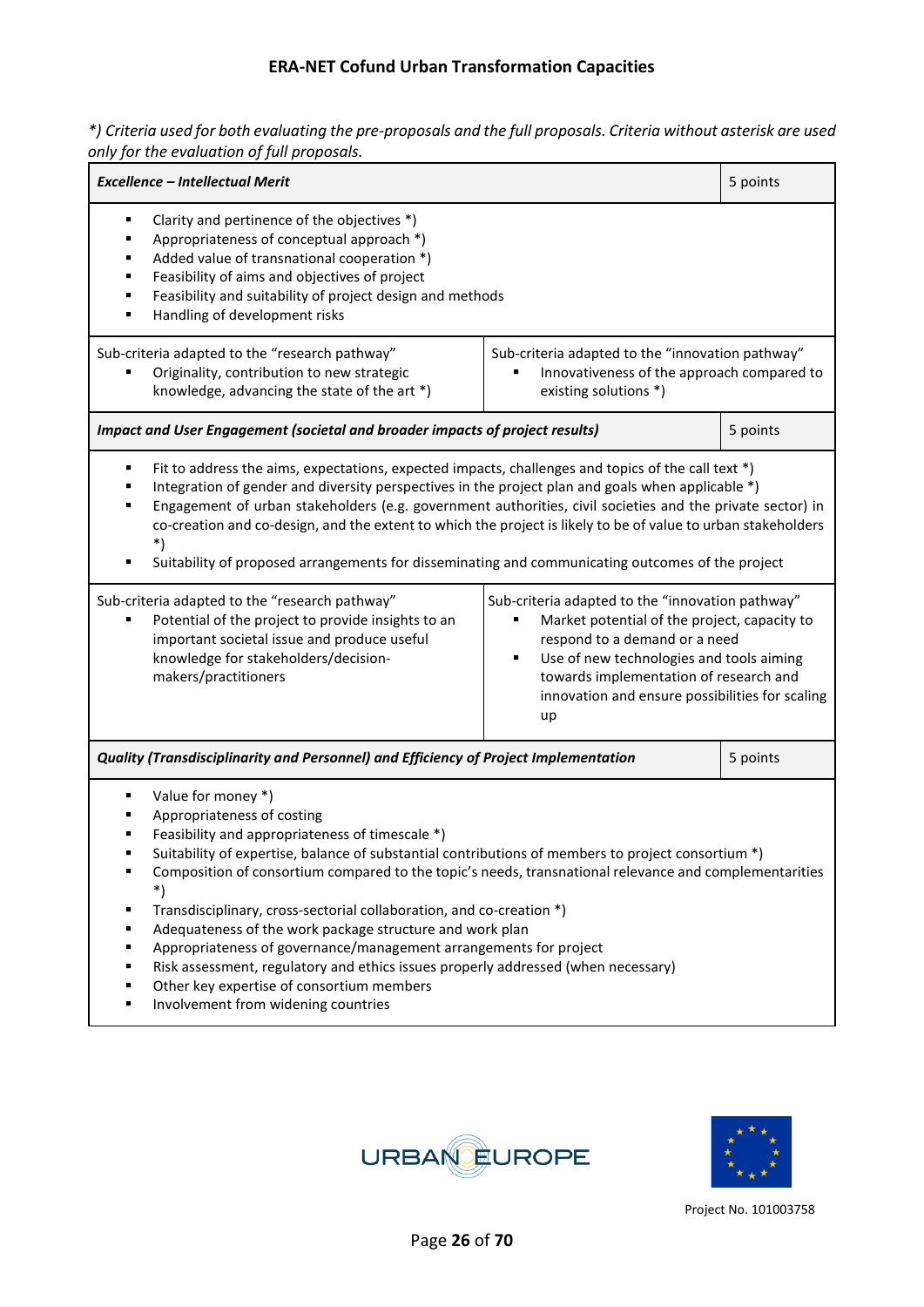Evaluation scores will be awarded for each of the three main criterion and not for the individual sub-criteria. For pre- and full proposals, each main criterion will be scored by the Expert Panel, using the following scale: **0: Failure**. The proposal fails to address the criterion in question or cannot be judged because of missing or incomplete information.

**1: Poor**. The proposal shows serious weaknesses in relation to the criterion in question.

**2: Fair**. The proposal generally addresses the criterion, but there are significant weaknesses that need corrections.

**3: Good**. The proposal addresses the criterion in question well, but certain improvements are necessary.

- **4: Very good**. The proposal addresses the criterion very well, but small improvements are possible.
- **5: Excellent**. The proposal successfully addresses all aspects of the criterion in question.

The Expert Panel will use half marks in their evaluation. All projects are ranked by the Expert Panel. The Call Steering Committee will recommend the highest ranked projects for funding based on the available funding and provided that the projects are above the threshold for the evaluation criteria. The threshold for individual criteria is 3. The overall threshold, applying to the sum of the three individual scores, is 10. The funding agencies make the final decision about which proposals will be funded.

#### <span id="page-26-0"></span>**4.6 Conflicts of interest (Expert Panel)**

All necessary steps will be taken by the Call Secretariat to ensure no major conflict of interest by Expert Panel members. The Expert Panel members will be required to formally declare that no conflict of interest exists at any time of their evaluation duty and will sign a confidentiality agreement concerning all documents and the entire process. In case of breaching the rule of no conflict of interest, means of reconciliation will be sought with the support of the Call Secretariat. In cases of major conflict of interest that cannot be dealt with, the Expert Panel member will be discharged from participation in the evaluation process for the specific proposal, which is the subject of the conflict of interest. Projects that were assigned to the respective Expert Panel member will be assigned to another Expert Panel member.

The Call Secretariat will perform a first review of potential conflicts of interest before sending the proposals to the Expert Panel members. Expert Panel members are bound to indicate after receiving the proposals whether there is a conflict of interest with any of the researchers or research groups in the proposals for review. Expert Panel members will sign a formal declaration that they will not participate in the call nor have any conflicting interests regarding the researchers or research groups participating in the projects that they review.



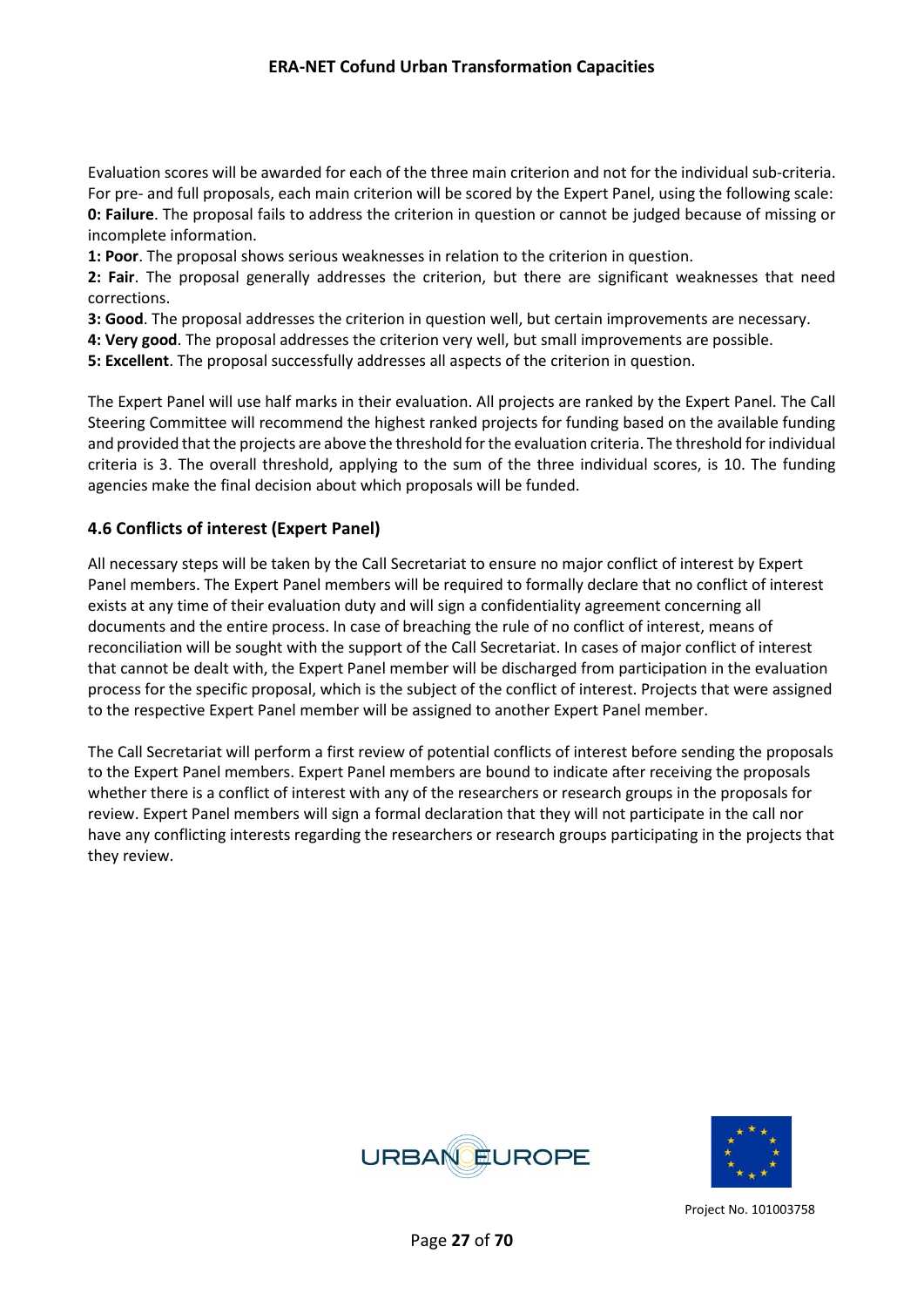## <span id="page-27-0"></span>**5. Project implementation**

This call is part of JPI Urban Europe that includes various joint programme activities (e.g. knowledge sharing and networking) described in this section. Projects funded via this call will become part of the programme of JPI Urban Europe. Participants of projects funded in this call are expected to actively participate in the programme activities and to consider this in the planning of their project proposal by including a budget to participate in the programme activities.

#### <span id="page-27-1"></span>**5.1 Data management**

JPI Urban Europe wish to promote open, transparent and robust urban and global change research by encouraging more open sharing of research data, leading to wider data analysis, more data reuse and the combination of datasets from multiple sources. JPI Urban Europe believes that an increased emphasis on the open sharing of research data has the potential to stimulate new approaches to the collection, analysis, validation and management of data, and to the transparency of the research process. However, JPI Urban Europe also recognise that not all research data can be shared openly, and that there will be legitimate reasons to constrain access, for example the risks to the privacy of individuals must always be considered where data arise from, or are derived from, personally identifiable data.

#### <span id="page-27-2"></span>**5.2 Project monitoring and reporting**

Project monitoring and reporting will be in accordance with the respective funding agency's rules. In addition to the funding agency's requirements, the consortia are expected to deliver progress reports to the Call Secretariat, in English, on an annual basis, including a description of their transnational cooperation and a publishable summary of the project status. Project reports should also be published openly. A reporting template will be provided on the programme website. A detailed survey must be completed by the Main Applicant together with the annual joint reports. This survey includes key performance indicators for project progress and their contribution to the overall aim of the call. Furthermore, one project observer from one of the participating funding organisations will be assigned to each of the funded projects to monitor the progress in transnational cooperation on behalf of the participating funding agencies and to provide a communication link between the project, the Call Secretariat, JPI Urban Europe and the European Commission.

#### <span id="page-27-3"></span>**5.3 Programme activities**

The coordination of the programme is seen as very important for creating added value to the researchers involved in the programme. Three project events are foreseen. A project kick-off will be organised in 2022, a mid-term event in 2024 and a final event in 2025. Active participation of the funded projects is obligatory, e.g. by preparing short project presentations and/or posters. All consortia of funded projects are expected to prepare popular science summaries of the project contents for programme activities and JPI Urban Europe publications (e.g. for brochures, (digital) newsletters, the website etc.). Note: Projects receiving funding also from the European Commission must ensure that all outcomes [publications, etc.] of transnational ENUTC projects include a proper acknowledgement of JPI Urban Europe, the European Commission, and the respective funding agencies. **Time and budget (of a maximum of EUR 20 000) should be reserved by the consortium for monitoring and programme activities.**



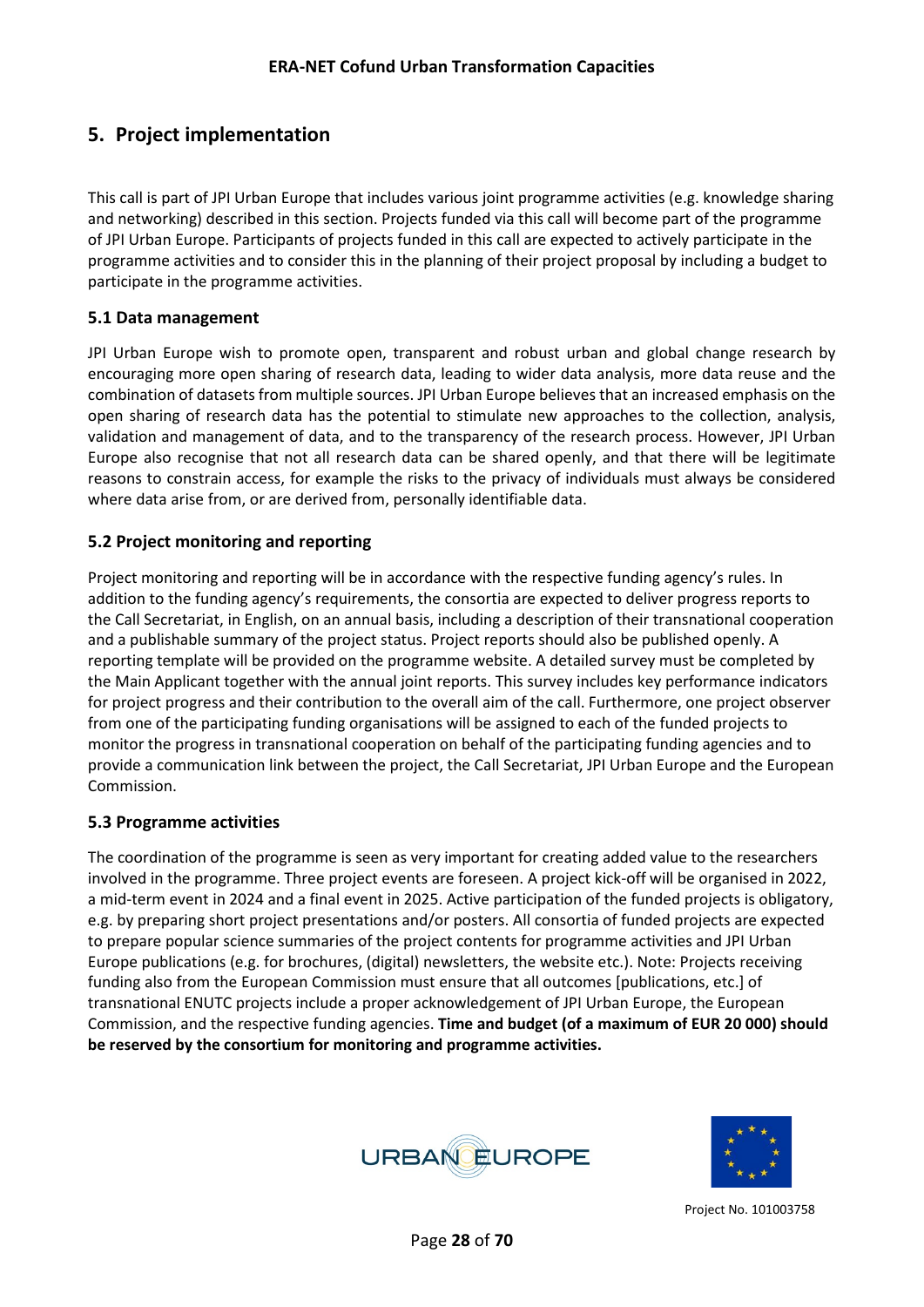All funded projects are expected to deliver openly publishable reports for promoting the research results. In the final phase, ENUTC communication activities strive to engage researchers to take part in knowledge sharing that involves researchers in other fields, and in dialogue with practitioners and policymakers. Projects will typically be grouped for coordinated outreach activities. Publishable reports and results will be published on the JPI Urban Europe website. Results will also be distributed through interviews, policy briefs, fact sheets, and in the Projects Catalogue. Projects will be involved in dedicated activities to implement and exploit results and outcomes. A final report is to be delivered to the Call Secretariat.

#### <span id="page-28-0"></span>**5.4 Data protection**

The provisions of the General Data Protection Regulation (GDPR) shall be complied by the Call Secretariat and the funding agencies participating in the organisation of this call with respect to the processing of personal data.

Depending on the country and the participating funding agency, different national laws might apply, and different electronic systems will be used regarding the processing of personal data.

Please note that by submitting your proposal, the proposal will be forwarded to your responsible funding agency as well as to all other participating funding agencies involved in this call and the Expert Panel.

## <span id="page-28-1"></span>**6. Contact details and other information**

#### **General information on the joint call**

Updated information on this joint call and all relevant documents/templates are published on **[jpi](https://jpi-urbaneurope.eu/)[urbaneurope.eu](https://jpi-urbaneurope.eu/)**.

If you have questions on the general call process and proposal submission, please contact the Call Secretariat.

#### **Elena Simion**

UEFISCDI – Executive Agency for Higher Education, Research, Development and Innovation Funding Email[: elena.simion@uefiscdi.ro](mailto:elena.simion@uefiscdi.ro) Tel.: +40 21 307 19 93

#### **Vincent van Doninck and Aniek van den Eersten**

NWO – Dutch Research Council Email: [enutc@nwo.nl](mailto:enutc@nwo.nl) Tel.: +31 70 349 42 66 or +31 70 349 43 97

#### **Contact points of participating funding agencies**

Specific information about funding agencies' rules and additional forms, as will the details of national contact persons at the participating funding agencies are listed in **Annex A**.



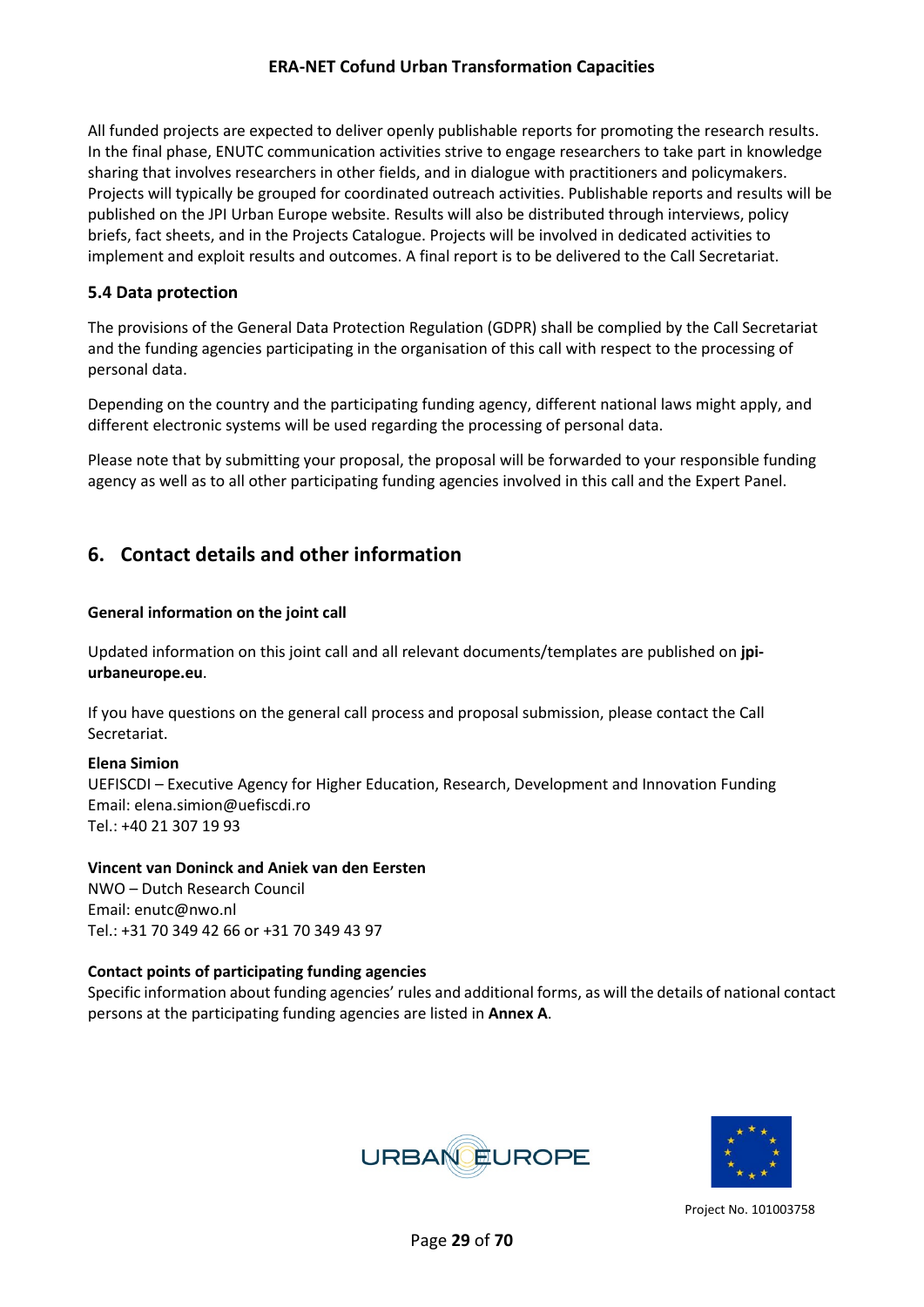## **Annex A: Specific Funding Agencies' Budgets and Rules of Eligibility**

| Table 1: Participating Funding Agencies: Budget, research foci, and organisations eligible for funding |
|--------------------------------------------------------------------------------------------------------|
|--------------------------------------------------------------------------------------------------------|

<span id="page-29-0"></span>

| Country  | <b>Funding</b><br>agency | Funding $(\epsilon)$ | What can be<br>funded                                   | Maximum funding per<br>project | Anticipated number of<br>projects | Organisations<br>eligible for<br>funding            |                       |                                                   |                         |
|----------|--------------------------|----------------------|---------------------------------------------------------|--------------------------------|-----------------------------------|-----------------------------------------------------|-----------------------|---------------------------------------------------|-------------------------|
|          |                          |                      |                                                         |                                |                                   | <b>Universities and</b><br>research<br>organisation | <b>Municipalities</b> | <b>Business</b><br>organisations and<br>companies | <b>NGOs and similar</b> |
| Austria  | FFG                      | 2.0 M€               | -Strategic research                                     | 250 000€                       | $6 - 7$                           | <b>YES</b>                                          | <b>NO</b>             | <b>NO</b>                                         | <b>NO</b>               |
|          |                          |                      | -Applied research                                       | 350 000€                       |                                   | YES                                                 | YES                   | YES                                               | YES                     |
|          |                          |                      | -Innovation and<br>implementation                       | 350 000€                       |                                   | YES                                                 | YES                   | YES                                               | YES                     |
| Belgium  | <b>FWO</b>               | 700 000€             | -Strategic/basic<br>research                            | 350 000€                       | $2 - 3$                           | <b>YES</b>                                          | <b>NO</b>             | <b>NO</b>                                         | <b>NO</b>               |
|          | Innoviris                | 1.0 M€               | -Strategic research<br>-Applied research<br>-Innovation | N/A                            | N/A                               | YES                                                 | YES                   | YES                                               | YES                     |
| Bulgaria | <b>BNSF</b>              | 306 775 €            | -Strategic/basic<br>research projects<br>only           | 102 258 €                      | $\overline{3}$                    | YES                                                 | <b>NO</b>             | <b>NO</b>                                         | <b>NO</b>               |



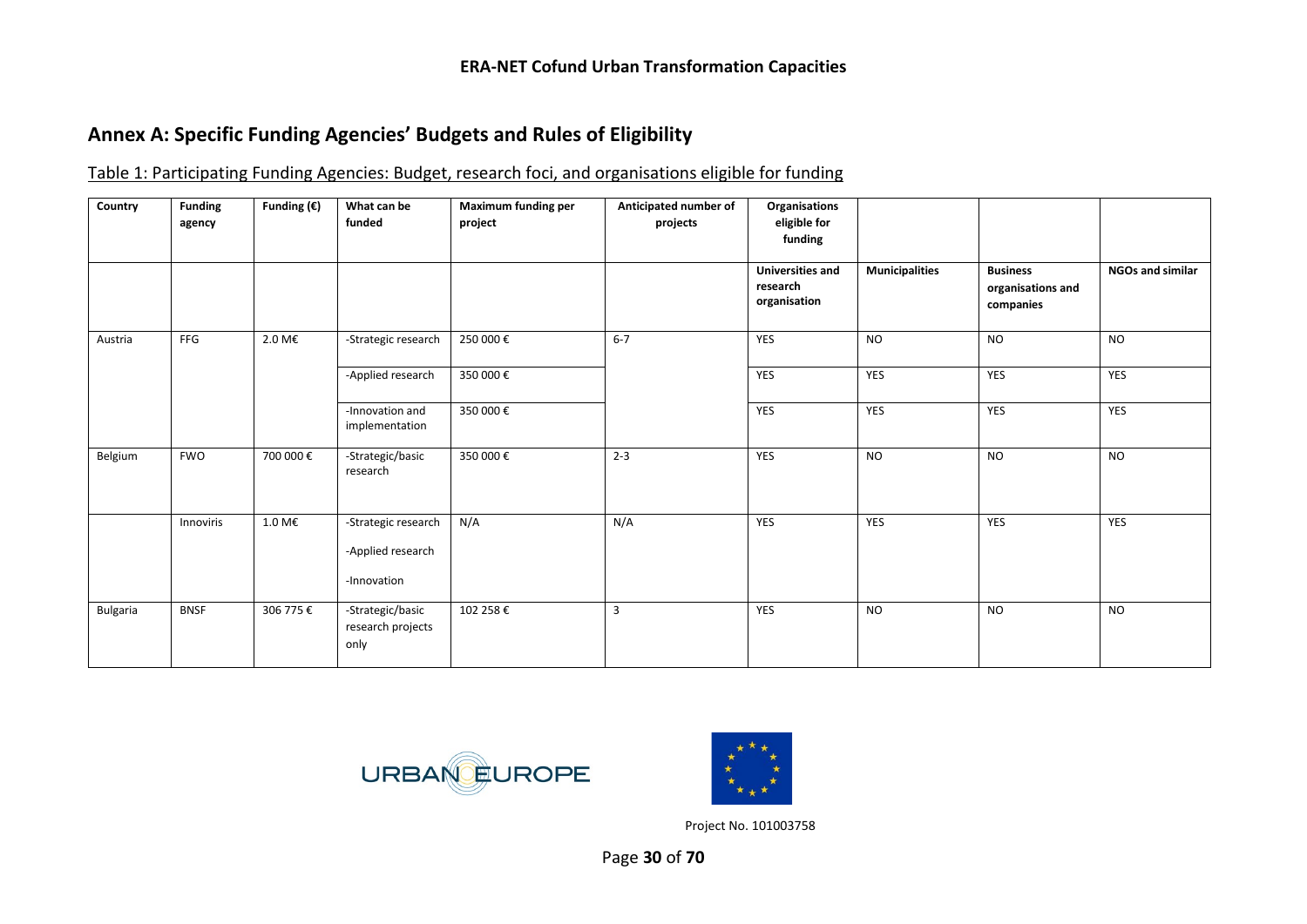| Estonia            | ETAg               | 100 000€      | -Strategic/basic<br>research                                                                                            | 100 000€                                                      | $\mathbf{1}$   | YES                                                                                                                          | YES                                 | YES                                   | YES                          |
|--------------------|--------------------|---------------|-------------------------------------------------------------------------------------------------------------------------|---------------------------------------------------------------|----------------|------------------------------------------------------------------------------------------------------------------------------|-------------------------------------|---------------------------------------|------------------------------|
|                    |                    |               | -Applied research                                                                                                       |                                                               |                |                                                                                                                              |                                     |                                       |                              |
| France             | ANR                | 1.5 M€        | -Strategic/basic<br>and industrial<br>research projects<br>-Experimental<br>development and<br>innovation<br>activities | 300 000€                                                      | $5 - 7$        | YES                                                                                                                          | YES                                 | <b>YES</b>                            | YES                          |
| Latvia             | VIAA               | 400 000€      | -Strategic research<br>-Applied research                                                                                | 210 000 €/ per partner<br>(max 2 LV partners per<br>proposal) | $\overline{2}$ | Yes                                                                                                                          | No                                  | Yes (subject to<br>eligibility rules) | No                           |
| Lithuania          | <b>RCL</b>         | 200 000 €     | -Strategic research<br>-Applied research<br>-Innovation and<br>implementation                                           | 100 000€                                                      | $\overline{2}$ | YES, if it is listed<br>in the Register of<br>Ministry of<br>Education,<br>Science and<br>Sports of Republic<br>of Lithuania | <b>NO</b>                           | <b>NO</b>                             | <b>NO</b>                    |
| The<br>Netherlands | <b>NWO</b>         | $1 M\epsilon$ | -Strategic<br>research<br>-Applied research<br>-Innovation                                                              | 250 000€                                                      | $\overline{4}$ | <b>YES</b>                                                                                                                   | <b>NO</b>                           | <b>NO</b>                             | <b>NO</b>                    |
|                    | Regieorgaan<br>SIA | 300 000 €     | Applied Research                                                                                                        | 300 000€                                                      | $\mathbf{1}$   | <b>YES</b> (universities<br>of applied<br>sciences)                                                                          | <b>YES</b> (max. 25% of<br>funding) | YES (max. 25% of<br>funding)          | YES (max. 25% of<br>funding) |



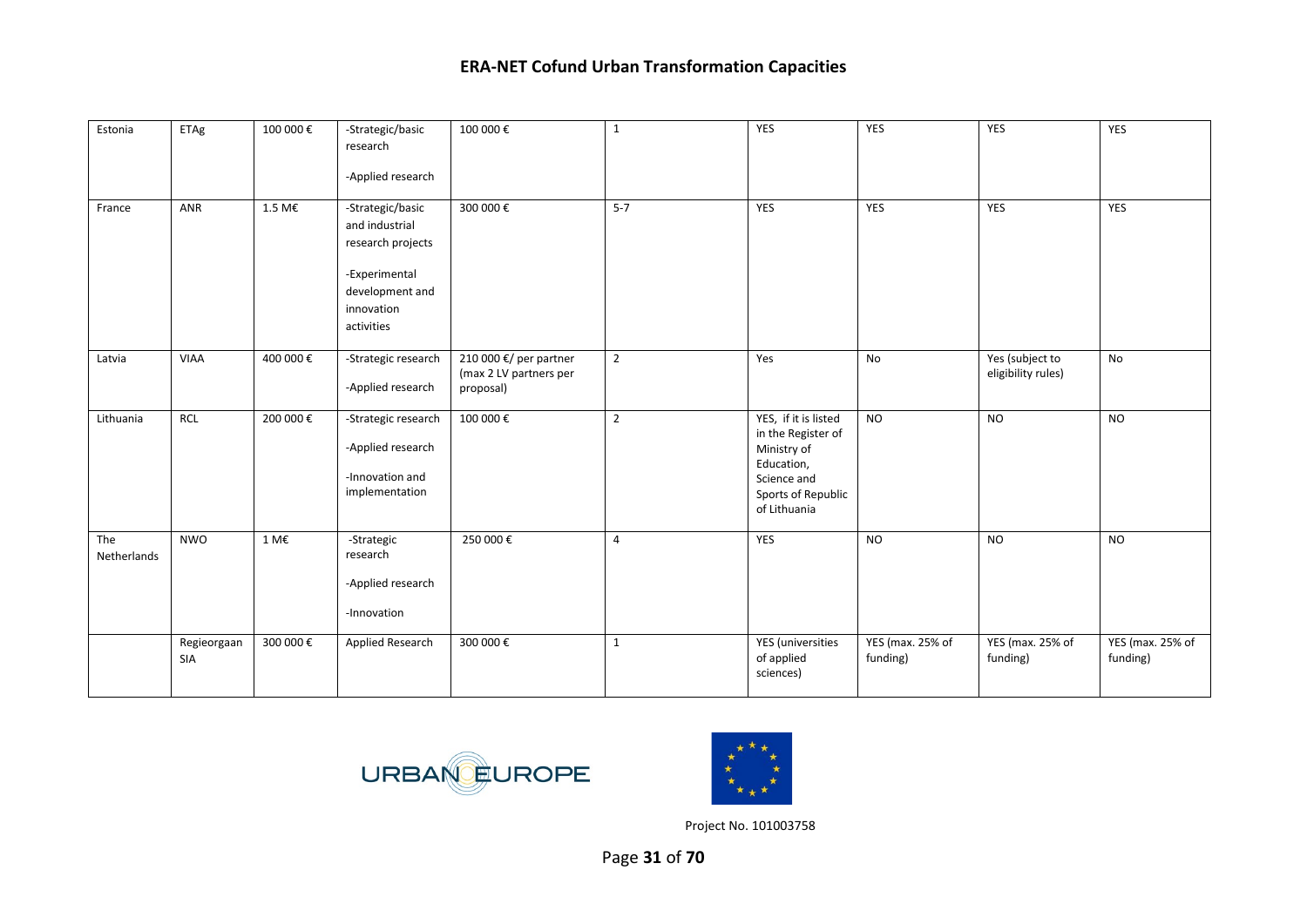| Norway   | <b>RCN</b>         | $1.7\ \text{M}\epsilon$ | -Strategic research<br>-Applied research<br>-Innovation and<br>implementation | 400 000€                                                                          | N/A          | <b>YES</b> | YES                                                                                            | <b>YES</b> | YES                                                                                               |
|----------|--------------------|-------------------------|-------------------------------------------------------------------------------|-----------------------------------------------------------------------------------|--------------|------------|------------------------------------------------------------------------------------------------|------------|---------------------------------------------------------------------------------------------------|
| Poland   | <b>NCN</b>         | 500 000€                | -Strategic/basic<br>research                                                  | N/A                                                                               | N/A          | <b>YES</b> | YES                                                                                            | YES        | YES                                                                                               |
| Portugal | <b>FRCT</b>        | 100 000€                | -Strategic research<br>-Applied research<br>-Innovation and<br>implementation | 100 000€                                                                          | $\mathbf{1}$ | <b>YES</b> | YES                                                                                            | <b>NO</b>  | YES                                                                                               |
| Romania  | <b>UEFISCDI</b>    | 500 000 €               | -Strategic research<br>-Applied research<br>-Innovation and<br>implementation | 250 000 € if Romanian<br>Main Applicant/PI<br>200 000 € otherwise                 | $2 - 3$      | <b>YES</b> | YES (under<br>conditions)                                                                      | <b>YES</b> | <b>YES</b>                                                                                        |
| Spain    | AEI                | 800 000 €               | -Strategic research<br>-Applied research<br>-Innovation and<br>implementation | Max. 175 000 € *For more<br>details and exceptions see<br>Annex A. Table 2. Spain | $5-6$        | <b>YES</b> | Limited. Under<br>concrete conditions<br>(*For more details<br>see Annex A. Table<br>2. Spain) | <b>NO</b>  | Limited. Under<br>concrete<br>conditions (**For<br>more details see<br>Annex A. Table 2.<br>Spain |
| Sweden   | Formas and<br>SWEA | 2.8 M€                  | -Strategic research<br>-Applied research<br>-Innovation and<br>implementation | N/A                                                                               | $7-9$        | <b>YES</b> | <b>YES</b>                                                                                     | <b>YES</b> | YES                                                                                               |



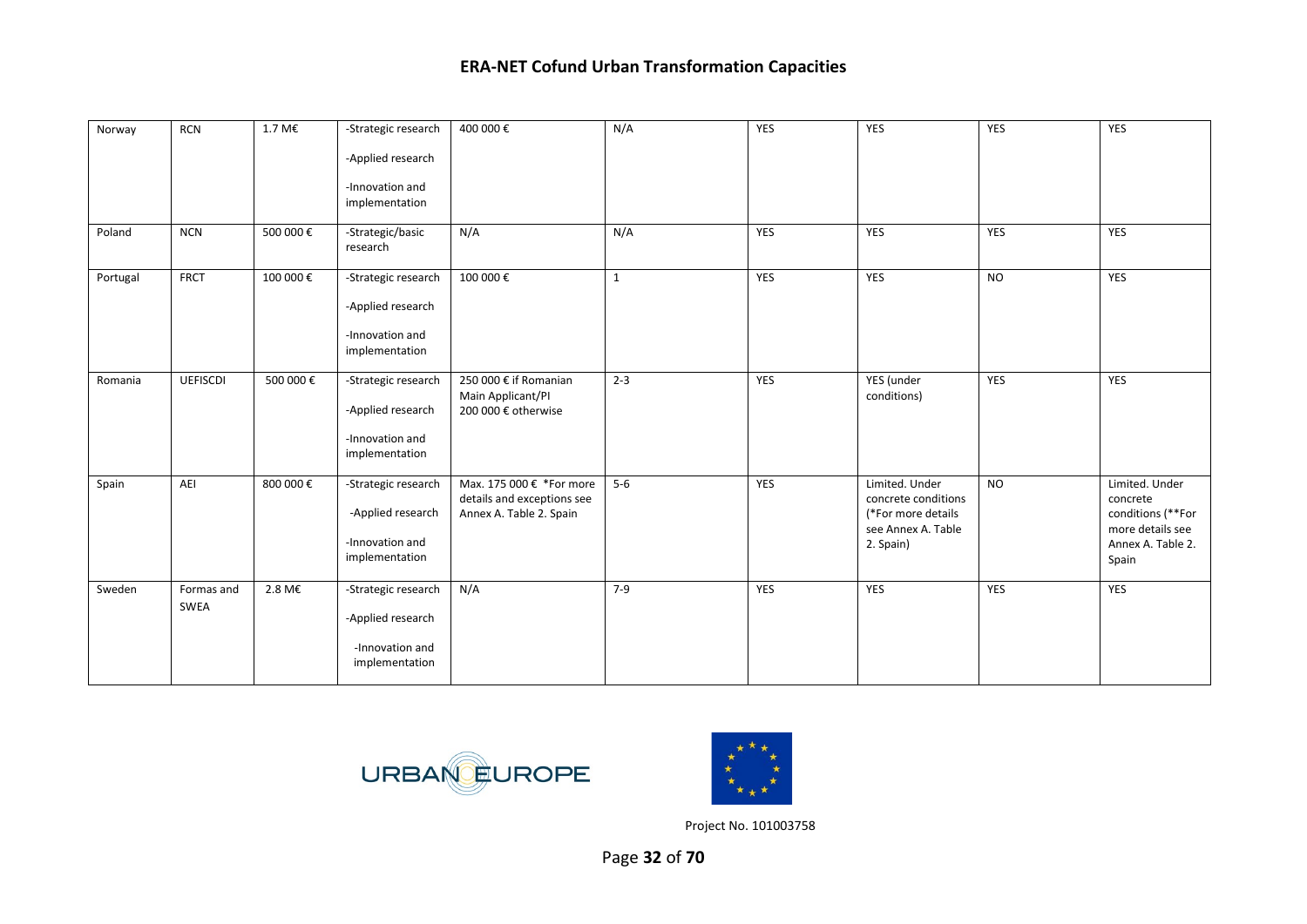| Table 2: Agency Funding Guidelines and Contacts |
|-------------------------------------------------|
|-------------------------------------------------|

| <b>Country/Region</b>                                           | <b>Austria</b>                                                                                                                                                                                                                                                                                                                                                                                                                                                                                                                                                                     |  |  |
|-----------------------------------------------------------------|------------------------------------------------------------------------------------------------------------------------------------------------------------------------------------------------------------------------------------------------------------------------------------------------------------------------------------------------------------------------------------------------------------------------------------------------------------------------------------------------------------------------------------------------------------------------------------|--|--|
| <b>Funding organisation</b>                                     | FFG - Austrian Research Promotion Agency                                                                                                                                                                                                                                                                                                                                                                                                                                                                                                                                           |  |  |
| <b>National contacts</b>                                        | Johannes Bockstefl<br>Email: johannes.bockstefl@ffg.at<br>Tel.: +43 (0)5 7755-5042<br>Paul Kuttner<br>Email: paul.kuttner@ffg.at<br>Tel.: +43 (0)5 7755-5069<br>Website: www.ffg.at                                                                                                                                                                                                                                                                                                                                                                                                |  |  |
| <b>Funding commitment</b>                                       | 2.0 M€                                                                                                                                                                                                                                                                                                                                                                                                                                                                                                                                                                             |  |  |
| Anticipated number of projects<br>with Austrian partners        | $6 - 7$                                                                                                                                                                                                                                                                                                                                                                                                                                                                                                                                                                            |  |  |
| <b>Maximum funding per awarded</b>                              | Strategic research: 250 000 €                                                                                                                                                                                                                                                                                                                                                                                                                                                                                                                                                      |  |  |
| project                                                         | Applied research/innovation and implementation: 350 000 €                                                                                                                                                                                                                                                                                                                                                                                                                                                                                                                          |  |  |
| <b>Eligibility of a partner as a</b><br>beneficiary institution | The organisations which are eligible for funding as well as the eligibility<br>criteria for cooperation are listed in the national guidelines available via<br>https://www.ffg.at/ausschreibungen/enutc<br>Important: Only research organisations are eligible within the research<br>category "Strategic research". Within the research categories "Applied<br>research" and "Innovation and implementation", a funded enterprise is a<br>mandatory partner in any consortium with Austrian participation.<br>All Austrian partners have to belong to the same research category. |  |  |
| <b>Eligibility of costs</b>                                     | Eligible costs<br>Personnel costs<br>$\bullet$<br>Overhead costs (as surcharge on all cost categories besides third-<br>٠<br>party costs)<br>Use of R&D infrastructure<br>٠<br>Costs of materials<br>٠<br>Third-party costs<br>٠<br><b>Travel costs</b><br>$\bullet$                                                                                                                                                                                                                                                                                                               |  |  |



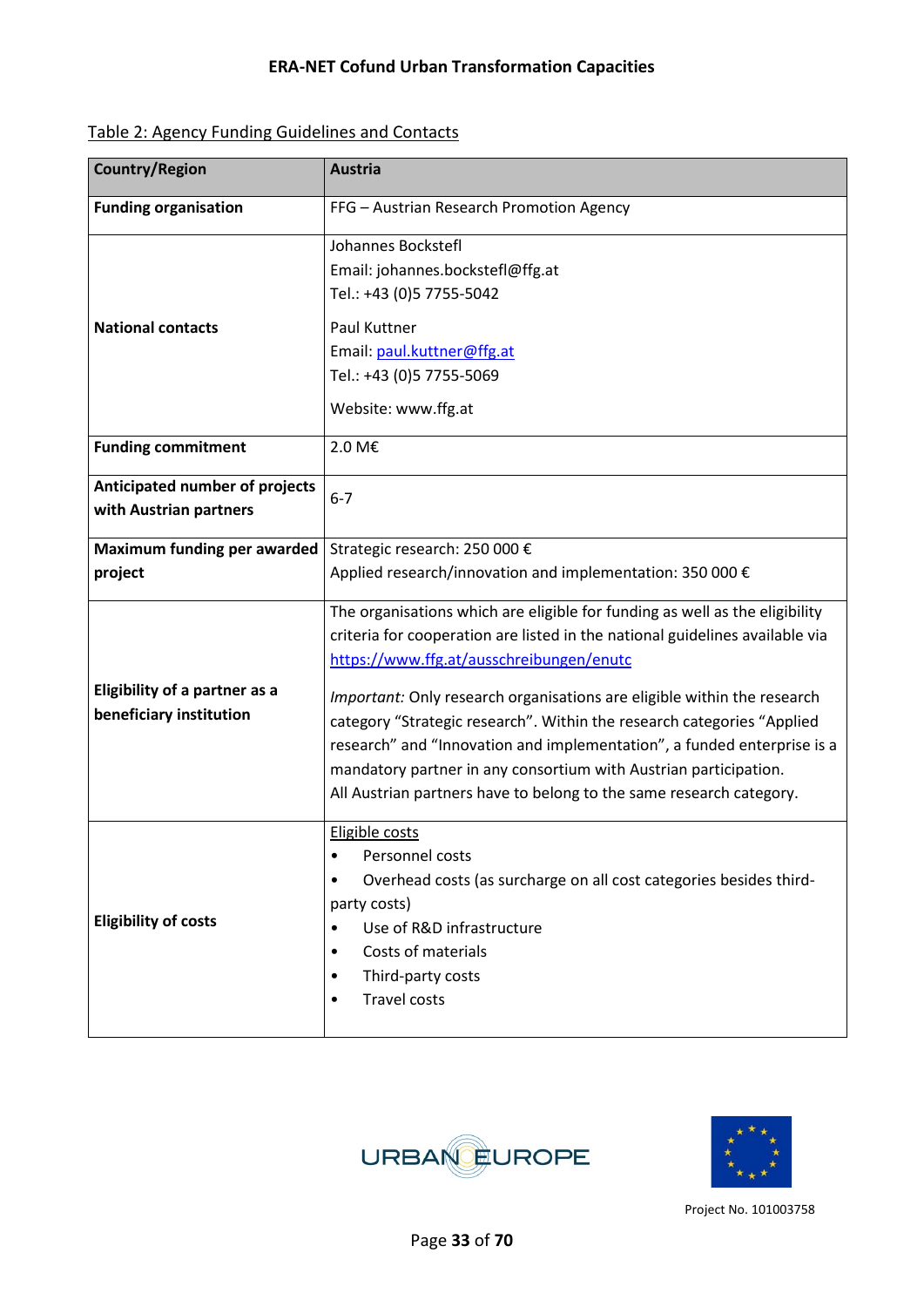|                               | For detailed information visit:                                                                                   |
|-------------------------------|-------------------------------------------------------------------------------------------------------------------|
|                               | https://www.ffg.at/sites/default/files/downloads/Kostenleitfaden V21                                              |
|                               | BF.pdf                                                                                                            |
| Submission of the proposal at | Yes, national application via eCall necessary before the call deadline.                                           |
| the national level            |                                                                                                                   |
| Submission of financial and   |                                                                                                                   |
|                               | <b>progress reports at the national</b>   Yes, scientific and financial reporting carried out on an annual basis. |
| level                         |                                                                                                                   |
| Information available at      | https://www.ffg.at/ausschreibungen/enutc                                                                          |
| Other                         | We highly recommend contacting the NCP during the preparation of the                                              |
|                               | project.                                                                                                          |

| <b>Country/Region</b>                                           | <b>Belgium/Flanders</b>                                                                                                                                                                                                                                                                                                                                                                                                                                                                                                                                                                                                                                 |  |  |  |  |
|-----------------------------------------------------------------|---------------------------------------------------------------------------------------------------------------------------------------------------------------------------------------------------------------------------------------------------------------------------------------------------------------------------------------------------------------------------------------------------------------------------------------------------------------------------------------------------------------------------------------------------------------------------------------------------------------------------------------------------------|--|--|--|--|
| <b>Funding organisation</b>                                     | The Research Foundation - Flanders (FWO)                                                                                                                                                                                                                                                                                                                                                                                                                                                                                                                                                                                                                |  |  |  |  |
| <b>National contacts</b><br><b>Funding commitment</b>           | <b>Toon Monbaliu</b><br>Email: eranet@fwo.be<br>Tel.: +32 (0)2 550 15 70<br>700 000€                                                                                                                                                                                                                                                                                                                                                                                                                                                                                                                                                                    |  |  |  |  |
| <b>Anticipated number of projects</b><br>with Belgian partners  | $2 - 3$                                                                                                                                                                                                                                                                                                                                                                                                                                                                                                                                                                                                                                                 |  |  |  |  |
| Maximum funding per awarded<br>project                          | 350 000€                                                                                                                                                                                                                                                                                                                                                                                                                                                                                                                                                                                                                                                |  |  |  |  |
| <b>Eligibility of a partner as a</b><br>beneficiary institution | Both the FWO Strategic Basic Research (SBO) and (junior/senior) research<br>project (FO) funding channels are integrated in this call, each with specific<br>regulations. It is, in the light of the project's eligibility, of utmost<br>importance to respect their particular regulations. For example when it<br>comes to the mandatory valorisation aspect for the SBO projects (see<br>'additional conditions for FWO funding' below).<br>Who can be eligible for FWO funding?<br>The eligibility of institutions and its researchers can be verified in the<br>relevant regulations:<br>- For junior/senior research projects, see articles 10-12 |  |  |  |  |



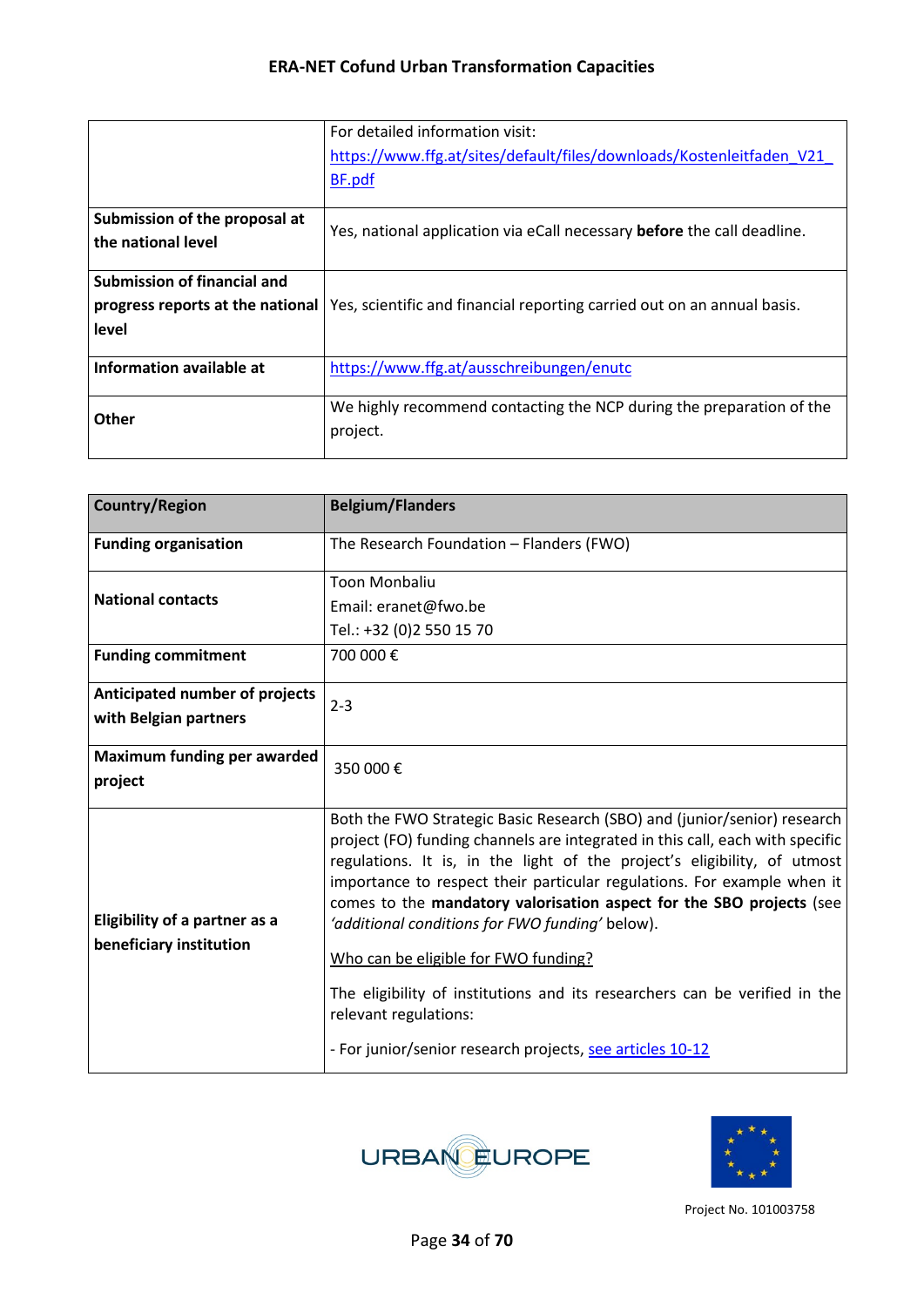|                             | - For Strategic Basic Research, see articles 4-8                                                                                                                                                                                                                                                                                                                                                                                                                                                                                                 |
|-----------------------------|--------------------------------------------------------------------------------------------------------------------------------------------------------------------------------------------------------------------------------------------------------------------------------------------------------------------------------------------------------------------------------------------------------------------------------------------------------------------------------------------------------------------------------------------------|
|                             | Additional conditions for FWO funding:                                                                                                                                                                                                                                                                                                                                                                                                                                                                                                           |
|                             | 1) When the strategic basic research channel (SBO) would be the<br>appropriate source of funding, we ask researchers to provide us<br>with a 'valorisation plan' before the pre-proposal submission<br>deadline. There is no fixed format and one A4 page should suffice.<br>What the FWO wants to know is i) how the valorisation within<br>Flanders - and potentially internationally – will take place and ii)<br>which Flemish actors are involved in this. This information can be<br>submitted to the general eranet@fwo.be email address. |
|                             | 2) SBO projects aiming at the development of a spin-off company are<br>not eligible here.                                                                                                                                                                                                                                                                                                                                                                                                                                                        |
|                             | 3) Non-eligible partners/parties/actors for FWO funding can<br>involved<br>within<br>potentially<br>consortium<br>be<br>through<br>a a<br>subcontracting, when linked to an eligible institution/researcher.<br>The FWO administration should be contacted in that regard.                                                                                                                                                                                                                                                                       |
|                             | Researchers have to inform the central research coordination<br>4)<br>units, at their host institutions, about their participation.                                                                                                                                                                                                                                                                                                                                                                                                              |
|                             | One and the same researcher can only participate in 2 different<br>5)<br>research projects/consortia when applying for FWO funding,<br>within the same call. Double funding is not allowed.                                                                                                                                                                                                                                                                                                                                                      |
|                             | Projects may last up to 36 months, which implies the funding has<br>6)<br>to be budgeted and spent accordingly.                                                                                                                                                                                                                                                                                                                                                                                                                                  |
|                             | ERA-NET participation does not interfere with the 'regular' project<br>submission framework and is consequently not taken into account for<br>calculating the max. available number of new applications and running<br>projects combined.                                                                                                                                                                                                                                                                                                        |
|                             | The regular FWO cost categories from the (junior/senior) 'research<br>project' or <b>SBO</b> project funding channels are eligible:                                                                                                                                                                                                                                                                                                                                                                                                              |
| <b>Eligibility of costs</b> | The maximum requested budget per partner amounts to 350 000 $\epsilon$ (incl.<br>overhead). Beware, the funding rules differ per FWO funding channel<br>(FO and SBO):                                                                                                                                                                                                                                                                                                                                                                            |



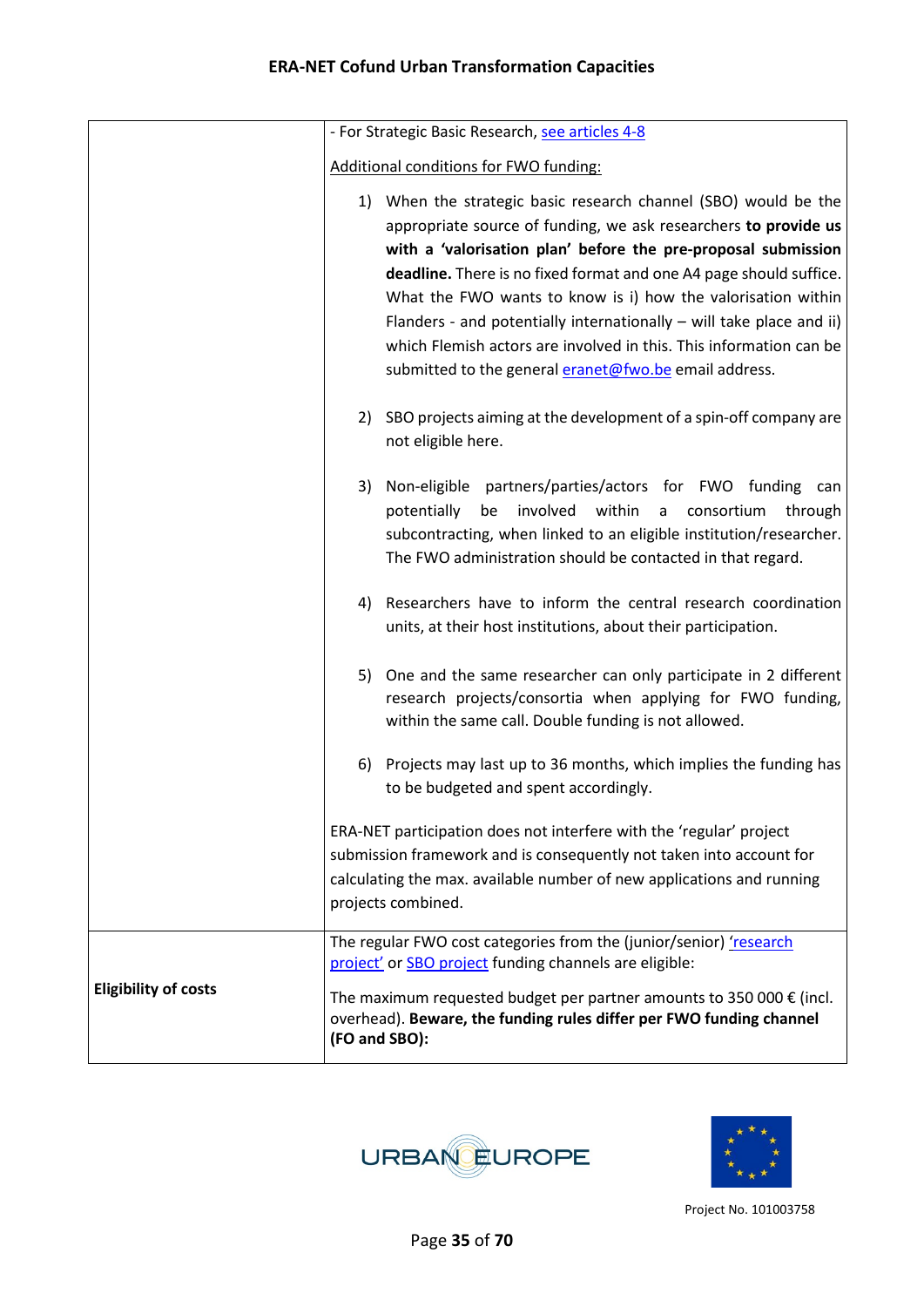|                                           | - FO: a 6% structural overhead should be calculated on the direct costs.<br>E.g., a practical example: when the sum of all costs (personnel,<br>consumables, travel, etc.) amounts to 300 000 $\epsilon$ , then the overhead will<br>be 18 000 € (6% of 300 000 €) and the total requested cost 318 000€. This<br>total requested cost may never exceed 350 000 € (for further detailed<br>financial information, see chapters 6, 7 and 8 in the project regulations).<br>- SBO: The SBO cost model applies. Generally a 17% overhead rate is<br>applicable. |
|-------------------------------------------|--------------------------------------------------------------------------------------------------------------------------------------------------------------------------------------------------------------------------------------------------------------------------------------------------------------------------------------------------------------------------------------------------------------------------------------------------------------------------------------------------------------------------------------------------------------|
| Submission of the proposals at            | No submission at the national/regional level is required. However, if SBO,                                                                                                                                                                                                                                                                                                                                                                                                                                                                                   |
| the national level                        | a valorisation plan has to be submitted.                                                                                                                                                                                                                                                                                                                                                                                                                                                                                                                     |
| <b>Submission of financial and</b>        | - No additional 'national/regional' scientific reports are asked for.                                                                                                                                                                                                                                                                                                                                                                                                                                                                                        |
| progress reports at the national<br>level | - Financial reporting has to follow the regular FWO guidelines in this<br>aspect.                                                                                                                                                                                                                                                                                                                                                                                                                                                                            |
|                                           | - Call page for European programmes (ERA-NET)                                                                                                                                                                                                                                                                                                                                                                                                                                                                                                                |
| Information available at                  | - Junior/senior research projects (FO)                                                                                                                                                                                                                                                                                                                                                                                                                                                                                                                       |
|                                           | - SBO research projects (SBO)                                                                                                                                                                                                                                                                                                                                                                                                                                                                                                                                |
| <b>Other</b>                              | It is always strongly advised to contact the FWO before submission, in<br>order to verify the eligibility of the researchers and avoid ineligible<br>projects/research consortia.                                                                                                                                                                                                                                                                                                                                                                            |

| <b>Country/Region</b>                                      | <b>Belgium/Brussels Region</b>                                                                                                                                                                |
|------------------------------------------------------------|-----------------------------------------------------------------------------------------------------------------------------------------------------------------------------------------------|
| <b>Funding organisation</b>                                | <b>Innoviris</b>                                                                                                                                                                              |
| <b>National contacts</b>                                   | Beata Bibrowska<br>Senior Advisor-EU RDI programs and projects<br>Unit - Strategic Research<br>Email: bbibrowska@innoviris.brussels<br>Tel.: +32 (0) 2 600 50 22<br>Website: www.innoviris.be |
| <b>Funding commitment</b>                                  | 1 M€                                                                                                                                                                                          |
| Anticipated number of<br>projects with Belgian<br>partners | N/A                                                                                                                                                                                           |



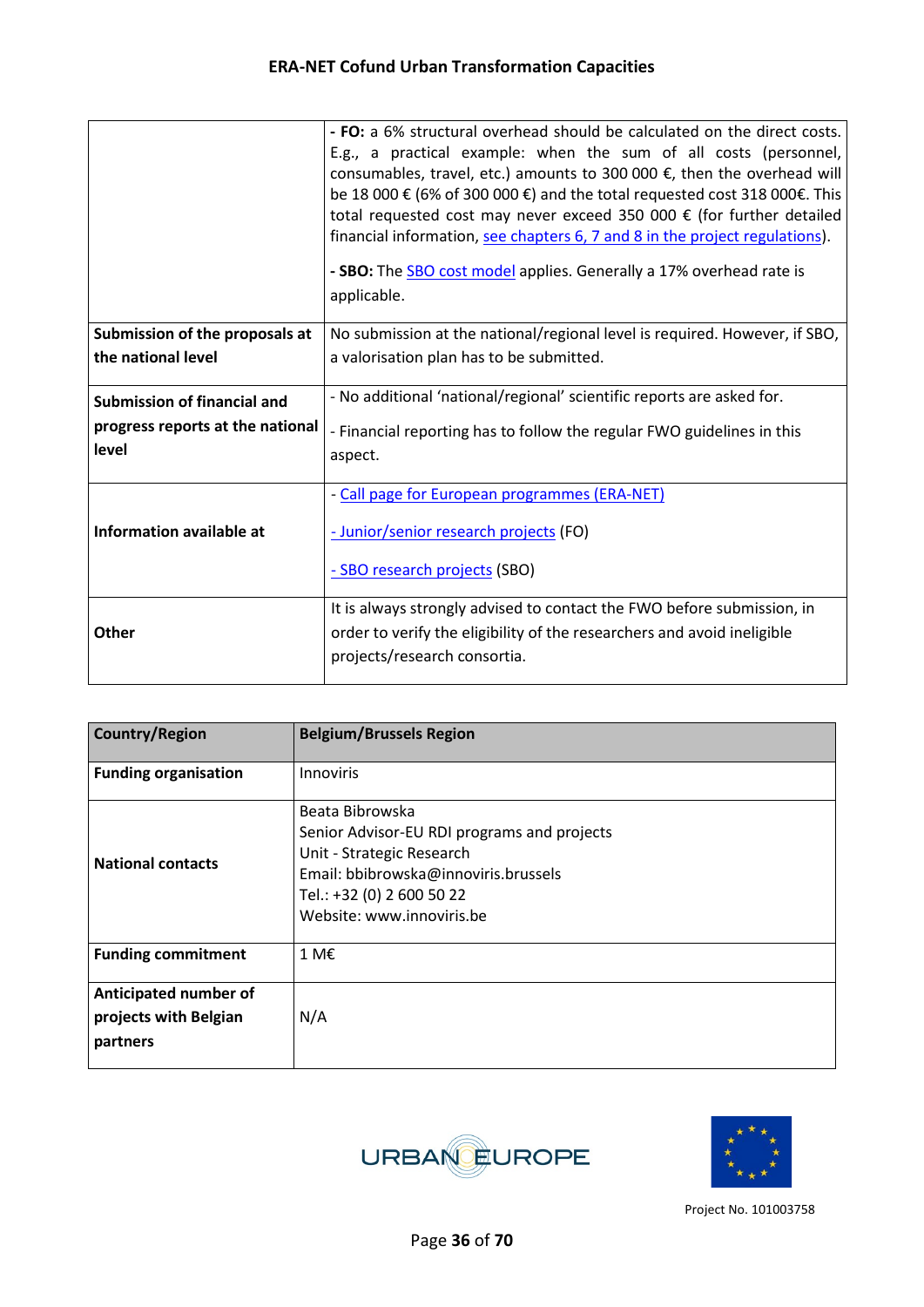| <b>Maximum funding per</b>                                      |                                                                                                                                                                                                                                                                                                                                                                                                                                                                                                                                                                                                                                                                                |                                                                                                                                                                                                                                                                                                                                                                                                                                                                                                                                                                                                                                                                                                                                                                                                                              |                                      |                             |                                                                                                                                 |
|-----------------------------------------------------------------|--------------------------------------------------------------------------------------------------------------------------------------------------------------------------------------------------------------------------------------------------------------------------------------------------------------------------------------------------------------------------------------------------------------------------------------------------------------------------------------------------------------------------------------------------------------------------------------------------------------------------------------------------------------------------------|------------------------------------------------------------------------------------------------------------------------------------------------------------------------------------------------------------------------------------------------------------------------------------------------------------------------------------------------------------------------------------------------------------------------------------------------------------------------------------------------------------------------------------------------------------------------------------------------------------------------------------------------------------------------------------------------------------------------------------------------------------------------------------------------------------------------------|--------------------------------------|-----------------------------|---------------------------------------------------------------------------------------------------------------------------------|
| awarded project                                                 | N/A                                                                                                                                                                                                                                                                                                                                                                                                                                                                                                                                                                                                                                                                            |                                                                                                                                                                                                                                                                                                                                                                                                                                                                                                                                                                                                                                                                                                                                                                                                                              |                                      |                             |                                                                                                                                 |
|                                                                 |                                                                                                                                                                                                                                                                                                                                                                                                                                                                                                                                                                                                                                                                                |                                                                                                                                                                                                                                                                                                                                                                                                                                                                                                                                                                                                                                                                                                                                                                                                                              |                                      |                             |                                                                                                                                 |
| <b>Eligibility of a partner as a</b><br>beneficiary institution | Eligible actors:<br>٠<br>٠<br>$\bullet$<br>$\bullet$<br>$\circ$<br>$\circ$                                                                                                                                                                                                                                                                                                                                                                                                                                                                                                                                                                                                     | Private companies established in the Brussels Capital Region with a<br>sustainable activity in this region based upon a sound business model.<br>Brussels Capital Region universities, research organisations<br><b>Public administrations</b><br>Associations and municipalities from Brussels Region<br>• Associations and municipalities, public administrations will be financed<br>after analysis of their activities and role in the project.<br>•Some of these actors can be qualified as non-economic (100% of<br>funding), or as economic entities (they will be funded as private entities)<br>Regional criteria for funding:<br>Innoviris funded projects shall fulfil some general regional criteria:<br>Regional beneficiary develops entirely or partially its activities in<br><b>Brussels Capital Region</b> |                                      |                             |                                                                                                                                 |
|                                                                 | in the project<br>The project will be innovative and will present the positive impact<br>$\circ$<br>on regional economy and employment by valorisation of results in<br>the region<br>Regional Beneficiary has not received public funding for the same<br>$\circ$<br>activities<br>Regional Beneficiary has fulfilled the obligations in the context of<br>$\circ$<br>previous grants allocated by the Region<br>All applicants should demonstrate their viability and financial soundness<br>regarding their own contribution to the project and the implementation of<br>the results.<br>Very important- the involvement of regional end users is mandatory in<br>this call |                                                                                                                                                                                                                                                                                                                                                                                                                                                                                                                                                                                                                                                                                                                                                                                                                              |                                      |                             | Regional beneficiary will perform a research or innovation activity                                                             |
|                                                                 |                                                                                                                                                                                                                                                                                                                                                                                                                                                                                                                                                                                                                                                                                | <b>Maximum funding rates</b>                                                                                                                                                                                                                                                                                                                                                                                                                                                                                                                                                                                                                                                                                                                                                                                                 |                                      |                             |                                                                                                                                 |
| <b>Eligibility of costs</b>                                     |                                                                                                                                                                                                                                                                                                                                                                                                                                                                                                                                                                                                                                                                                | Large<br>enterprises                                                                                                                                                                                                                                                                                                                                                                                                                                                                                                                                                                                                                                                                                                                                                                                                         | <b>Medium</b><br>size<br>enterprises | <b>Small</b><br>enterprises | <b>Research</b><br>organisations,<br>universities<br>associations<br>and<br>administrations<br>without<br>economic<br>activity, |
|                                                                 | <b>Strategic</b><br>research                                                                                                                                                                                                                                                                                                                                                                                                                                                                                                                                                                                                                                                   | <b>NA</b>                                                                                                                                                                                                                                                                                                                                                                                                                                                                                                                                                                                                                                                                                                                                                                                                                    | <b>NA</b>                            | <b>NA</b>                   | 25%-100%                                                                                                                        |



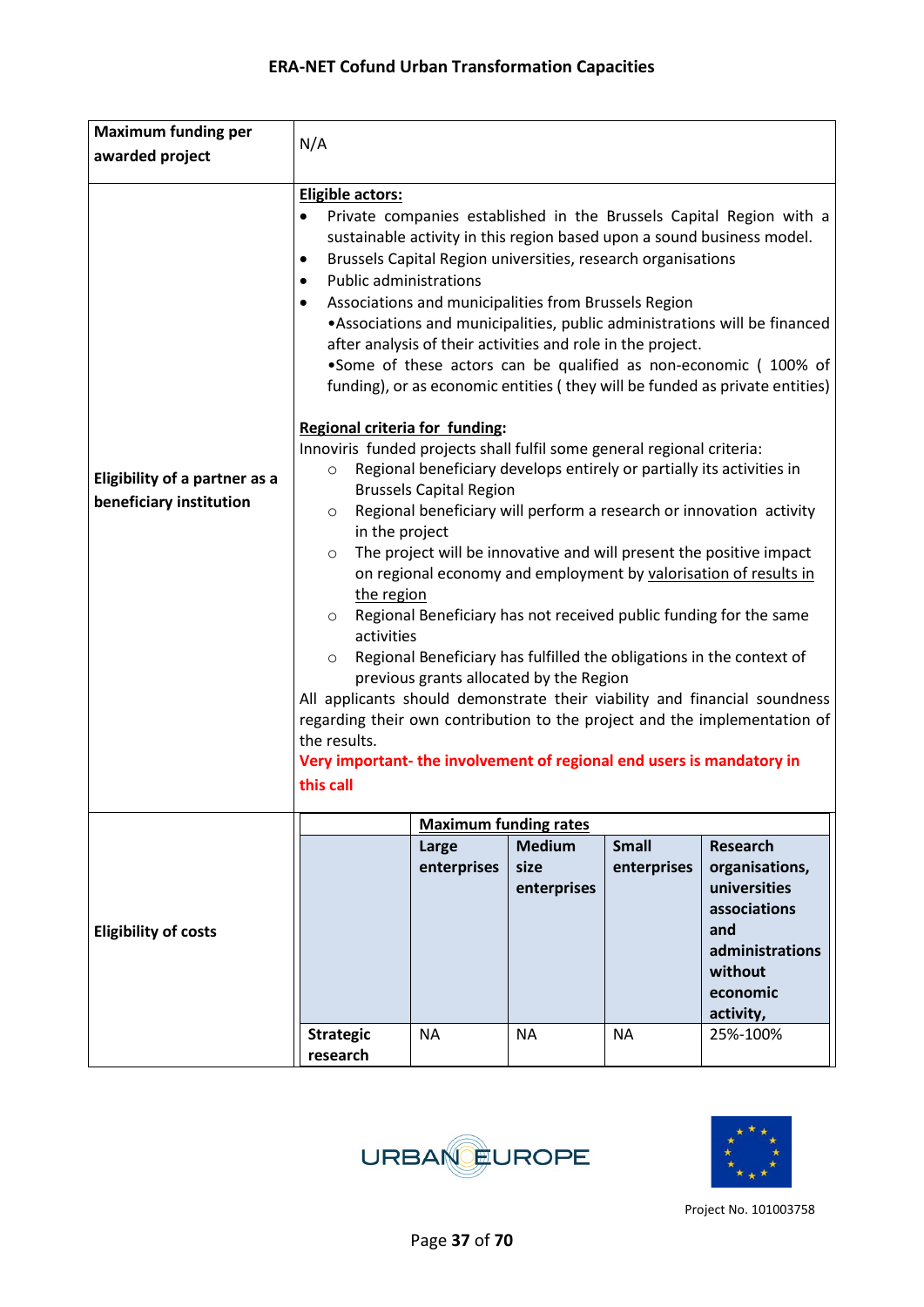|                                 | <b>Applied</b>                                                                                                   | 65%                                                                  | 75% | 80%                                                 | 100%                                                                      |  |
|---------------------------------|------------------------------------------------------------------------------------------------------------------|----------------------------------------------------------------------|-----|-----------------------------------------------------|---------------------------------------------------------------------------|--|
|                                 | research                                                                                                         |                                                                      |     |                                                     |                                                                           |  |
|                                 |                                                                                                                  | 40%                                                                  | 50% | 60%                                                 | 100%                                                                      |  |
|                                 | <b>Experimental</b>                                                                                              |                                                                      |     |                                                     |                                                                           |  |
|                                 | research-                                                                                                        |                                                                      |     |                                                     |                                                                           |  |
|                                 | innovation                                                                                                       |                                                                      |     |                                                     |                                                                           |  |
|                                 | <b>Eligible costs:</b>                                                                                           |                                                                      |     |                                                     |                                                                           |  |
|                                 | Personnel costs<br>$\Omega$                                                                                      |                                                                      |     |                                                     |                                                                           |  |
| <b>Eligible costs</b>           | $\circ$                                                                                                          | Operational costs                                                    |     |                                                     |                                                                           |  |
|                                 | Investments costs<br>$\circ$                                                                                     |                                                                      |     |                                                     |                                                                           |  |
|                                 | $\circ$                                                                                                          |                                                                      |     | Indirect costs (10% of personnel operational costs) |                                                                           |  |
|                                 | Subcontracting<br>$\circ$                                                                                        |                                                                      |     |                                                     |                                                                           |  |
| <b>Submission of the</b>        |                                                                                                                  |                                                                      |     |                                                     | Mandatory. the Brussels participants will submit the regional template in |  |
| proposals at the national       |                                                                                                                  | the full proposal stage. A special web page and regional application |     |                                                     |                                                                           |  |
| level                           | template will be published at www.innoviris.be                                                                   |                                                                      |     |                                                     |                                                                           |  |
|                                 |                                                                                                                  |                                                                      |     |                                                     |                                                                           |  |
| Submission of financial and     |                                                                                                                  |                                                                      |     |                                                     |                                                                           |  |
| progress reports at the         | Yes, annual financial and activity reporting                                                                     |                                                                      |     |                                                     |                                                                           |  |
| national level                  |                                                                                                                  |                                                                      |     |                                                     |                                                                           |  |
|                                 |                                                                                                                  |                                                                      |     |                                                     |                                                                           |  |
| <b>Information available at</b> | https://www.innnoviris.be                                                                                        |                                                                      |     |                                                     |                                                                           |  |
| <b>Other</b>                    | We invite all actors to contact the regional NCP BEFORE SUBMISSION OF<br>THE PROPOSALS in FIRST AND SECOND STEP. |                                                                      |     |                                                     |                                                                           |  |

| <b>Country/Region</b>                                     | <b>Bulgaria</b>                                                                                     |  |  |  |
|-----------------------------------------------------------|-----------------------------------------------------------------------------------------------------|--|--|--|
| <b>Funding organisation</b>                               | <b>Bulgarian National Science Fund</b>                                                              |  |  |  |
| <b>National contacts</b>                                  | Mrs. Milena Aleksandrova<br>Email: aleksandrova@mon.bg<br>Tel.: +359 884 171 363                    |  |  |  |
| <b>Funding commitment</b>                                 | 306 775€                                                                                            |  |  |  |
| Anticipated number of projects<br>with Bulgarian partners | 3 projects                                                                                          |  |  |  |
| <b>Maximum funding per awarded</b><br>project             | 102 258€                                                                                            |  |  |  |
| Eligibility of a partner as a<br>beneficiary institution  | 1) Accredited universities as defined in Art.85 para.1, p. 7 of the Higher<br><b>Education Act;</b> |  |  |  |



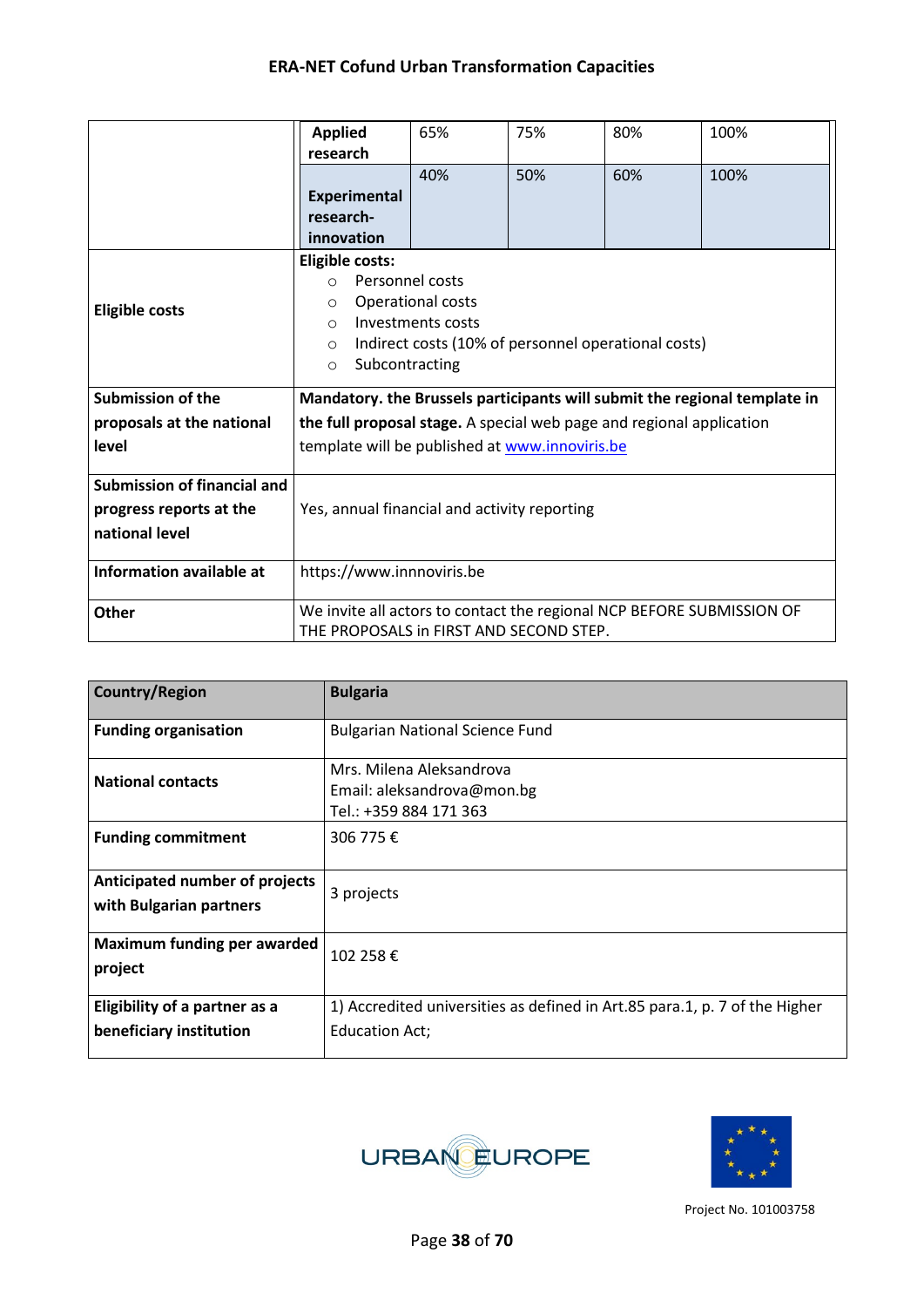|                                                      | 2) Research organisations as defined in Art. 47, para 1 of the Higher                                       |
|------------------------------------------------------|-------------------------------------------------------------------------------------------------------------|
|                                                      | <b>Education Act.</b>                                                                                       |
|                                                      | http://III.mon.bg/uploaded_files/zkn_visseto_obr_01.03.2016_EN.pdf                                          |
|                                                      | Eligible costs are specified in" National requirements and eligibility                                      |
|                                                      | conditions" of Bulgarian National Science Fund available at:                                                |
| <b>Eligibility of costs</b>                          | https://www.fni.bg/sites/default/files/competition/12_2016/ERA/BNSF_I<br>nternational_Programs-2017_ENG.pdf |
|                                                      | Applicants have to submit an application form for national eligibility                                      |
|                                                      | when submitting the proposals. The form, entitled "Administrative                                           |
|                                                      | description of the project" should be filled in both Bulgarian and in                                       |
| Submission of the proposals at<br>the national level | English and signed. Application forms can be obtained at:                                                   |
|                                                      | https://www.fni.bg/?q=node/578                                                                              |
|                                                      | They have to be sent it back by post or in person to BNSF Registry Office                                   |
|                                                      | before the deadline of 1stage proposal submission.                                                          |
|                                                      |                                                                                                             |
| <b>Submission of financial and</b>                   |                                                                                                             |
|                                                      | progress reports at the national   Yes, annual financial and activity reporting                             |
| level                                                |                                                                                                             |
| <b>Information available at</b>                      | https://www.fni.bg                                                                                          |
|                                                      | Applicants under this procedure shall be directly responsible for the                                       |
|                                                      | implementation of the activities under the project proposal and shall not                                   |
|                                                      | act as intermediaries, but they shall carry out activities under the project                                |
|                                                      | proposal on their behalf and at their expense.                                                              |
|                                                      | Applicants to this procedure must be entities:                                                              |
|                                                      | - Carrying out fundamental research studies; and                                                            |
| <b>Other</b>                                         | - Whose activities are entirely of a non-profit nature; or                                                  |
|                                                      | - Whose activities are of both for-profit and not-for-profit nature, but                                    |
|                                                      | these activities are clearly distinguished, and their organisation allows                                   |
|                                                      |                                                                                                             |
|                                                      | tracking of revenue and expenditures connected with their                                                   |
|                                                      | implementation, including by keeping analytical accounting. In the event                                    |
|                                                      | that an applicant is involved in both for-profit and not-for-profit                                         |
|                                                      | activities, the funding, expenditures and revenues shall be taken into                                      |



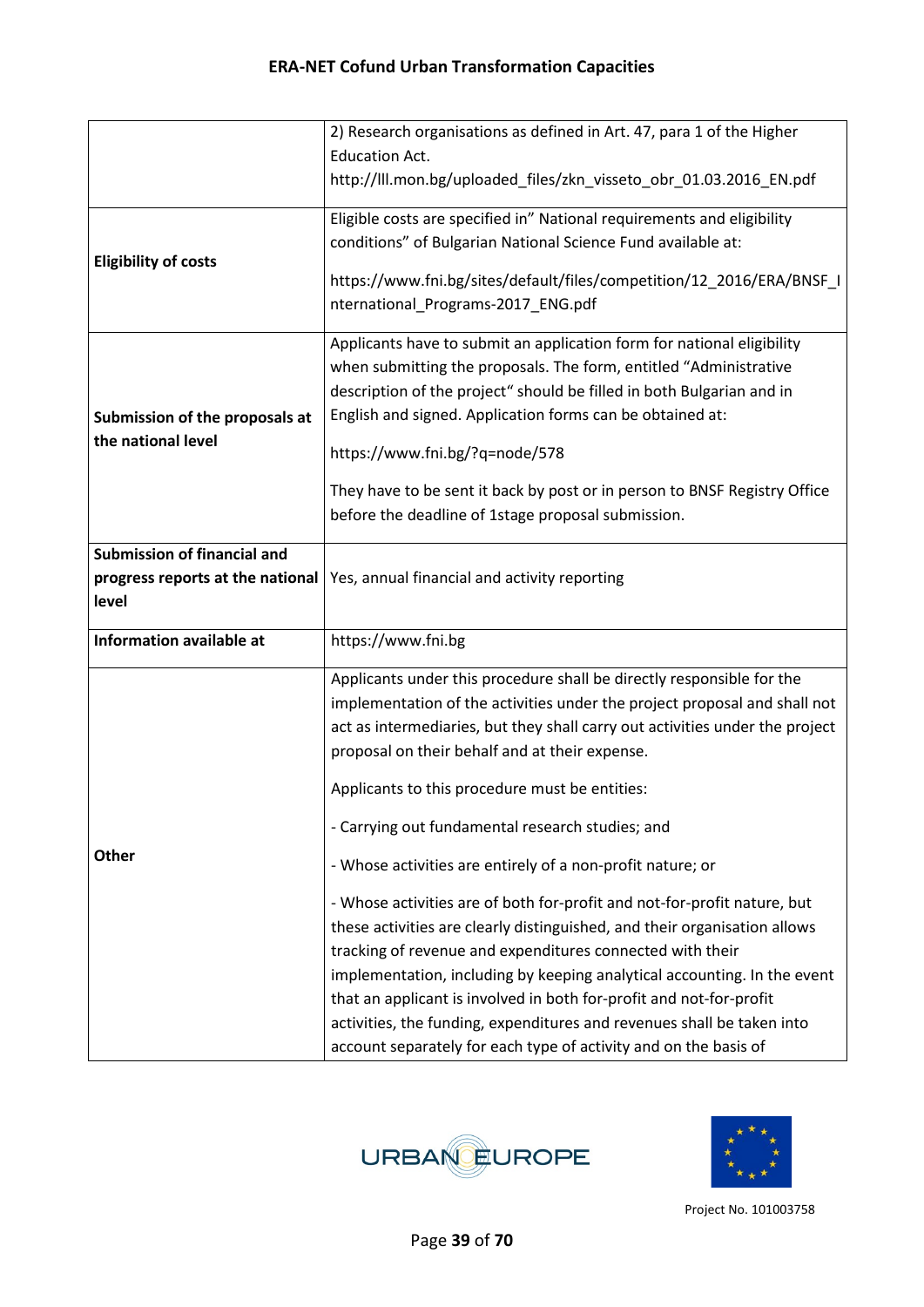| consistently applied principles of accounting of expenditures being |
|---------------------------------------------------------------------|
| justifiable.                                                        |

| <b>Country/Region</b>                                           | <b>Estonia</b>                                                                                                                                                                                                                                                                                                                                                                                                                                                                                                                                                                                                                                                                                                                                                                                                                                                                                                                                                                                                                                                                                                                                                                                                                                                                                                                                                                                                                                                          |
|-----------------------------------------------------------------|-------------------------------------------------------------------------------------------------------------------------------------------------------------------------------------------------------------------------------------------------------------------------------------------------------------------------------------------------------------------------------------------------------------------------------------------------------------------------------------------------------------------------------------------------------------------------------------------------------------------------------------------------------------------------------------------------------------------------------------------------------------------------------------------------------------------------------------------------------------------------------------------------------------------------------------------------------------------------------------------------------------------------------------------------------------------------------------------------------------------------------------------------------------------------------------------------------------------------------------------------------------------------------------------------------------------------------------------------------------------------------------------------------------------------------------------------------------------------|
| <b>Funding organisation</b>                                     | <b>Estonian Research Council</b>                                                                                                                                                                                                                                                                                                                                                                                                                                                                                                                                                                                                                                                                                                                                                                                                                                                                                                                                                                                                                                                                                                                                                                                                                                                                                                                                                                                                                                        |
| <b>National contacts</b>                                        | Priit Kilgas<br>Email: Priit.Kilgas@etag.ee<br>Tel.: +372 7300 322<br>www.etag.ee                                                                                                                                                                                                                                                                                                                                                                                                                                                                                                                                                                                                                                                                                                                                                                                                                                                                                                                                                                                                                                                                                                                                                                                                                                                                                                                                                                                       |
| <b>Funding commitment</b>                                       | 100 000€                                                                                                                                                                                                                                                                                                                                                                                                                                                                                                                                                                                                                                                                                                                                                                                                                                                                                                                                                                                                                                                                                                                                                                                                                                                                                                                                                                                                                                                                |
| Anticipated number of projects<br>with Estonian partners        | $\mathbf{1}$                                                                                                                                                                                                                                                                                                                                                                                                                                                                                                                                                                                                                                                                                                                                                                                                                                                                                                                                                                                                                                                                                                                                                                                                                                                                                                                                                                                                                                                            |
| Maximum funding per awarded<br>project                          | 100 000€                                                                                                                                                                                                                                                                                                                                                                                                                                                                                                                                                                                                                                                                                                                                                                                                                                                                                                                                                                                                                                                                                                                                                                                                                                                                                                                                                                                                                                                                |
| <b>Eligibility of a partner as a</b><br>beneficiary institution | 1.1 The Host Institution is the institution to which the grant will be<br>allocated. The Host Institution must be a legal entity that is registered<br>and located in Estonia. The Host Institution must declare that the project<br>can be carried out within their premises and that it will employ the<br>Principal Investigator during the proposed project, should the project<br>receive funding.<br>1.2 The Principal Investigator is the researcher who submits the project<br>proposal and who will be responsible for the use of the grant and for the<br>implementation of the project.<br>The Principal Investigator:<br>1.2.1 must have an updated public profile in the Estonian Research<br>Information System (ETIS);<br>1.2.2 must hold a doctoral degree or an equivalent qualification. The<br>degree must be awarded by the submission deadline of the grant<br>application, at the latest;<br>1.2.3 must have published at least three articles which comply with the<br>requirements of clause 1.1 of the ETIS classification of publications, or at<br>least five articles which comply with the requirements of clauses 1.1, 1.2,<br>2.1 or 3.1, within the last five years prior to the proposal submission<br>deadline. International patents are equalled with publications of clause<br>1.1. A monograph (ETIS clause 2.1) is equalled with three publications<br>mentioned in clause 1.1 if the number of authors is three or less. If the |



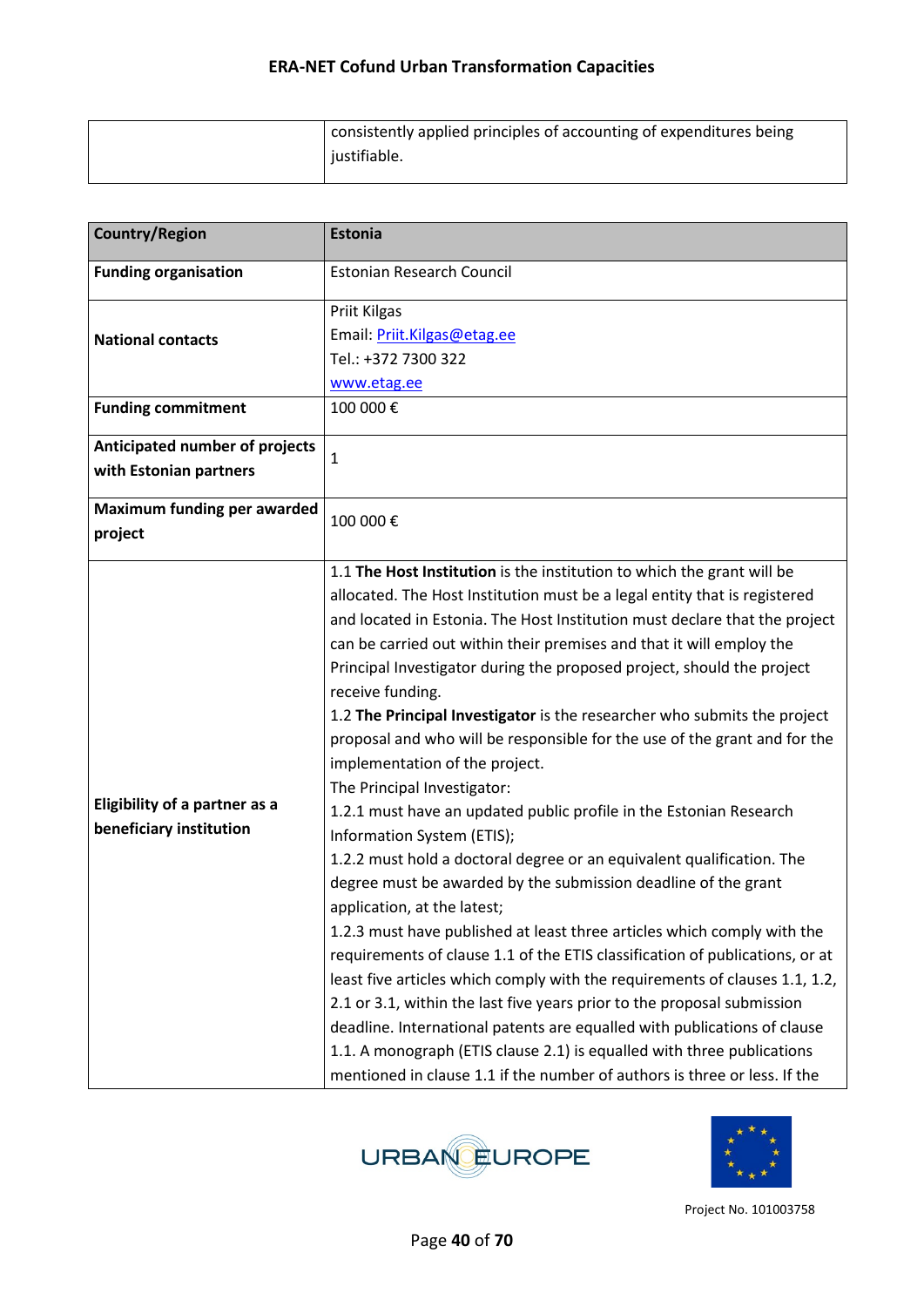|                                                                                 | applicant has been on pregnancy and maternity or parental leave or in                                                                                                                                                                                                                                                                                                                                                                                                                                                                                                                                                                                                                                                                                                                                                                                                                                                                                                                                                                                                                                                                                                                                                                                                                                                                                                                                                                                                                                                                                                                                                                                                                                                                                                                                                                                                                                                |
|---------------------------------------------------------------------------------|----------------------------------------------------------------------------------------------------------------------------------------------------------------------------------------------------------------------------------------------------------------------------------------------------------------------------------------------------------------------------------------------------------------------------------------------------------------------------------------------------------------------------------------------------------------------------------------------------------------------------------------------------------------------------------------------------------------------------------------------------------------------------------------------------------------------------------------------------------------------------------------------------------------------------------------------------------------------------------------------------------------------------------------------------------------------------------------------------------------------------------------------------------------------------------------------------------------------------------------------------------------------------------------------------------------------------------------------------------------------------------------------------------------------------------------------------------------------------------------------------------------------------------------------------------------------------------------------------------------------------------------------------------------------------------------------------------------------------------------------------------------------------------------------------------------------------------------------------------------------------------------------------------------------|
|                                                                                 | the compulsory military service, or has other serious grounds, the                                                                                                                                                                                                                                                                                                                                                                                                                                                                                                                                                                                                                                                                                                                                                                                                                                                                                                                                                                                                                                                                                                                                                                                                                                                                                                                                                                                                                                                                                                                                                                                                                                                                                                                                                                                                                                                   |
|                                                                                 | publication period requirement will be extended by the respective time.                                                                                                                                                                                                                                                                                                                                                                                                                                                                                                                                                                                                                                                                                                                                                                                                                                                                                                                                                                                                                                                                                                                                                                                                                                                                                                                                                                                                                                                                                                                                                                                                                                                                                                                                                                                                                                              |
|                                                                                 | 1.3 Senior research staff of the project participates in the substantial                                                                                                                                                                                                                                                                                                                                                                                                                                                                                                                                                                                                                                                                                                                                                                                                                                                                                                                                                                                                                                                                                                                                                                                                                                                                                                                                                                                                                                                                                                                                                                                                                                                                                                                                                                                                                                             |
|                                                                                 | performance of the project. They must hold at least master's degree or                                                                                                                                                                                                                                                                                                                                                                                                                                                                                                                                                                                                                                                                                                                                                                                                                                                                                                                                                                                                                                                                                                                                                                                                                                                                                                                                                                                                                                                                                                                                                                                                                                                                                                                                                                                                                                               |
|                                                                                 | an equivalent qualification.                                                                                                                                                                                                                                                                                                                                                                                                                                                                                                                                                                                                                                                                                                                                                                                                                                                                                                                                                                                                                                                                                                                                                                                                                                                                                                                                                                                                                                                                                                                                                                                                                                                                                                                                                                                                                                                                                         |
| <b>Eligibility of costs</b>                                                     | 2.2.1 Personnel costs are monthly salaries with social security charges<br>and all other statutory costs of the participants of the project calculated<br>according to their commitment and proportionately to their total salary<br>cost at their Host Institution.<br>2.2.2 Scholarships equal to the state doctoral allowance may be paid out<br>of the grant to doctoral students not receiving any salary from the Host<br>Institution. Should a doctoral student participate in several projects<br>financed by the Estonian Research Council, the total amount of the<br>scholarship from these projects may not exceed the nationally<br>determined amount of doctoral allowance.<br>2.2.3 Travel costs may cover expenses for transport, accommodation and<br>daily allowances.<br>2.2.4 Other direct costs are:<br>- consumables related to the project;<br>- costs for publication and dissemination of project results;<br>- costs for organising meetings, seminars or conferences;<br>- fees for participation in scientific forums and conferences;<br>- all other costs that are identifiable as clearly required for the<br>implementation of the project.<br>2.3 Subcontracting costs should not be included in the overhead<br>calculation and should cover only additional or complementary research<br>related tasks (e.g. costs for translation, analyses, etc.) performed by third<br>parties. Core project tasks should not be subcontracted. Subcontracting<br>costs may not exceed 10% of the total costs.<br>2.4 Overhead may not exceed 20% of eligible direct research costs and<br>should cover general expenses of the Host Institution. Costs for<br>equipment and services intended for public use<br>(copying machine or printer publicly used, phone bills, copying service,<br>etc.) should be covered from the overhead.<br>2.5 Double funding of activities is not acceptable. |
| Submission of the proposals at<br>the national level                            | <b>NO</b>                                                                                                                                                                                                                                                                                                                                                                                                                                                                                                                                                                                                                                                                                                                                                                                                                                                                                                                                                                                                                                                                                                                                                                                                                                                                                                                                                                                                                                                                                                                                                                                                                                                                                                                                                                                                                                                                                                            |
| <b>Submission of financial and</b><br>progress reports at the national<br>level | <b>YES</b>                                                                                                                                                                                                                                                                                                                                                                                                                                                                                                                                                                                                                                                                                                                                                                                                                                                                                                                                                                                                                                                                                                                                                                                                                                                                                                                                                                                                                                                                                                                                                                                                                                                                                                                                                                                                                                                                                                           |



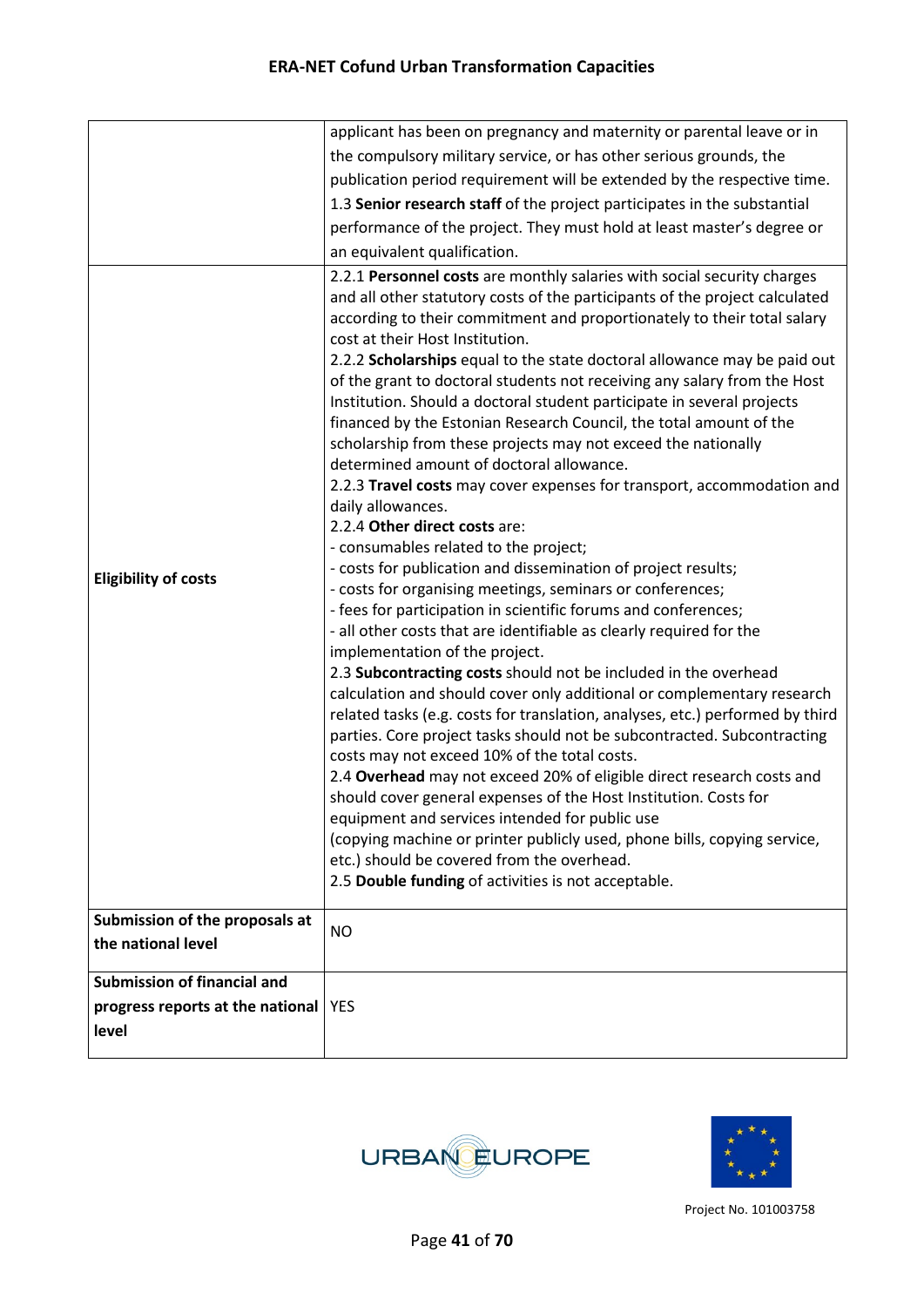| Information available at | https://www.etag.ee/rahastamine/partnerlus-ja-koostootoetused/era-<br>net-projektid/ |
|--------------------------|--------------------------------------------------------------------------------------|
|                          |                                                                                      |
|                          | Enterprises. EU Regulations on State Aid for Research and Development                |
|                          | must be taken into account when requesting funding from the Estonian                 |
|                          | Research Council. The state aid form must be filled in. No tax arrears are           |
|                          | allowed on the proposal submission date.                                             |
|                          | <b>Grant Agreement</b>                                                               |
|                          | In case of a positive funding decision, the Estonian Research Council shall          |
|                          | enter into a grant agreement with the Host Institution and the Principal             |
|                          | Investigator. As a precondition for the grant agreement, a consortium                |
|                          | agreement between the parties of the transnational project consortium                |
| <b>Other</b>             | must be signed. The transnational project must be entered into the ETIS.             |
|                          | Research involving human subjects or animal tests                                    |
|                          | If human research or animal tests are intended in the project, a positive            |
|                          | resolution by the Human Research Ethics Committee or the                             |
|                          | Authorization Committee for Animal Experiments must be submitted to                  |
|                          | the Estonian Research Council by the start of the relevant activities.               |
|                          | Nagoya protocol                                                                      |
|                          | By applying for funding by the Estonian Research Council the applicants              |
|                          | agree to consider the relevance of Nagoya protocol for their research,               |
|                          | and to submit the Due Diligence Declaration if applicable.                           |

| <b>Country/Region</b>       | <b>France</b>                                                                               |
|-----------------------------|---------------------------------------------------------------------------------------------|
| <b>Funding organisation</b> | ANR - Agence Nationale de la Recherche                                                      |
|                             | Aurélien Gaufrès                                                                            |
|                             | Email: Aurelien.Gaufres@agencerecherche.fr                                                  |
|                             | Tel.: +33 (0)1 73 54 82 29                                                                  |
| <b>National contacts</b>    | Lara Abdel Halim<br>Email: Lara.AbdelHalim@agencerecherche.fr<br>Tel.: +33 (0)1 78 09 80 06 |
|                             | Pascal Bain                                                                                 |
|                             | Email: Pascal.Bain@agencerecherche.fr                                                       |
|                             | Tel.: +33 (0)1 78 09 80 43                                                                  |
|                             |                                                                                             |
|                             | Website: https://anr.fr/                                                                    |



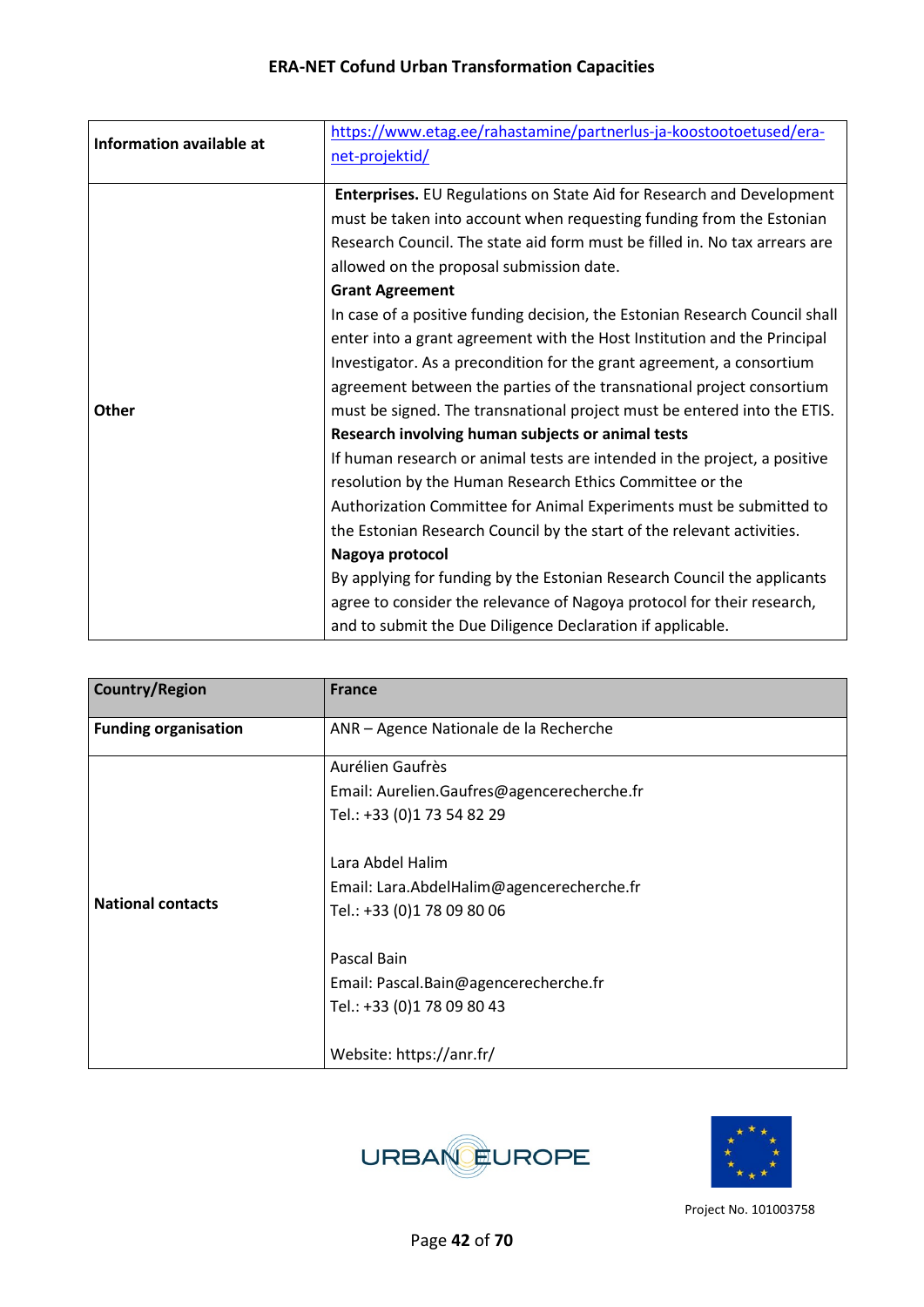| <b>Funding commitment</b>                                                       | 1.5 M€                                                                                                                                                                                                                                                                                                                                                                                                                                                                                                                                                                                                                                                                                                                                                                                                           |
|---------------------------------------------------------------------------------|------------------------------------------------------------------------------------------------------------------------------------------------------------------------------------------------------------------------------------------------------------------------------------------------------------------------------------------------------------------------------------------------------------------------------------------------------------------------------------------------------------------------------------------------------------------------------------------------------------------------------------------------------------------------------------------------------------------------------------------------------------------------------------------------------------------|
| Anticipated number of projects<br>with French partners                          | 5 to 7                                                                                                                                                                                                                                                                                                                                                                                                                                                                                                                                                                                                                                                                                                                                                                                                           |
| Maximum funding per awarded<br>project                                          | There is no maximum funding by ANR per awarded project.<br>However, ANR expects that no French partner will ask for a funding<br>above 300 000 €, except in an exceptional and highly justified case, and<br>that the mean funding demand per partner would be around 200 000 $\epsilon$ -<br>250 000€.                                                                                                                                                                                                                                                                                                                                                                                                                                                                                                          |
| <b>Eligibility of a partner as a</b><br>beneficiary institution                 | Please consult the ANR Funding regulations for detailed information<br>https://anr.fr/fr/rf/<br>Within this framework, public research organisations such as Universities,<br>EPST, EPIC, as well as private entities such as companies, NGOs and<br>foundations may be eligible (if companies or NGO are in a consortium<br>with at least one public research organisation).                                                                                                                                                                                                                                                                                                                                                                                                                                    |
| <b>Eligibility of costs</b>                                                     | ANR funds basic and industrial research projects. Experimental<br>development and innovation activities, if not excluded, should be minor<br>activities compared to basic and industrial research activities.<br>• For public research organisations, ANR grants cover only additional<br>costs of the research projects, except for EPIC research organisations<br>(CEA, BRGM, CSTB) in consortium with at least one company, for which<br>ANR covers 50% of the full cost;<br>• For SME, ANR grants cover 45% of the full cost; 35% for experimental<br>development;<br>• For large and medium companies, ANR grants cover 30% of the full cost<br>for basic and industrial research projects, 25% for experimental<br>development; For detailed information on eligible costs, read:<br>https://anr.fr/fr/rf/ |
| Submission of the proposals at<br>the national level                            | No                                                                                                                                                                                                                                                                                                                                                                                                                                                                                                                                                                                                                                                                                                                                                                                                               |
| <b>Submission of financial and</b><br>progress reports at the national<br>level | Financial reports shall be submitted annually to the ANR for the<br>beneficiaries of the full cost funding model.<br>A copy of the periodic joint scientific reports should be sent to the ANR.                                                                                                                                                                                                                                                                                                                                                                                                                                                                                                                                                                                                                  |



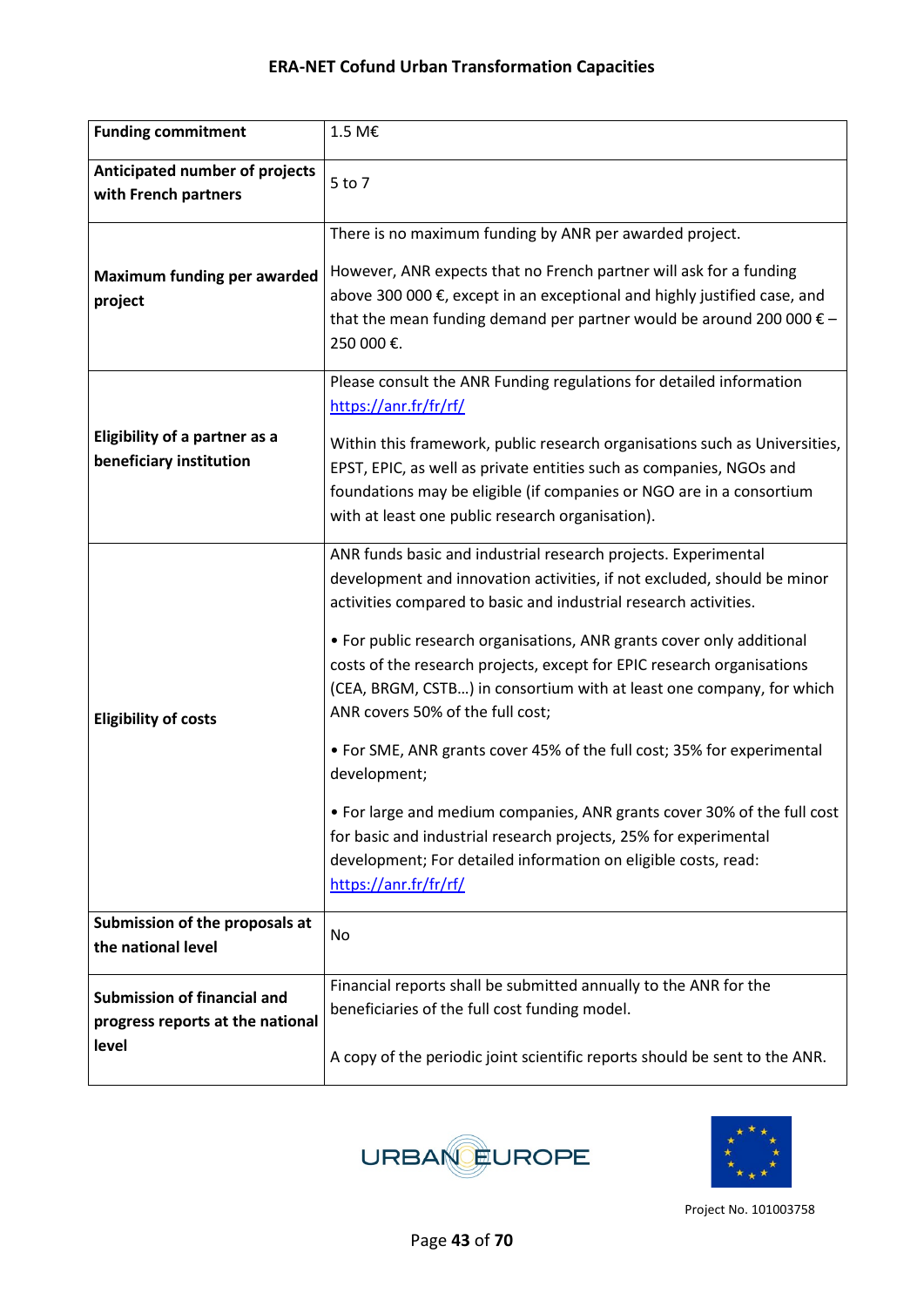| Information available at | https://anr.fr/en/open-calls/                                                                                                                                                                                                                                                                                                                                                                                                                                                              |
|--------------------------|--------------------------------------------------------------------------------------------------------------------------------------------------------------------------------------------------------------------------------------------------------------------------------------------------------------------------------------------------------------------------------------------------------------------------------------------------------------------------------------------|
| Other                    | Please note that ANR does not allow multiple funding; the principal<br>investigator should clearly state how the proposed project differs from<br>other granted projects. Moreover, there is a limit to the participation of a<br>person to several proposals within the calls - this one included - planned<br>in the ANR Work programme 2020 (limited to three participations).<br>We highly recommend contacting the national contact persons during<br>the preparation of the project. |

| <b>Country/Region</b>                | Latvia                                                                         |
|--------------------------------------|--------------------------------------------------------------------------------|
| <b>Funding organisation</b>          | <b>State Education Development Agency</b>                                      |
|                                      | <b>Uldis Berkis</b>                                                            |
| <b>National contacts</b>             | Email: Uldis.Berkis@viaa.gov.lv                                                |
|                                      | Tel.: +371-29472349                                                            |
| <b>Funding commitment</b>            | 400 000€                                                                       |
| Anticipated number of projects       | Max 2                                                                          |
| with Latvian partners                |                                                                                |
| <b>Maximum funding per awarded</b>   | 210 000 € per partner (= 70 000 €/year), max 2 Latvian partners per            |
| project                              | proposal                                                                       |
|                                      | 1. Funding of industrial partners is eligible only if they represent business  |
|                                      | enterprises entered into the Latvian Commercial registry, assumed they         |
|                                      | are eligible to do the specific research and are in possession of necessary    |
|                                      | resources in Latvia. The main activity should be in Latvia. Limitations of     |
|                                      | EU legislation apply (R651/2014) together with financial reporting and         |
| <b>Eligibility of a partner as a</b> | audit requirements.                                                            |
| beneficiary institution              | 2. The other category of partner eligible for funding by VIAA is Research      |
|                                      | institutions: Universities, research institutes, other research institutions - |
|                                      | must be listed mandatory in the Latvian register of scientific institutions.   |
|                                      | They must comply with Research and knowledge-dissemination                     |
|                                      | organization criteria (R651/2014).                                             |
|                                      | Any other type of participants is not covered by VIAA mandate.                 |
| <b>Eligibility of costs</b>          | • Personnel costs incl. taxes;                                                 |



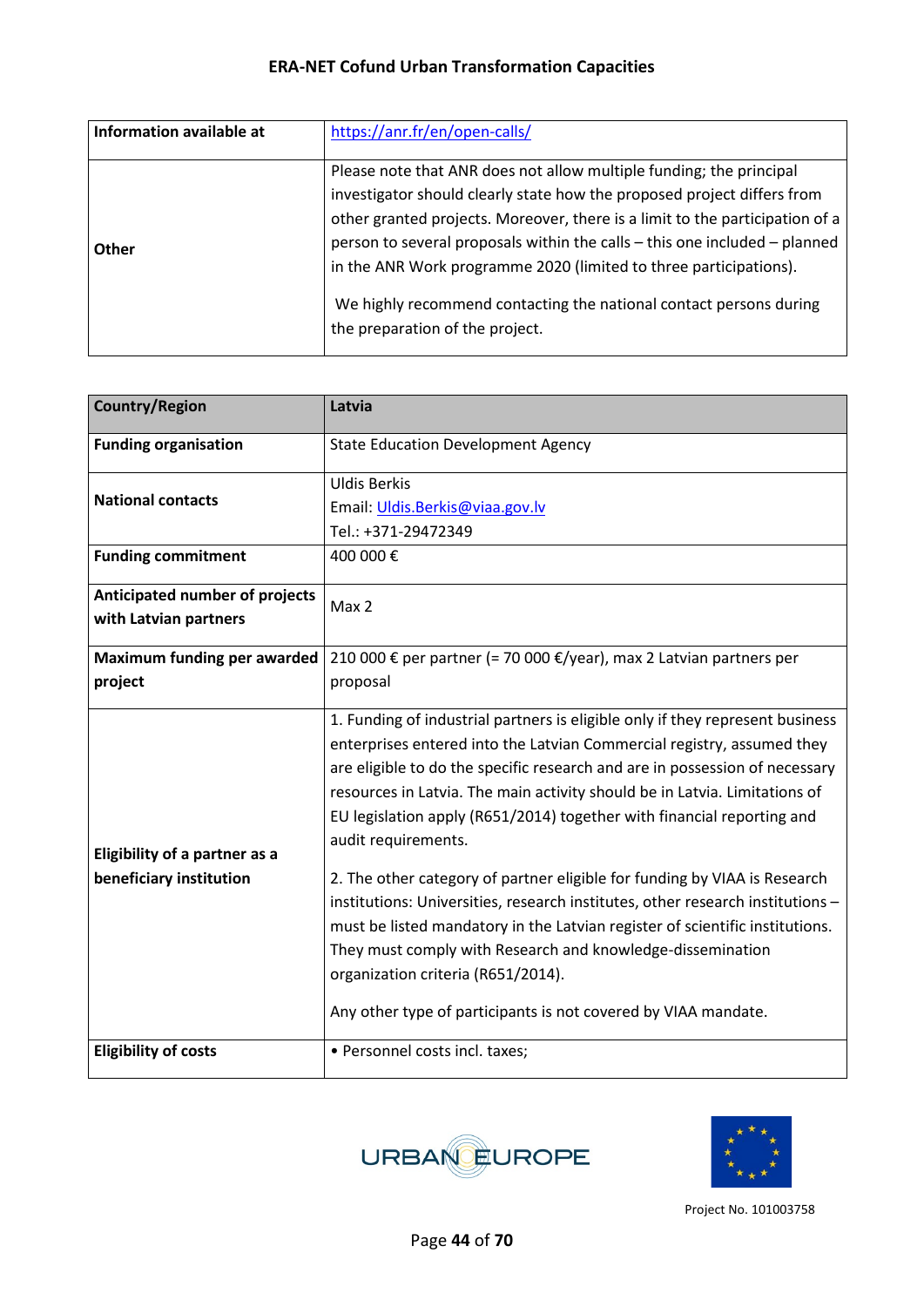|                                                                                 | • Consumables;                                                                                                                                                                                                                                                                                                                              |
|---------------------------------------------------------------------------------|---------------------------------------------------------------------------------------------------------------------------------------------------------------------------------------------------------------------------------------------------------------------------------------------------------------------------------------------|
|                                                                                 | • Subcontracts (up to 25% of direct costs), needs detailed justification,<br>includes all external services, project core activities cannot be<br>subcontracted;                                                                                                                                                                            |
|                                                                                 | • Equipment (only depreciation costs);                                                                                                                                                                                                                                                                                                      |
|                                                                                 | • Replaceable and fully consumable during project elements of<br>equipment, materials and animals;                                                                                                                                                                                                                                          |
|                                                                                 | • Travels (according to travel plan);                                                                                                                                                                                                                                                                                                       |
|                                                                                 | • Indirect costs (up to 25% of direct costs excluding subcontracting).                                                                                                                                                                                                                                                                      |
|                                                                                 | Costs must be research and innovation costs, there is no support for<br>other activities.                                                                                                                                                                                                                                                   |
| Submission of the proposals at<br>the national level                            | <b>No</b>                                                                                                                                                                                                                                                                                                                                   |
| <b>Submission of financial and</b><br>progress reports at the national<br>level | Yes, according to national agreement                                                                                                                                                                                                                                                                                                        |
| <b>Information available at</b>                                                 | http://viaa.gov.lv/lat/zinatnes_inovacijas_progr/era_net_proj/era_net_a<br>ktualitates/                                                                                                                                                                                                                                                     |
| <b>Other</b>                                                                    | Applicants might be asked to provide additional information in order to<br>assess their eligibility. Applicants are obliged to provide any information<br>specified by Provisions of the Cabinet of ministers No 259, 26.05.2015<br>upon request.<br>To release the funding, duly signed Consortium Agreement must be<br>presented to VIAA. |

| <b>Country/Region</b>       | Lithuania                     |
|-----------------------------|-------------------------------|
| <b>Funding organisation</b> | Research Council of Lithuania |
| <b>National contacts</b>    | Asta Aleksandraviciene        |
|                             | Research Council of Lithuania |
|                             | Gedimino av. 3,               |
|                             | LT-01103 Vilnius              |



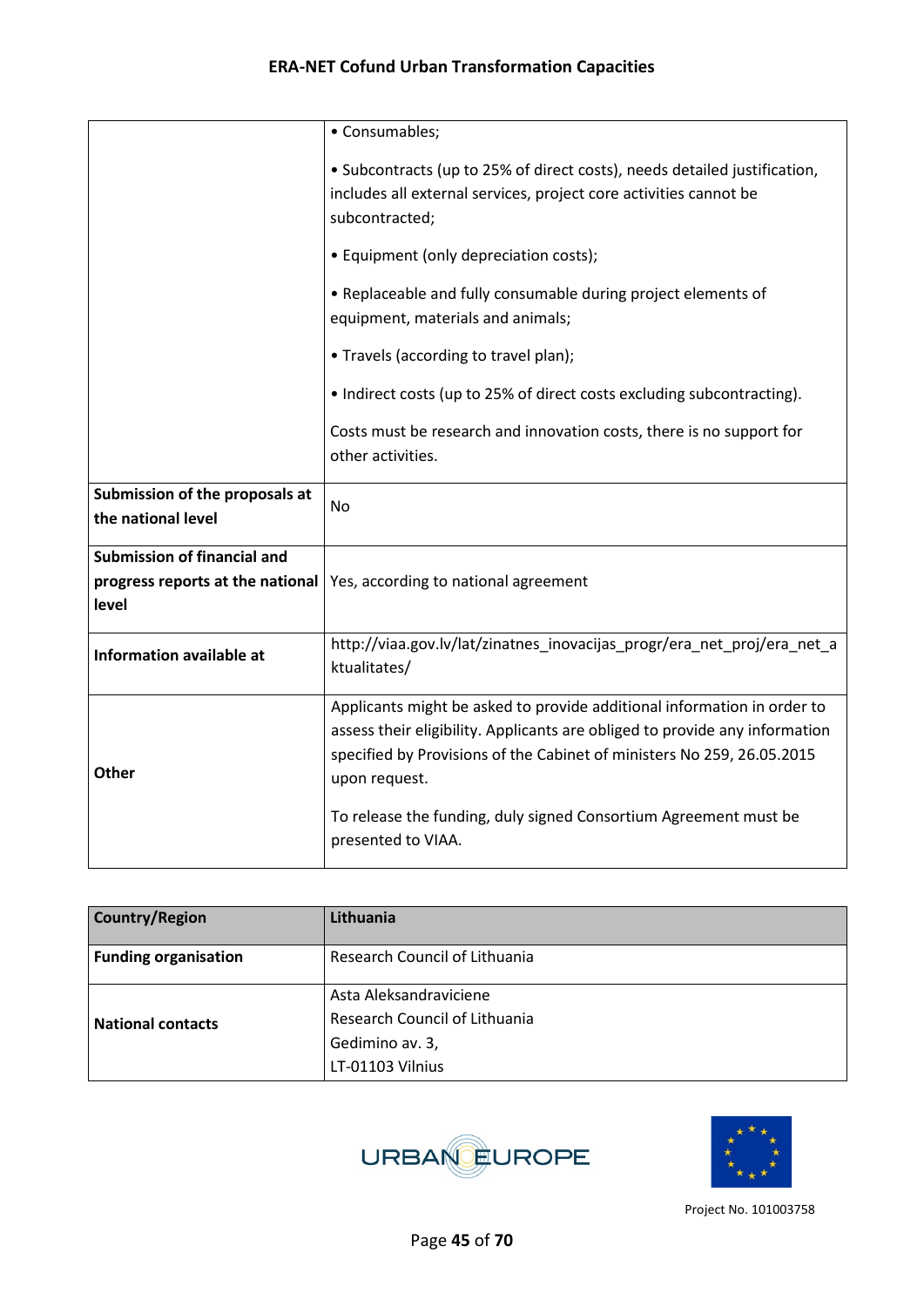|                                      | Email: asta.aleksandraviciene@lmt.lt                                                                                                                                                                                                                                                                                                                                                                                                                                                              |
|--------------------------------------|---------------------------------------------------------------------------------------------------------------------------------------------------------------------------------------------------------------------------------------------------------------------------------------------------------------------------------------------------------------------------------------------------------------------------------------------------------------------------------------------------|
|                                      | Tel.: +370 676 18297                                                                                                                                                                                                                                                                                                                                                                                                                                                                              |
|                                      |                                                                                                                                                                                                                                                                                                                                                                                                                                                                                                   |
| <b>Funding commitment</b>            | 200 000€                                                                                                                                                                                                                                                                                                                                                                                                                                                                                          |
| Anticipated number of projects       | $\overline{2}$                                                                                                                                                                                                                                                                                                                                                                                                                                                                                    |
| with Lithuanian partners             |                                                                                                                                                                                                                                                                                                                                                                                                                                                                                                   |
| <b>Maximum funding per awarded</b>   |                                                                                                                                                                                                                                                                                                                                                                                                                                                                                                   |
| project                              | 100 000€                                                                                                                                                                                                                                                                                                                                                                                                                                                                                          |
| <b>Duration of projects</b>          | 3 years                                                                                                                                                                                                                                                                                                                                                                                                                                                                                           |
| <b>Eligibility of a partner as a</b> | Researchers from Lithuanian higher education and research institution<br>(which is listed in the Register of Ministry of Education, Science and sports<br>of Republic of Lithuania) may participate in the consortia. The applicant<br>who intends to act as a project leader (PL) or principal investigator (PI) has<br>to be a scientist (researcher holding at least a Ph.D. degree). A person,<br>acting as a PL, PI or a core group member can participate only in one<br>proposal per call. |
| beneficiary institution              | This is not a comprehensive list of requirements for the Lithuanian<br>participants. All national rules are presented in the Lithuanian language<br>in General Rules of the Research Council of Lithuania for the Competitive<br>Funding of Research and Dissemination Projects approved by the Order<br>No V-176 of the Council on 4 April, 2019 (link to the document in<br>Lithuanian language)                                                                                                |
|                                      | Eligible direct costs for Lithuanian researchers:                                                                                                                                                                                                                                                                                                                                                                                                                                                 |
|                                      | • Personnel                                                                                                                                                                                                                                                                                                                                                                                                                                                                                       |
|                                      | • Subcontracting                                                                                                                                                                                                                                                                                                                                                                                                                                                                                  |
|                                      | • Consumables                                                                                                                                                                                                                                                                                                                                                                                                                                                                                     |
| <b>Eligibility of costs</b>          | • Travel and Subsistence                                                                                                                                                                                                                                                                                                                                                                                                                                                                          |
|                                      | • Equipment                                                                                                                                                                                                                                                                                                                                                                                                                                                                                       |
|                                      | • Other                                                                                                                                                                                                                                                                                                                                                                                                                                                                                           |
|                                      | Overheads:                                                                                                                                                                                                                                                                                                                                                                                                                                                                                        |
|                                      | • Up to 30% of Personnel and Subcontracting costs.                                                                                                                                                                                                                                                                                                                                                                                                                                                |



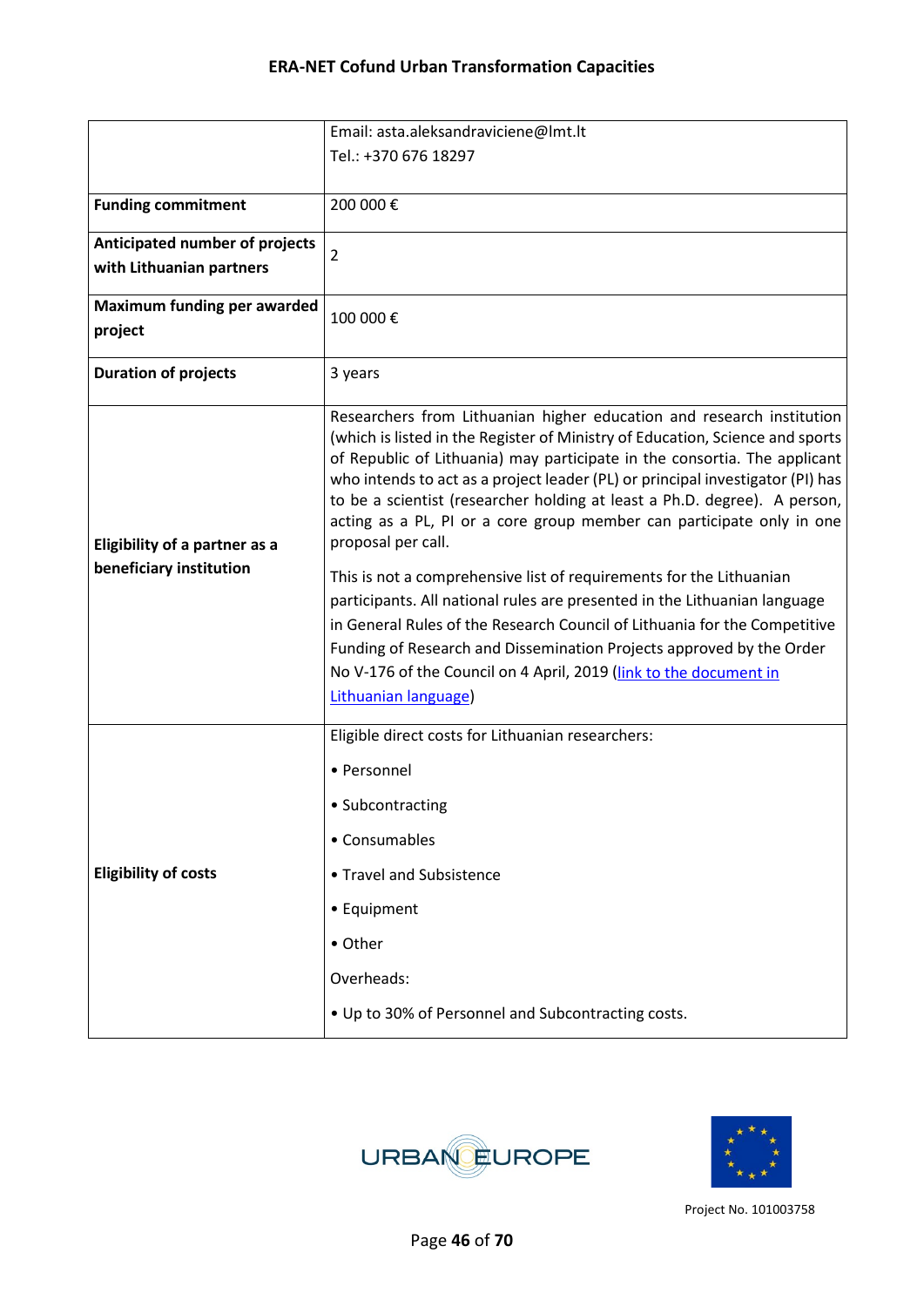|                                  | The workload of the core members of Lithuanian team must be at least                                                                                                                                                                                                                           |
|----------------------------------|------------------------------------------------------------------------------------------------------------------------------------------------------------------------------------------------------------------------------------------------------------------------------------------------|
|                                  | 20 hours multiplied by the duration of the project in months.                                                                                                                                                                                                                                  |
| Submission of the proposal at    | No, but applicants might be asked to provide additional information in                                                                                                                                                                                                                         |
| the national level               | order to assess their eligibility.                                                                                                                                                                                                                                                             |
| Submission of financial and      | Submission of financial and scientific reports at national level is required                                                                                                                                                                                                                   |
| progress reports at the national | in accordance with the rules of RCL.                                                                                                                                                                                                                                                           |
| level                            |                                                                                                                                                                                                                                                                                                |
| Information available at         | www.lmt.lt                                                                                                                                                                                                                                                                                     |
|                                  | We highly recommend contacting the NCP during the<br>preparation of the project                                                                                                                                                                                                                |
| <b>Other</b>                     | National funding will be provided according to the General Rules of the<br>Research Council of Lithuania for the Competitive Funding of Research<br>and Dissemination Projects approved by the Order No V-176 of the<br>Council on 4 April, 2019 (link to the document in Lithuanian language) |

| <b>Country/Region</b>          | The Netherlands (a)                                                            |
|--------------------------------|--------------------------------------------------------------------------------|
|                                |                                                                                |
| <b>Funding organisation</b>    | NWO - Nederlandse Organisatie voor Wetenschappelijk Onderzoek,                 |
|                                | Domain Social Sciences and Humanities (NWO SSH)                                |
|                                | Vincent Van Doninck and Aniek van den Eersten                                  |
| <b>National contact person</b> | Email: enutc@nwo.nl                                                            |
|                                | Tel.: +31 70 349 42 66 or +31 70 349 43 97                                     |
| <b>Funding commitment</b>      | 1 M€                                                                           |
| Anticipated number of          | 4                                                                              |
| projects with Dutch partners   |                                                                                |
| <b>Maximum funding per</b>     | 250 000€                                                                       |
| awarded project                |                                                                                |
|                                | For scientists based in the Kingdom of the Netherlands, the NWO                |
|                                | eligibility criteria apply. Full, associate and assistant professors and other |
|                                | researchers with a comparable appointment can submit an application if:        |
|                                | they are employed (i.e. hold a salaried position) at one of the following      |
|                                | organisations:                                                                 |
| Eligibility of a partner as a  | Universities established in the Kingdom of the Netherlands;<br>$\bullet$       |
| beneficiary institution        | University medical centres;<br>$\bullet$                                       |
|                                | NWO and KNAW institutes;<br>$\bullet$                                          |
|                                | the Netherlands Cancer Institute;<br>$\bullet$                                 |
|                                | the Max Planck Institute for Psycholinguistics in Nijmegen;<br>$\bullet$       |
|                                | the DUBBLE Beamline at the ESRF in Grenoble;<br>$\bullet$                      |
|                                | <b>NCB Naturalis;</b>                                                          |



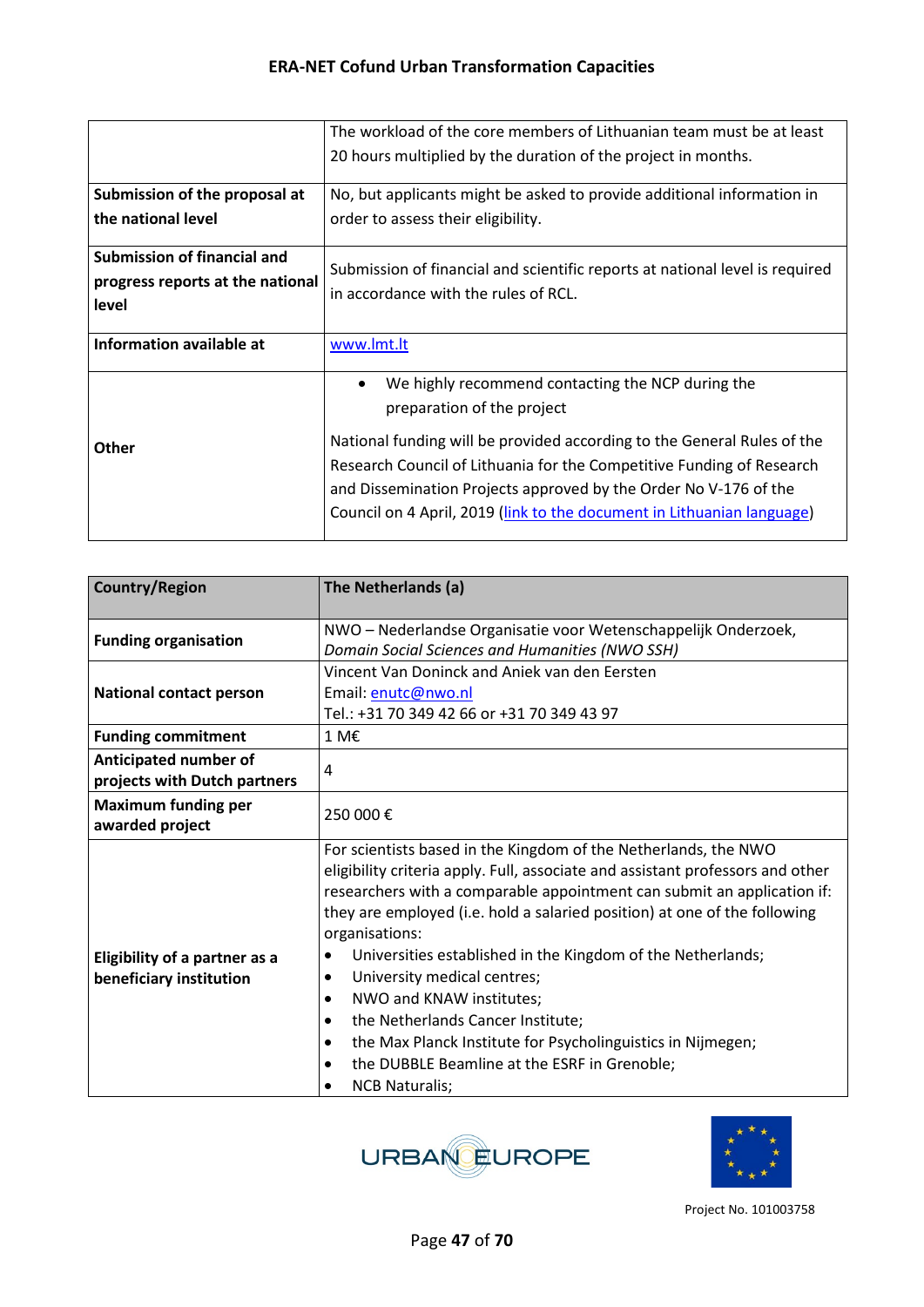|                             | ٠                                                                                                                                                                                                            | Advanced Research Centre for NanoLithography (ARCNL);                                                                                                                                                               |  |  |
|-----------------------------|--------------------------------------------------------------------------------------------------------------------------------------------------------------------------------------------------------------|---------------------------------------------------------------------------------------------------------------------------------------------------------------------------------------------------------------------|--|--|
|                             | Princess Máxima Center<br>and also have an appointment period for at least the duration of the<br>application procedure and the entire duration of the research for which<br>the grant is being applied for. |                                                                                                                                                                                                                     |  |  |
|                             |                                                                                                                                                                                                              |                                                                                                                                                                                                                     |  |  |
|                             |                                                                                                                                                                                                              |                                                                                                                                                                                                                     |  |  |
|                             |                                                                                                                                                                                                              |                                                                                                                                                                                                                     |  |  |
|                             |                                                                                                                                                                                                              | Personnel with a zero-hour appointment is excluded from applying.                                                                                                                                                   |  |  |
|                             | The budget is built up using the NWO-wide standardised building blocks,                                                                                                                                      |                                                                                                                                                                                                                     |  |  |
|                             |                                                                                                                                                                                                              | the so-called budget modules. The budget modules (including the                                                                                                                                                     |  |  |
|                             | maximum amounts) that are available for applicants applying at NWO are                                                                                                                                       |                                                                                                                                                                                                                     |  |  |
|                             |                                                                                                                                                                                                              | stated in the table below. You should only request that which is essential                                                                                                                                          |  |  |
|                             |                                                                                                                                                                                                              | for realising the research.                                                                                                                                                                                         |  |  |
|                             | <b>Budget module</b>                                                                                                                                                                                         | <b>Maximum amount</b>                                                                                                                                                                                               |  |  |
|                             | PhD                                                                                                                                                                                                          | 1 position, according to VSNU or NFU rates                                                                                                                                                                          |  |  |
|                             | Postdoc                                                                                                                                                                                                      | 1 position, according to VSNU or NFU rates                                                                                                                                                                          |  |  |
|                             | Non-scientific staff<br>at (NSS) universities                                                                                                                                                                | 100 000 €, according to VSNU or NFU rates<br>in combination with PhDs and/or postdoc(s)                                                                                                                             |  |  |
| <b>Eligibility of costs</b> | Research leave                                                                                                                                                                                               | 5 months, 1 fte, according to VSNU or NFU<br>rates <sup>Fel! Bokmärket är inte definierat.</sup>                                                                                                                    |  |  |
|                             | Material costs                                                                                                                                                                                               | 15 000 € per year per scientific position                                                                                                                                                                           |  |  |
|                             | Knowledge<br>utilisation                                                                                                                                                                                     | 25 000€                                                                                                                                                                                                             |  |  |
|                             | Internationalisation                                                                                                                                                                                         | 25 000€                                                                                                                                                                                                             |  |  |
|                             | Money follows<br>Cooperation                                                                                                                                                                                 | less than 50% of the total budget applied<br>for                                                                                                                                                                    |  |  |
|                             | University.                                                                                                                                                                                                  | When applying for a PhD, a PhD should get a 4-year appointment. Only<br>the first 3 years can be funded through this programme. Official<br>confirmation of payment for the fourth year needs to be provided by the |  |  |
|                             | For the budget modules "PhD", and "Postdoc", a one-off individual bench<br>fee of 5 000 € is added on top of the salary costs. This bench fee is                                                             |                                                                                                                                                                                                                     |  |  |



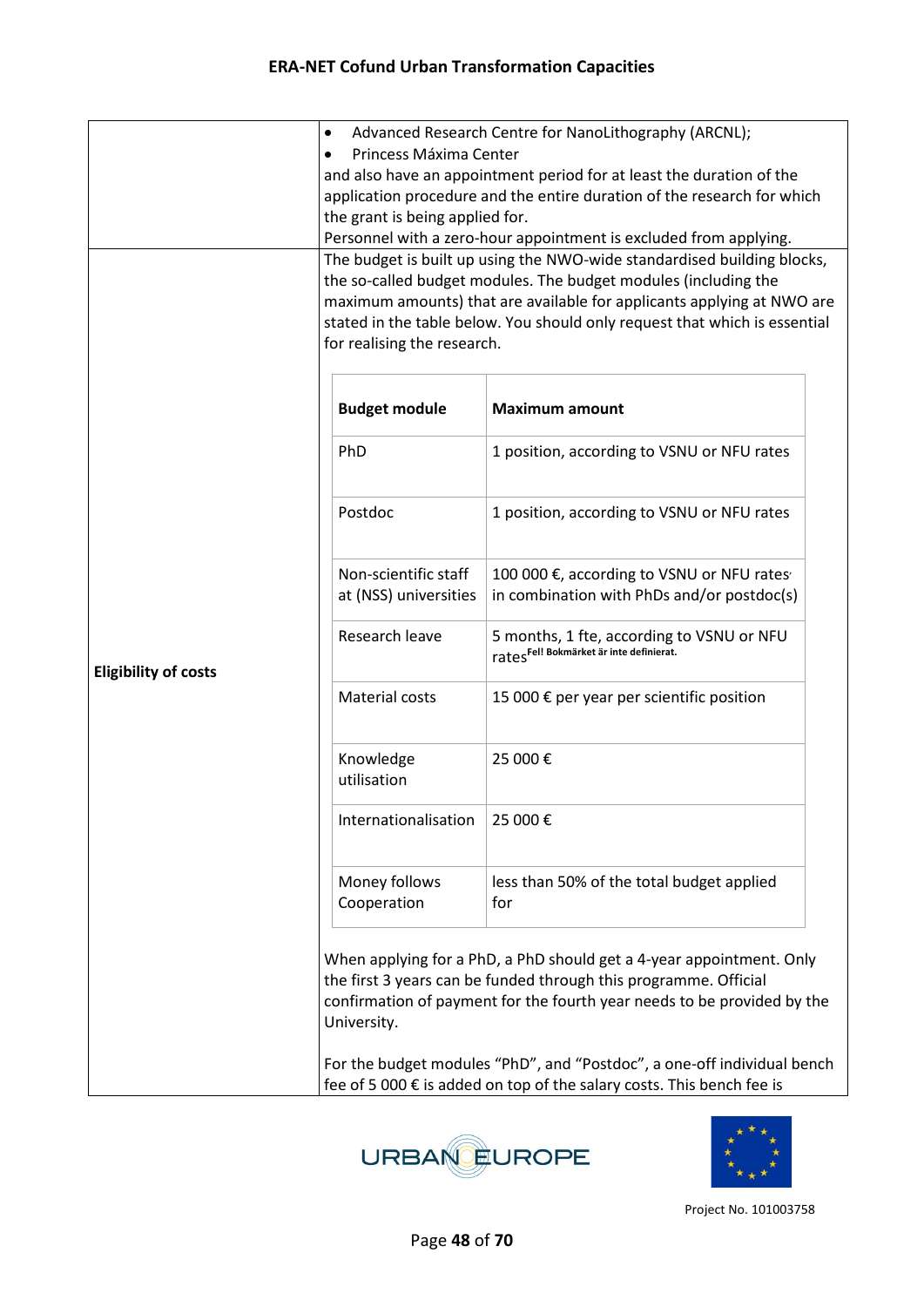|                                                                                 | intended to encourage the scientific career of the project employee<br>funded by NWO. For personnel outside the Netherlands, the local rates<br>are reimbursed up to a maximum of the VSNU rates: www.nwo.nl/salary-<br>tables.                                                                                                                                              |
|---------------------------------------------------------------------------------|------------------------------------------------------------------------------------------------------------------------------------------------------------------------------------------------------------------------------------------------------------------------------------------------------------------------------------------------------------------------------|
|                                                                                 | More information on the call, and an explanation of the budget modules<br>can be found at the following web address: http://www.nwo.nl/enutc.                                                                                                                                                                                                                                |
|                                                                                 | Do not hesitate to contact the national contact person in case of<br>questions.                                                                                                                                                                                                                                                                                              |
| Submission of the proposal at<br>the national level                             | This is not necessary. NWO will receive your application via the Call<br>Secretariat at UEFISCDI.                                                                                                                                                                                                                                                                            |
| <b>Submission of financial and</b><br>progress reports at the<br>national level | Yes, submission of financial and scientific reports at national level is<br>required in accordance with the rules of NWO.                                                                                                                                                                                                                                                    |
| Information available at                                                        | For full details of the general NWO funding process, please refer to<br>https://www.nwo.nl/en/funding/funding+process+explained                                                                                                                                                                                                                                              |
|                                                                                 | The NWO Grant Rules 2017 and the Agreement on the Payment of Costs<br>for Scientific Research are applicable to the part of the project's budget<br>covered by the grant from NWO.                                                                                                                                                                                           |
| Other                                                                           | At the full proposal phase, it is required to attach a NWO financial details<br>form to the application. This form will be available on the JPI Urban<br>Europe website or via www.nwo.nl/enutc.                                                                                                                                                                             |
|                                                                                 | Under the Dutch General Administrative Law Act, any interested party has<br>the right to lodge an objection to the decision taken by NWO within six<br>weeks of the date of the decision letter. Further information about the<br>objections procedure can be found on the NWO website:<br>https://www.nwo.nl/en/funding/funding+process+explained/lodging+an+<br>objection. |

| <b>Country/Region</b>                                 | The Netherlands (b)                                                                          |
|-------------------------------------------------------|----------------------------------------------------------------------------------------------|
| <b>Funding organisation</b>                           | Taskforce for Applied Research SIA (Regieorgaan SIA)                                         |
| <b>National contact person</b>                        | Marcus van Leeuwen<br>Email: marcus.vanleeuwen@regieorgaan-sia.nl<br>Tel.: +31 6 12 25 32 27 |
| <b>Funding commitment SIA</b>                         | 300 000 €                                                                                    |
| Anticipated number of<br>projects with Dutch partners |                                                                                              |



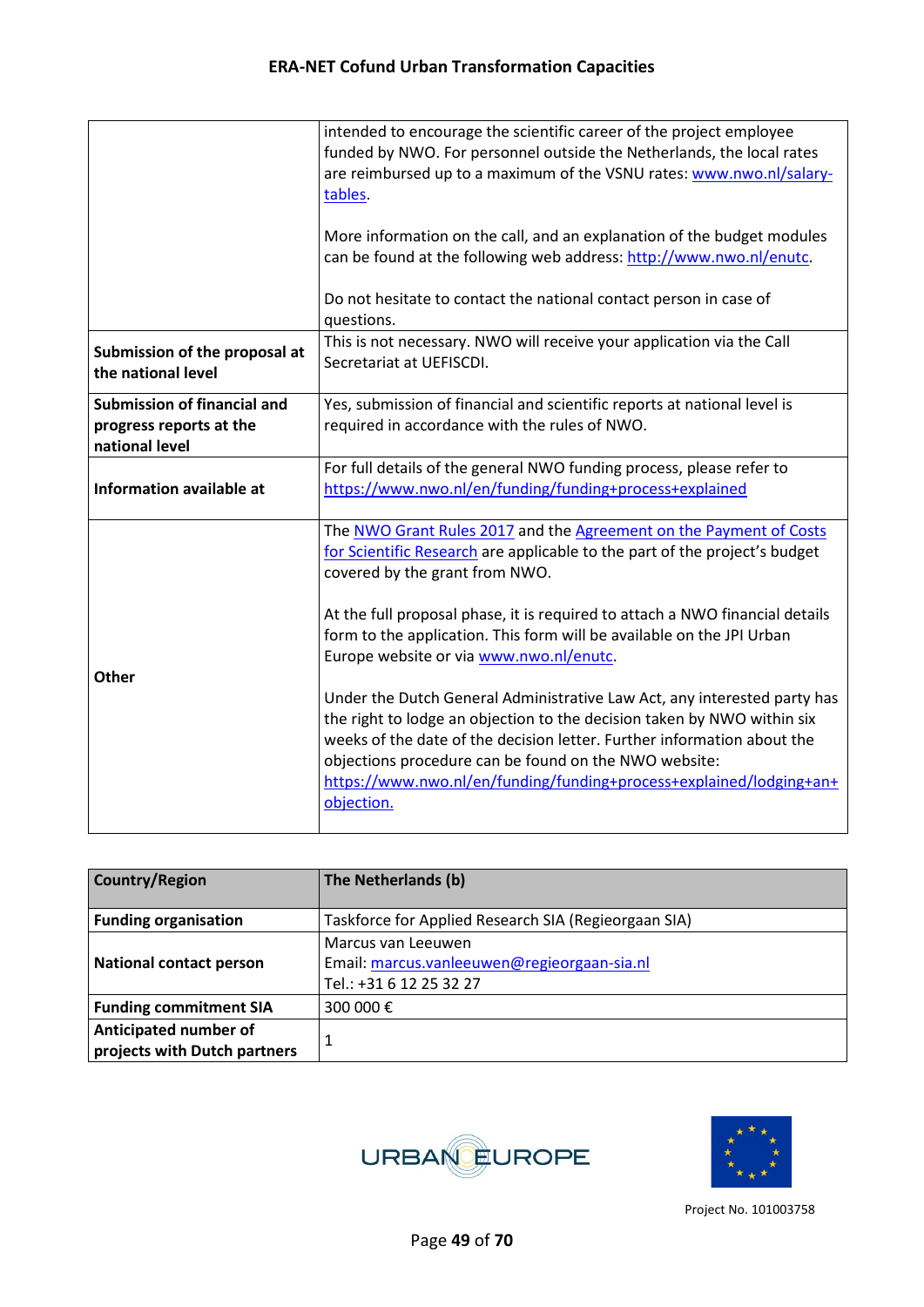| <b>Maximum funding per</b><br>awarded project                   | 300 000€                                                                                                                                                                             |                                                                                                                                                                                                                                                                                                                                                                                                                                                                                                                                                                                                                                                                                       |                                                                    |                                                                                                                                                                                                                                                                                                                                                                                                                                                                                                                                                                                                                                                                                                                                                                                                                                                                                                                                                                                                                                           |
|-----------------------------------------------------------------|--------------------------------------------------------------------------------------------------------------------------------------------------------------------------------------|---------------------------------------------------------------------------------------------------------------------------------------------------------------------------------------------------------------------------------------------------------------------------------------------------------------------------------------------------------------------------------------------------------------------------------------------------------------------------------------------------------------------------------------------------------------------------------------------------------------------------------------------------------------------------------------|--------------------------------------------------------------------|-------------------------------------------------------------------------------------------------------------------------------------------------------------------------------------------------------------------------------------------------------------------------------------------------------------------------------------------------------------------------------------------------------------------------------------------------------------------------------------------------------------------------------------------------------------------------------------------------------------------------------------------------------------------------------------------------------------------------------------------------------------------------------------------------------------------------------------------------------------------------------------------------------------------------------------------------------------------------------------------------------------------------------------------|
| <b>Eligibility of a partner as a</b><br>beneficiary institution | Universities of applied sciences, as referred to in Article 1.8 of the Dutch<br>Higher Education and Research Act (Wet op het hoger onderwijs en<br>wetenschappelijk onderzoek, WHW) |                                                                                                                                                                                                                                                                                                                                                                                                                                                                                                                                                                                                                                                                                       |                                                                    |                                                                                                                                                                                                                                                                                                                                                                                                                                                                                                                                                                                                                                                                                                                                                                                                                                                                                                                                                                                                                                           |
| <b>Eligibility of costs</b><br>Submission of the proposal at    | <b>Scale</b><br>$\mathbf{1}$<br>$\overline{2}$<br>3<br>4<br>5<br>6<br>7<br>8<br>9<br>hour).<br>questions.                                                                            | Personnel at universities of applied sciences: no limit on number of<br>project. The accepted tariff of the HOT are as follows:<br>tariff per hour<br>€43<br>€46<br>€48<br>€ 53<br>€ 53<br>€ 56<br>€ 59<br>€ 63<br>€ 68<br>Higher tariffs than HOT are not allowed.<br>the first 3 years can be funded through this programme. Official<br>maximum of the VSNU rates: https://www.nwo.nl/salary-tables.<br>For all other university positions the HOT-tariffs apply.<br>universities of applied sciences, is 25% of the funding by SIA.<br>Do not hesitate to contact the national contact person in case of<br>This is not necessary. SIA will receive your application via the Call | <b>Scale</b><br>10<br>11<br>12<br>13<br>14<br>15<br>16<br>17<br>18 | positions, rates based on Handleiding Overheidstarieven 2017 (HOT).<br>The tariffs of 2017 may be applied for the whole running period of the<br>tariff per hour<br>€ 72<br>€79<br>€ 87<br>€95<br>€ 103<br>€ 111<br>€ 119<br>€ 127<br>€ 136<br>The tariffs for PhD and Postdoc positions are according to the VSNU rates.<br>When applying for a PhD, a PhD should get a 4-year appointment. Only<br>confirmation of payment for the fourth year needs to be provided by the<br>University of Applied Sciences. The local rates are reimbursed up to a<br>It is allowed for students, connected to the university of applied sciences,<br>to work within the project. Costs related to the activities of students<br>within the project are applicable for funding (maximum tariff of 25 $\epsilon$ per<br>Other partners may be funded within the project. The maximum hourly<br>tariff that is available for funding is limited to 130 € per hour. In total the<br>maximum allowed funding for other consortium partners, not being the |
| the national level                                              | Secretariat at UEFISCDI.                                                                                                                                                             |                                                                                                                                                                                                                                                                                                                                                                                                                                                                                                                                                                                                                                                                                       |                                                                    |                                                                                                                                                                                                                                                                                                                                                                                                                                                                                                                                                                                                                                                                                                                                                                                                                                                                                                                                                                                                                                           |



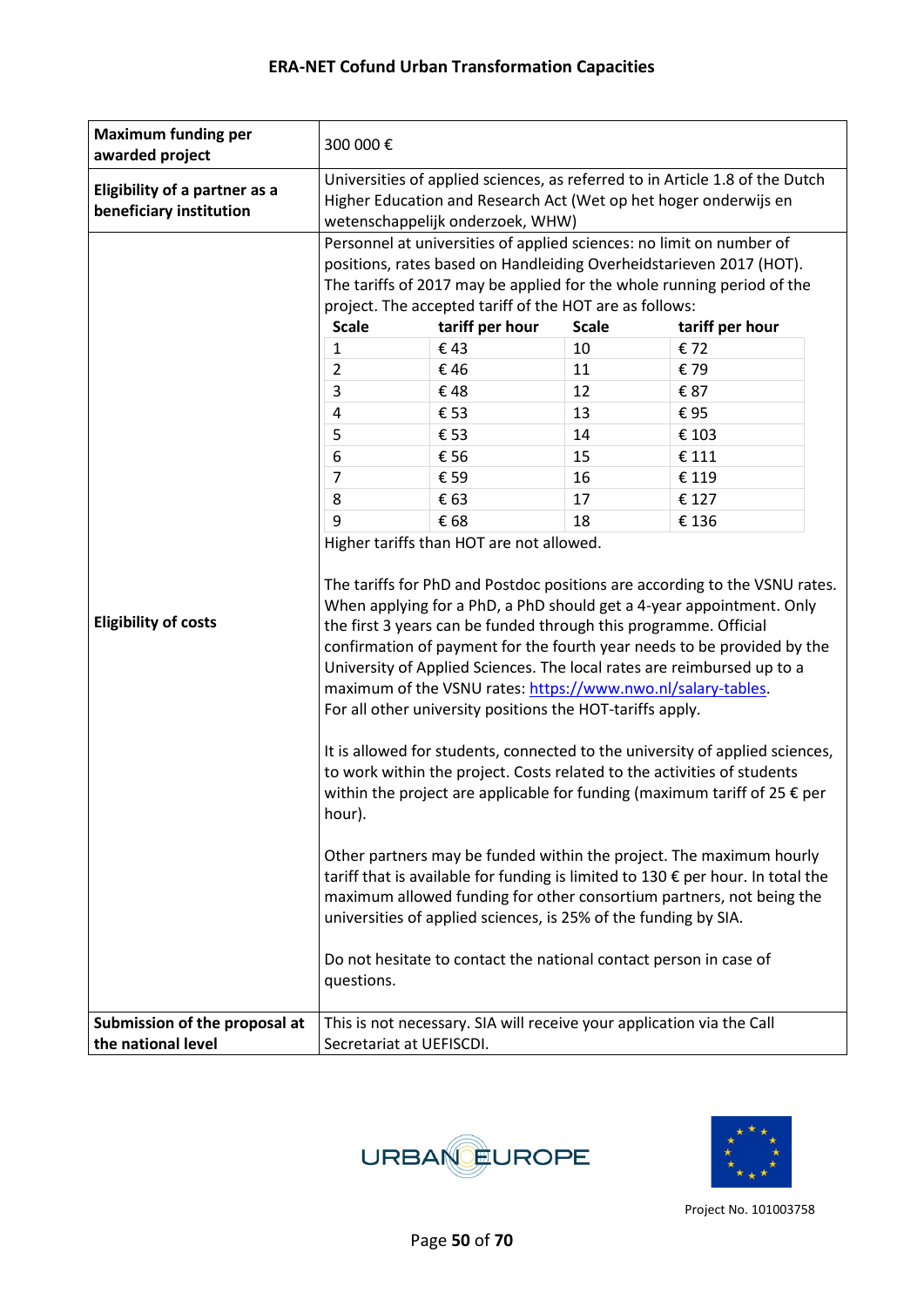| <b>Submission of financial and</b><br>progress reports at the<br>national level | Yes, submission of financial and scientific reports at national level is<br>required in accordance with the rules of SIA.                                                                                                                                                                                                                                                                                                                                                                                                                                                                                                                                                                                               |
|---------------------------------------------------------------------------------|-------------------------------------------------------------------------------------------------------------------------------------------------------------------------------------------------------------------------------------------------------------------------------------------------------------------------------------------------------------------------------------------------------------------------------------------------------------------------------------------------------------------------------------------------------------------------------------------------------------------------------------------------------------------------------------------------------------------------|
| Information available at                                                        | For full details of the general SIA funding rules, please refer to:<br>https://regieorgaan-sia.nl/financiering/projectbeheer/<br>And for financial details: https://regieorgaan-<br>sia.nl/financiering/projectfinanci%C3%ABn/                                                                                                                                                                                                                                                                                                                                                                                                                                                                                          |
| Other                                                                           | The NWO Grant Rules 2017 is applicable to the part of the project's<br>budget covered by Regieorgaan SIA.<br>At the full proposal phase, it is required to attach a SIA financial details<br>form to the application (similar to RAAK-Publiek). This form will be<br>available on the JPI Urban Europe website or via www.regieorgaan-<br>sia.nl/utc.<br>Under the Dutch General Administrative Law Act, any interested party has<br>the right to lodge an objection to the decision taken by Regieorgaan SIA,<br>within six weeks of the date of the decision letter. Further information<br>about the objections procedure can be found on the SIA website:<br>https://regieorgaan-sia.nl/financiering/bezwaar-maken/ |

| <b>Country/Region</b>                                           | <b>Norway</b>                                              |
|-----------------------------------------------------------------|------------------------------------------------------------|
| <b>Funding organisation</b>                                     | The Research Council of Norway                             |
| <b>National contacts</b>                                        | Mari Soleroed<br>Email: mso@rcn.no<br>Tel.: +47 952 13 880 |
| <b>Funding commitment</b>                                       | 1.7 M $\epsilon$                                           |
| Anticipated number of projects<br>with Norwegian partners       | $4 - 5$                                                    |
| <b>Maximum funding per awarded</b><br>project                   | 400 000€                                                   |
| <b>Eligibility of a partner as a</b><br>beneficiary institution | <b>Public bodies</b><br><b>Industry</b>                    |
|                                                                 | <b>Research Organisations</b>                              |
| <b>Eligibility of costs</b>                                     | See RCN's webpage for rules on                             |
|                                                                 | <b>Researcher Projects</b>                                 |



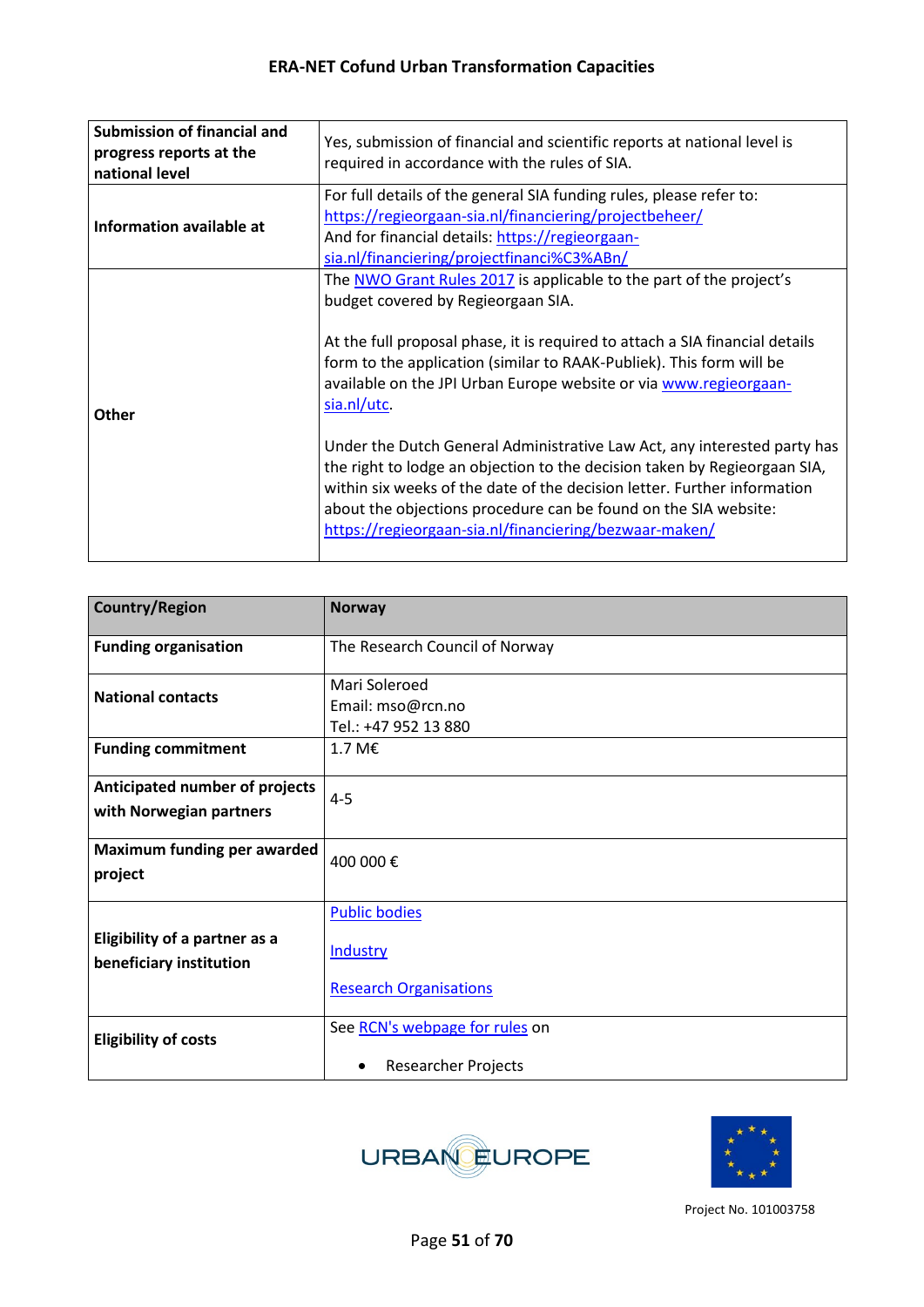|                                                                                 | <b>Innovation Projects</b><br>$\bullet$                                                                                                                                                                                                                                                                                                                                                                                                                                                                                                                                                                                                                                                                                                          |  |  |
|---------------------------------------------------------------------------------|--------------------------------------------------------------------------------------------------------------------------------------------------------------------------------------------------------------------------------------------------------------------------------------------------------------------------------------------------------------------------------------------------------------------------------------------------------------------------------------------------------------------------------------------------------------------------------------------------------------------------------------------------------------------------------------------------------------------------------------------------|--|--|
|                                                                                 | Collaborative and Knowledge-building projects<br>٠                                                                                                                                                                                                                                                                                                                                                                                                                                                                                                                                                                                                                                                                                               |  |  |
| Submission of the proposals at<br>the national level                            | Not until positive funding decision is made                                                                                                                                                                                                                                                                                                                                                                                                                                                                                                                                                                                                                                                                                                      |  |  |
| <b>Submission of financial and</b><br>progress reports at the national<br>level | Yearly reporting is mandatory                                                                                                                                                                                                                                                                                                                                                                                                                                                                                                                                                                                                                                                                                                                    |  |  |
| <b>Information available at</b>                                                 | <b>RCN's webpages</b>                                                                                                                                                                                                                                                                                                                                                                                                                                                                                                                                                                                                                                                                                                                            |  |  |
| <b>Other</b>                                                                    | RCN requires all scientific articles from the projects funded to be made<br>available immediately, which means without embargo and with an open<br>license that permits reuse of the publication.<br>Open access to scientific articles can be achieved by three routes:<br>publication in Open Access journals or platforms<br>publication in journals included in transformative arrangements<br>open archiving of an Author's Accepted Manuscript (AAM)<br>without embargo<br>Read more about RCN's open access policy here.<br>In the case of more than one Norwegian partner in the project, RCN will<br>sign contract with one partner, asking the latter to administrate the<br>budget and reporting on behalf of the Norwegian partners. |  |  |

| <b>Country/Region</b>                                  | Poland                                                                                        |
|--------------------------------------------------------|-----------------------------------------------------------------------------------------------|
| <b>Funding organisation</b>                            | <b>National Science Centre</b>                                                                |
| <b>National contacts</b>                               | Dr Katarzyna Jarecka - Stępień<br>Email: katarzyna.jarecka-stepien@ncn.gov.pl<br>Alicja Dyląg |
| <b>Funding commitment</b>                              | Email: alicja.dylag@ncn.gov.pl<br>500 000€                                                    |
| Anticipated number of projects<br>with Polish partners | N/A                                                                                           |



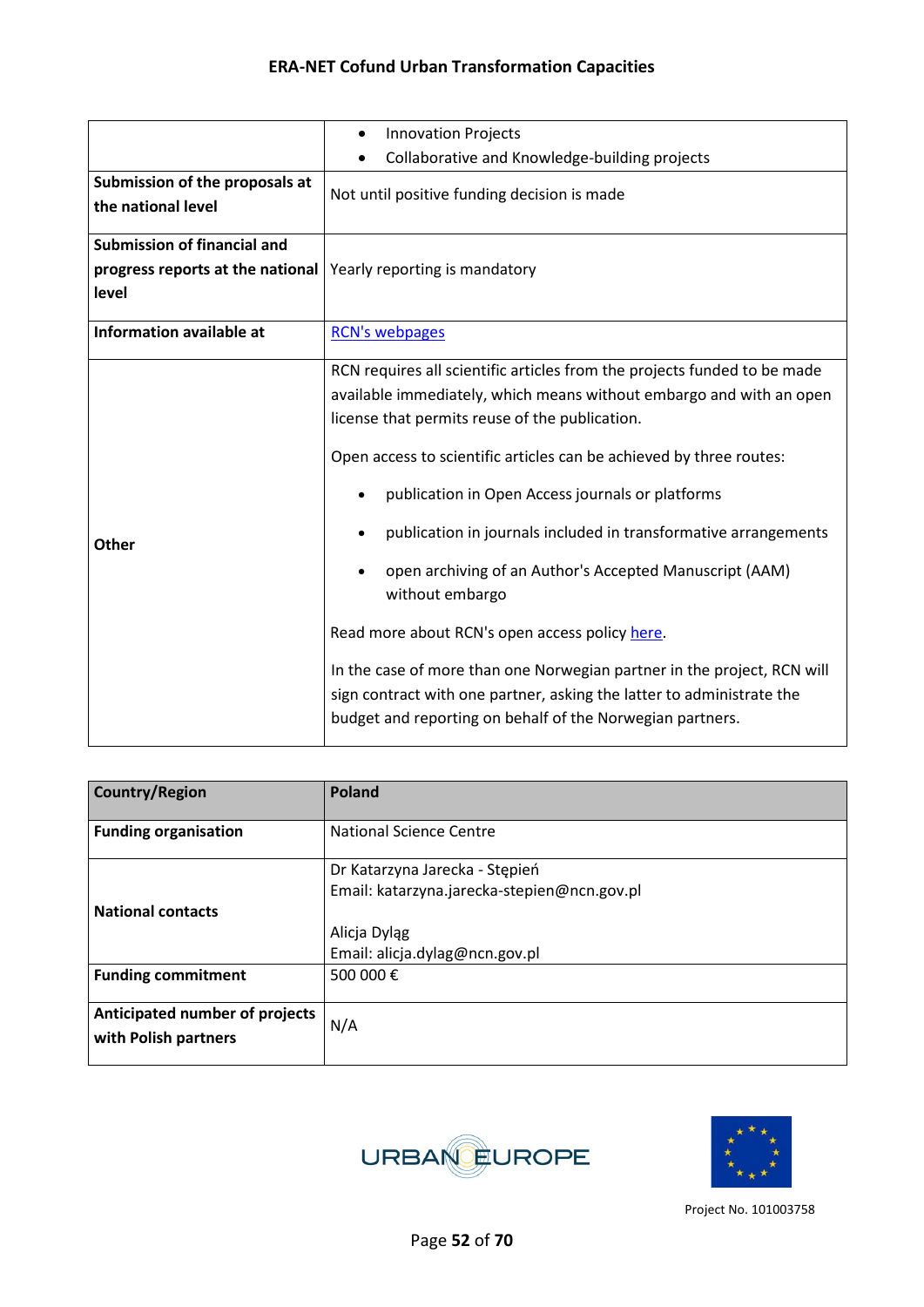| Maximum funding per awarded                                     | N/A                                                                                                                                                                                                                                                                                                                                                                                                                                                                     |
|-----------------------------------------------------------------|-------------------------------------------------------------------------------------------------------------------------------------------------------------------------------------------------------------------------------------------------------------------------------------------------------------------------------------------------------------------------------------------------------------------------------------------------------------------------|
| project                                                         |                                                                                                                                                                                                                                                                                                                                                                                                                                                                         |
|                                                                 | Proposals may be submitted by entities specified in Article 27 (1) of the Act<br>on the National Science Centre (NCN).                                                                                                                                                                                                                                                                                                                                                  |
| <b>Eligibility of a partner as a</b><br>beneficiary institution | For further details on eligibility of applicants, as well as terms of entry,<br>please check the Annex to the NCN Council's Resolution on funding<br>granted within calls for proposals for international research projects<br>(UNISONO).                                                                                                                                                                                                                               |
|                                                                 | We recommend all applicants to read information on eligible costs<br>included in the Annex to NCN Council's Resolution on funding granted<br>within calls for proposals for international research projects (UNISONO).                                                                                                                                                                                                                                                  |
|                                                                 | Applicants may apply for funding of costs relevant, necessary and<br>directly connected to the proposed research project, including:                                                                                                                                                                                                                                                                                                                                    |
|                                                                 | Salaries and scholarships (including<br>positions and<br>post-doc<br>$\bullet$<br>scholarships/salaries for students and PhD students);                                                                                                                                                                                                                                                                                                                                 |
|                                                                 | • Research equipment, devices and software: applicants may seek<br>funding for research equipment up to PLN 500,000 per unit;                                                                                                                                                                                                                                                                                                                                           |
| <b>Eligibility of costs</b>                                     | <b>Other direct costs:</b> materials and consumables, outsourcing and<br>subcontracting, business trips, visits<br>and consultations, collective<br>investigators, other costs;                                                                                                                                                                                                                                                                                         |
|                                                                 | • Overheads: overheads may not exceed a maximum of 20% of eligible<br>costs and may not be increased during the course of a research project.<br>Additionally, overheads of up to 2% of direct costs may be spent on open<br>access to publications and research data.                                                                                                                                                                                                  |
|                                                                 | Please note that administrative personnel costs, as well as costs of<br>conferences, workshops, seminars,<br>organising<br>meetings are not<br>considered direct costs and can only be funded from overheads.                                                                                                                                                                                                                                                           |
|                                                                 | If one international project includes partners from at least two different<br>Polish institutions, these institutions must apply as a group of entities (co-<br>applicants). Each institution (co-applicant) comprising this group has a<br>separate budget, but the limit on the remuneration applies to the group<br>as a whole. The entity (co-applicant) that employs the Principal<br>Investigator shall act as the leader of a group of entities (co-applicants). |



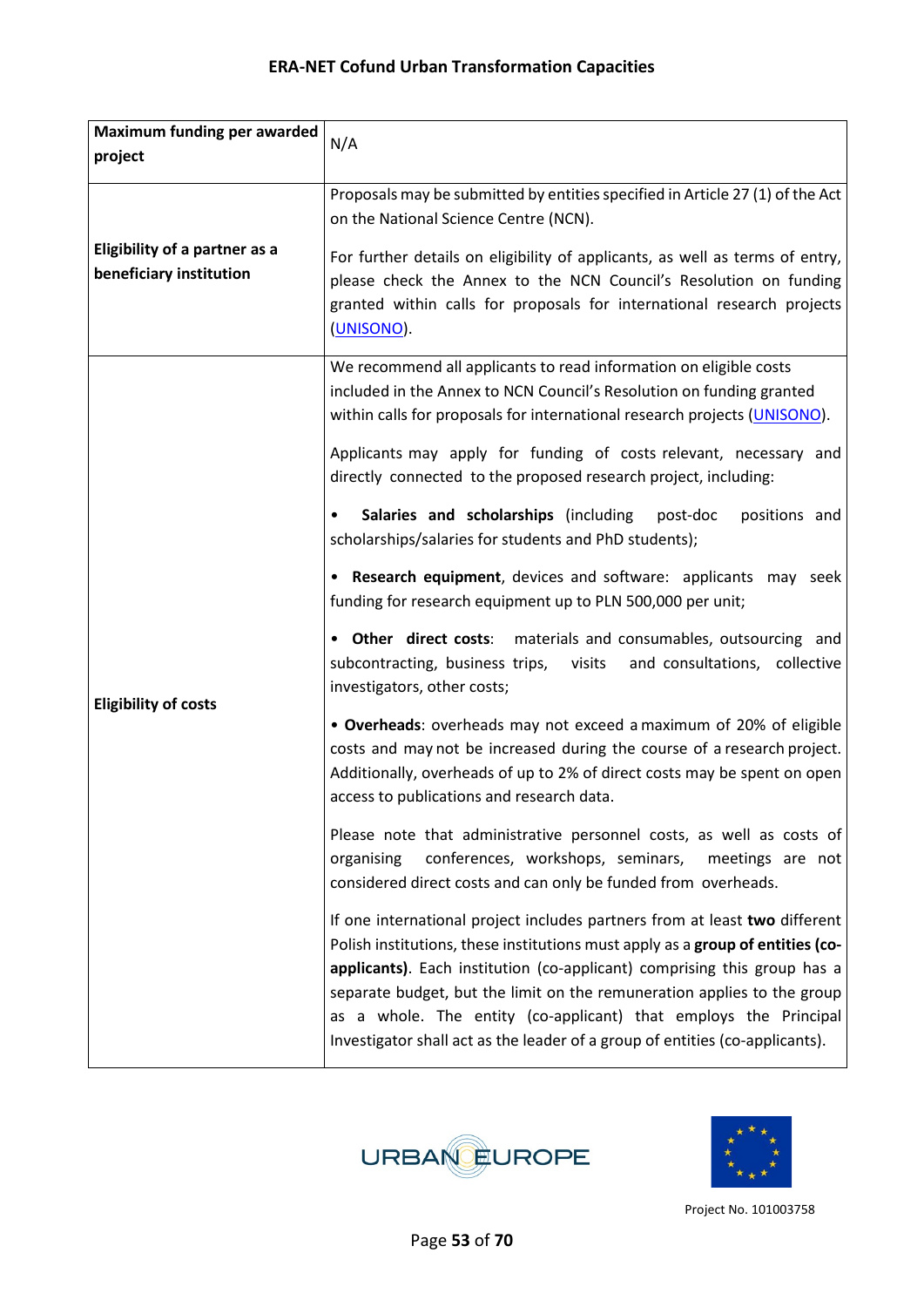| Submission of the proposals at<br>the national level                     | National level: the applicant prepares an NCN proposal and submits it to<br>the NCN electronically via the ZSUN/OSF submission system available at<br>www.osf.opi.org.pl, within 7 calendar days of the end of the last stage of<br>submitting full proposals.<br>The application will include a budget table that should be calculated<br>according to the Annex to NCN Council's Resolution on funding granted<br>within calls for proposals for international research projects (UNISONO).<br>Budget of the Polish part of the research project in the ZSUN/OSF system<br>should be given in PLN (EURO exchange rate: 1 EUR = 4,2344 PLN).<br>Project duration: 24 or 36 months.<br>At the pre-proposal stage, Polish applicants are not required to send any<br>additional documents to the NCN. |
|--------------------------------------------------------------------------|------------------------------------------------------------------------------------------------------------------------------------------------------------------------------------------------------------------------------------------------------------------------------------------------------------------------------------------------------------------------------------------------------------------------------------------------------------------------------------------------------------------------------------------------------------------------------------------------------------------------------------------------------------------------------------------------------------------------------------------------------------------------------------------------------|
| Submission of financial and<br>progress reports at the national<br>level | Submission of financial and scientific annual reports at national level is<br>required.                                                                                                                                                                                                                                                                                                                                                                                                                                                                                                                                                                                                                                                                                                              |
| Information available at                                                 | Applicants are obliged to adhere to the rules included in Annex to NCN<br>Council's Resolution on funding granted within calls for proposals for<br>international research projects (UNISONO).<br>More information can be found at: https://www.ncn.gov.pl/finansowanie-<br>nauki/konkursy                                                                                                                                                                                                                                                                                                                                                                                                                                                                                                           |
| Other                                                                    | Only proposals involving basic research may be submitted by Polish<br>applicants in response to the call for proposals. Basic research is defined<br>as experimental or theoretical endeavours undertaken to gain new<br>knowledge of the foundations of phenomena and observable facts,<br>without any direct commercial use.<br>Other applicable documents:<br><b>Open Access Policy at the NCN</b><br><b>Data Management Plan requirements</b><br><b>Personal Data Processing at the NCN</b>                                                                                                                                                                                                                                                                                                      |



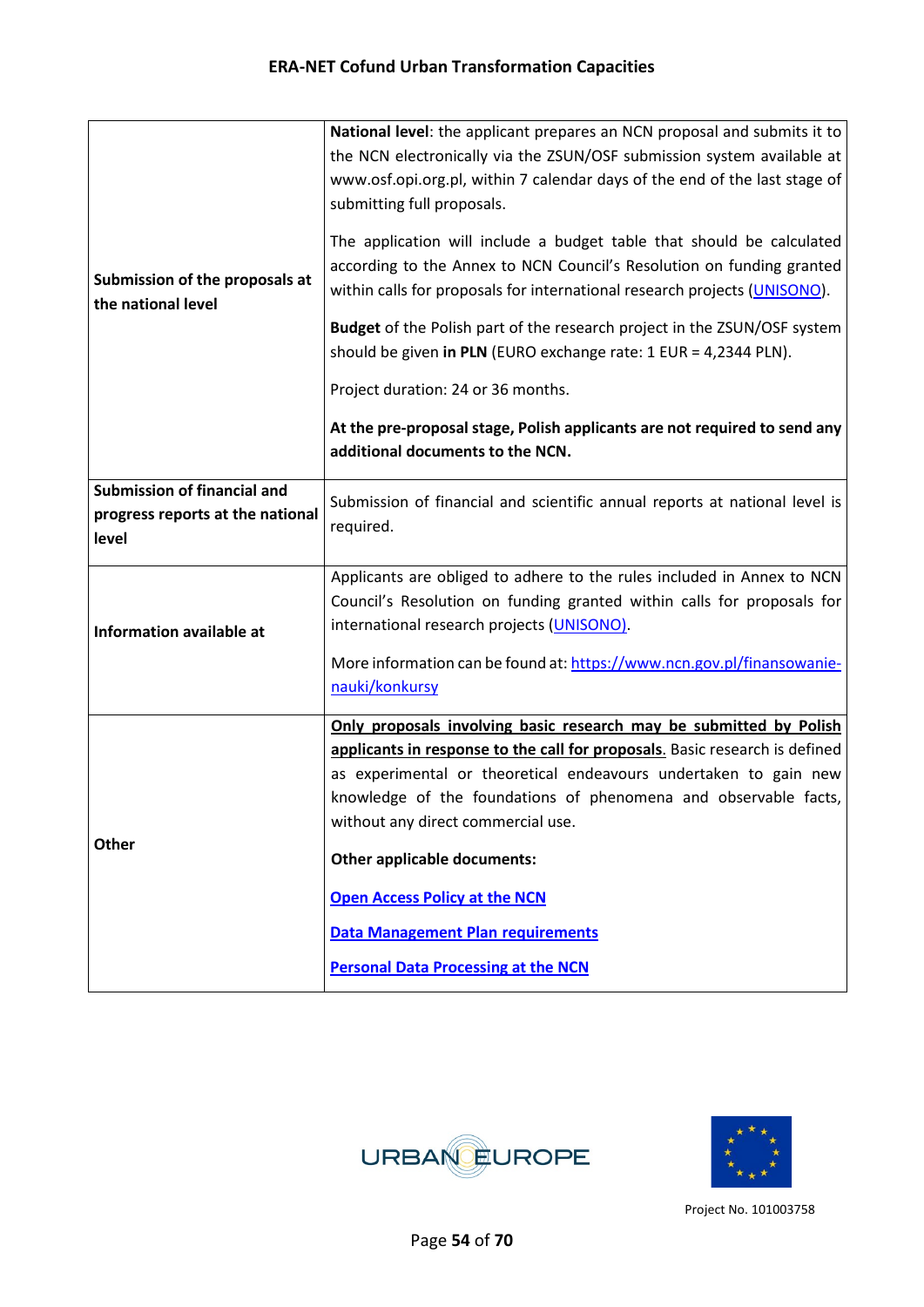| <b>Country/Region</b>                | <b>Portugal/Azores</b>                                                                       |
|--------------------------------------|----------------------------------------------------------------------------------------------|
|                                      | FRCT - Fundo Regional para a Ciência e Tecnologia                                            |
| <b>Funding organisation</b>          | Rua do Mercado 21   9500-326 Ponta Delgada                                                   |
|                                      | Website: http://frct.azores.gov.pt/                                                          |
|                                      | Email: info.frct@azores.gov.pt                                                               |
|                                      | Gisela Nascimento                                                                            |
|                                      | Member of the Board - FRCT<br>Email: Gisela.MC.Nascimento@azores.gov.pt                      |
|                                      | Tel.: +351 296308948                                                                         |
| <b>Regional contacts</b>             | <b>Renato Pires</b>                                                                          |
|                                      | Project Manager - FRCT                                                                       |
|                                      | Email: Renato.HM.Pires@azores.gov.pt                                                         |
|                                      | Tel.: +351 296308933                                                                         |
| <b>Funding commitment</b>            | 100 000€                                                                                     |
| Anticipated number of projects       | $\mathbf{1}$                                                                                 |
| with local partners                  |                                                                                              |
| <b>Maximum funding per awarded</b>   | 100 000€                                                                                     |
| project                              |                                                                                              |
|                                      | The beneficiaries should be entities from the Scientific and Technological                   |
| <b>Eligibility of a partner as a</b> | System of the Azores (SCTA) registered in the Azores.                                        |
| beneficiary institution              | For more information, please access <b>SCTA regulation</b> (DLR n.º 10/2012/A,               |
|                                      | 26 March 2012).                                                                              |
|                                      | Please see the Guide for the participation of regional research teams in                     |
| <b>Eligibility of costs</b>          | <b>ERA-NETs financed by the FRCT:</b>                                                        |
|                                      | http://frct.azores.gov.pt/legislacao/                                                        |
| Submission of the proposals at       | Before initiating a funding request, FRCT strongly recommends that                           |
| the regional level                   | applicants contact FRCT through the regional contact persons.                                |
| Submission of financial and          | According to the contract between FRCT and the beneficiary, each PI must                     |
| progress reports at the regional     | submit, at least, two financial and progress reports (one mid-term report                    |
| level                                | and one final report). In special cases, additional reporting can be<br>requested to the PI. |
|                                      |                                                                                              |



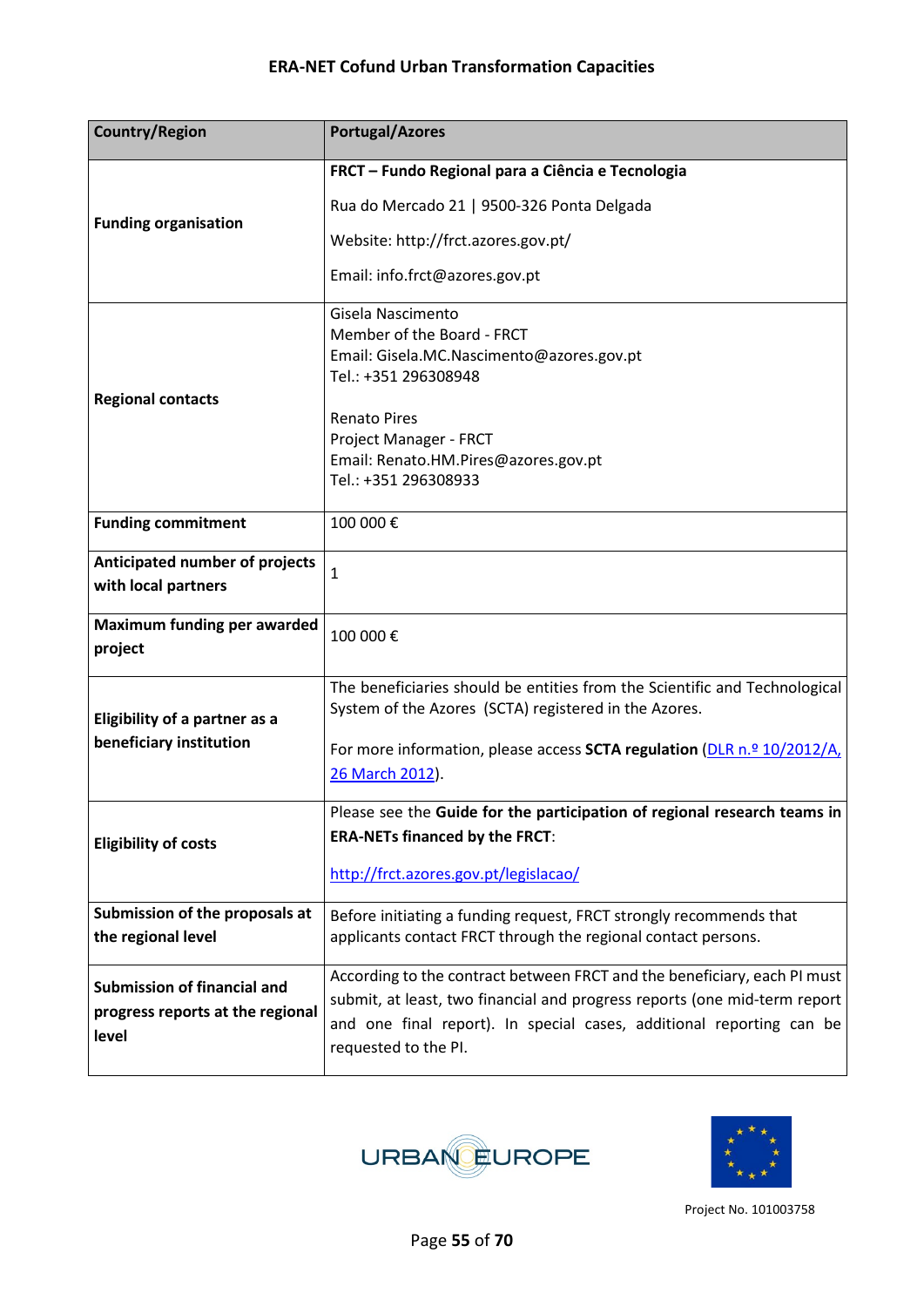| Information available at | http://frct.azores.gov.pt/                                                                                                                                      |
|--------------------------|-----------------------------------------------------------------------------------------------------------------------------------------------------------------|
|                          | The Declaration of Commitment must be signed by the legal<br>representative of the beneficiary Institution, as well as the PI.                                  |
| Other                    | The digital version of the Declaration must be sent by email to the regional<br>contact persons (deadline is the same for the submission of pre-<br>proposals). |
|                          | The original version of the Declaration must be sent by mail during the next<br>10 working days after the submission of pre-proposals. The address is:          |
|                          | Fundo Regional para a Ciência e Tecnologia (FRCT), Rua do Mercado, 21,<br>9500-326 Ponta Delgada, Portugal - Açores                                             |

| <b>Country/Region</b>              | Romania                                                                    |  |  |  |
|------------------------------------|----------------------------------------------------------------------------|--|--|--|
| <b>Funding organisation</b>        | UEFISCDI (Executive Agency for Higher Education, Research,                 |  |  |  |
|                                    | Development and Innovation Funding)                                        |  |  |  |
|                                    | Elena Simion                                                               |  |  |  |
| <b>National contacts</b>           | Email: elena.simion@uefiscdi.ro                                            |  |  |  |
|                                    | Tel.: +4021 307 19 93                                                      |  |  |  |
| <b>Funding commitment</b>          | 500 000€                                                                   |  |  |  |
| Anticipated number of projects     | $2 - 3$                                                                    |  |  |  |
| with Romanian partners             |                                                                            |  |  |  |
| <b>Maximum funding per awarded</b> | 250 000 € if Romanian Main Applicant                                       |  |  |  |
| project                            | 200 000 € otherwise                                                        |  |  |  |
| Eligibility of a partner as a      | Legal entities established in Romania are eligible to get funding - public |  |  |  |
| beneficiary institution            | and private accredited universities, national R&D institutes, other        |  |  |  |
|                                    | research organisations, SMEs, large industrial enterprises                 |  |  |  |
| <b>Eligibility of costs</b>        | Personnel costs, consumables, equipment, subcontracting, travel,           |  |  |  |
|                                    | overhead.                                                                  |  |  |  |
| Submission of the proposals at     | Not required                                                               |  |  |  |
| the national level                 |                                                                            |  |  |  |



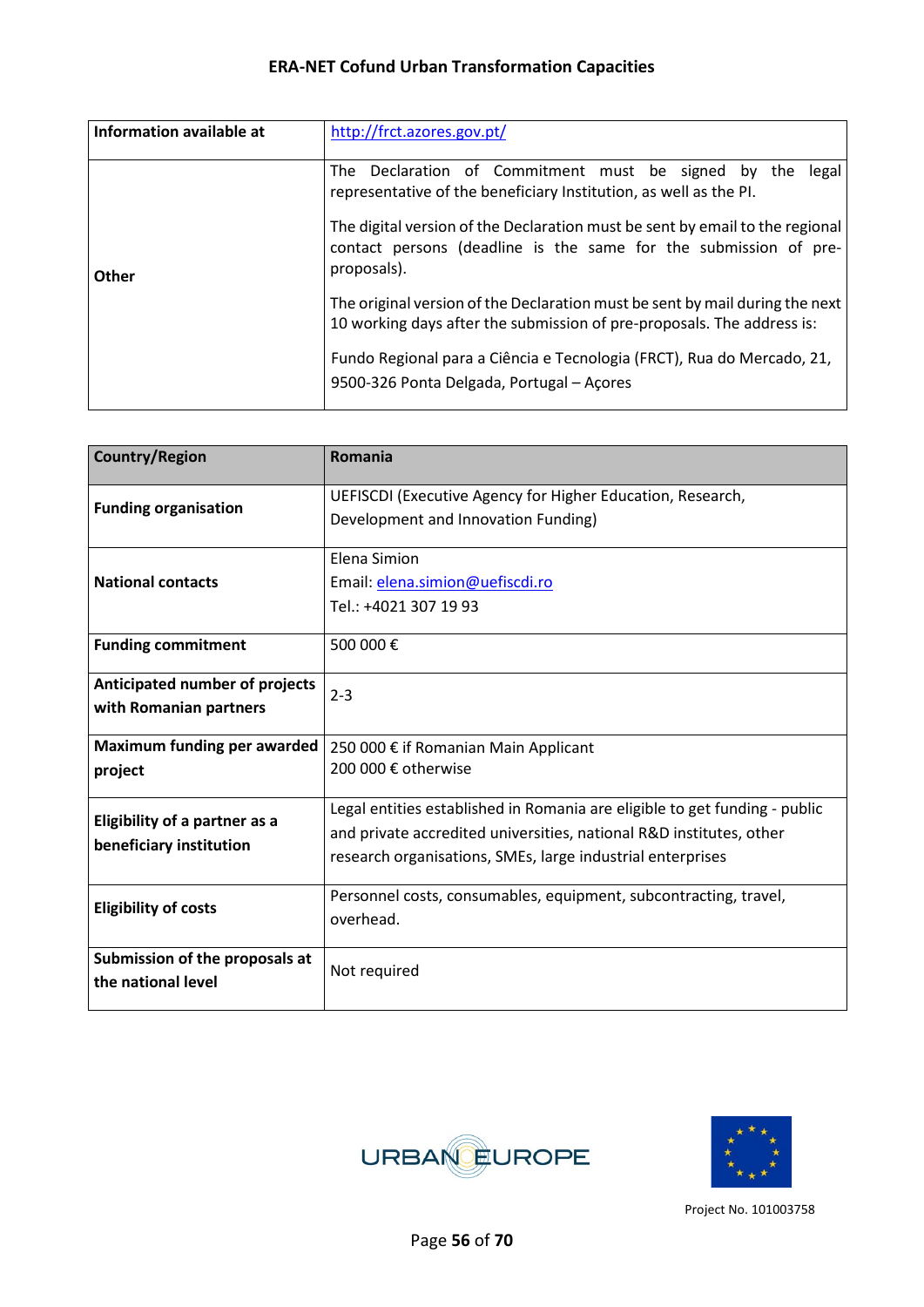| Submission of financial and                     |                                                                               |
|-------------------------------------------------|-------------------------------------------------------------------------------|
| progress reports at the national   Yearly basis |                                                                               |
| level                                           |                                                                               |
|                                                 |                                                                               |
| Information available at                        | https://uefiscdi.gov.ro/pachet-de-informatii-suprogramul-3-2-orizont-<br>2020 |
|                                                 |                                                                               |
|                                                 | Additional documents might be required from Romanian participants for         |
| <b>Other</b>                                    | determining national eligibility after the submission of pre-proposal/full    |
|                                                 | proposals.                                                                    |
|                                                 |                                                                               |

| <b>Country/Region</b>                                           | <b>Spain</b>                                                                                                                                                                                                                                                                                                                                                                                                                                               |  |  |
|-----------------------------------------------------------------|------------------------------------------------------------------------------------------------------------------------------------------------------------------------------------------------------------------------------------------------------------------------------------------------------------------------------------------------------------------------------------------------------------------------------------------------------------|--|--|
| <b>Funding organisation</b>                                     | Agencia Estatal de Investigación (AEI)                                                                                                                                                                                                                                                                                                                                                                                                                     |  |  |
| <b>National contacts</b>                                        | Juan Climent & María Gavira: urban@aei.gob.es                                                                                                                                                                                                                                                                                                                                                                                                              |  |  |
| <b>Funding commitment</b>                                       | Indicative funding amount: 800 000 € (national contribution)                                                                                                                                                                                                                                                                                                                                                                                               |  |  |
| Anticipated number of projects<br>with Spanish partners         | $5$ to $6$                                                                                                                                                                                                                                                                                                                                                                                                                                                 |  |  |
| <b>Funding Programme:</b>                                       | The framework for this funding action is the Plan Estatal de Investigación<br>Científica, Técnica e Innovación 2021-2023. On a national level, the Call<br>will be managed by the Subdivisión de Programas Científico-Técnicos<br>Transversales, Fortalecimiento y Excelencia of the AEI.                                                                                                                                                                  |  |  |
|                                                                 | Non-profit research organisations (such as universities, public research<br>institutions, technological centres and other private non-profit institutions<br>performing RDI activities in Spain), as per PCI call (or equivalent).                                                                                                                                                                                                                         |  |  |
|                                                                 | Spanish Principal Investigators (PIs) must be eligible as per PCI call, must<br>hold a Ph-D and have experience as investigators in projects funded by<br>the Plan Estatal I+D+i 2013-2016, Plan Estatal I+D+i 2017-2020, ERC<br>Grants, European Framework Programmes or other relevant national and<br>international programmes. Spanish PIs must have a contractual relation<br>with the beneficiary covering the expected total length of the project. |  |  |
| <b>Eligibility of a partner as a</b><br>beneficiary institution | Incompatibilities (these must be taken into account when participating<br>in different ERA-Nets or other international initiatives):                                                                                                                                                                                                                                                                                                                       |  |  |
|                                                                 | Principal Investigators will not be eligible for funding if applying in more<br>٠<br>than one proposal of this transnational call, in more than one proposal<br>in the same PCI call (or equivalent) and in PCI calls of consecutive years.<br>Principal Investigators must remain unchanged between the proposal<br>of this transnational joint call and the national PCI call.                                                                           |  |  |
|                                                                 | Only research and innovation activities will be eligible. Mere diffusion,<br>communication or other activities will not be eligible.                                                                                                                                                                                                                                                                                                                       |  |  |
|                                                                 | Spanish urban government authorities and Spanish private enterprises<br>are not funded by the AEI. However, they are strongly encouraged to                                                                                                                                                                                                                                                                                                                |  |  |



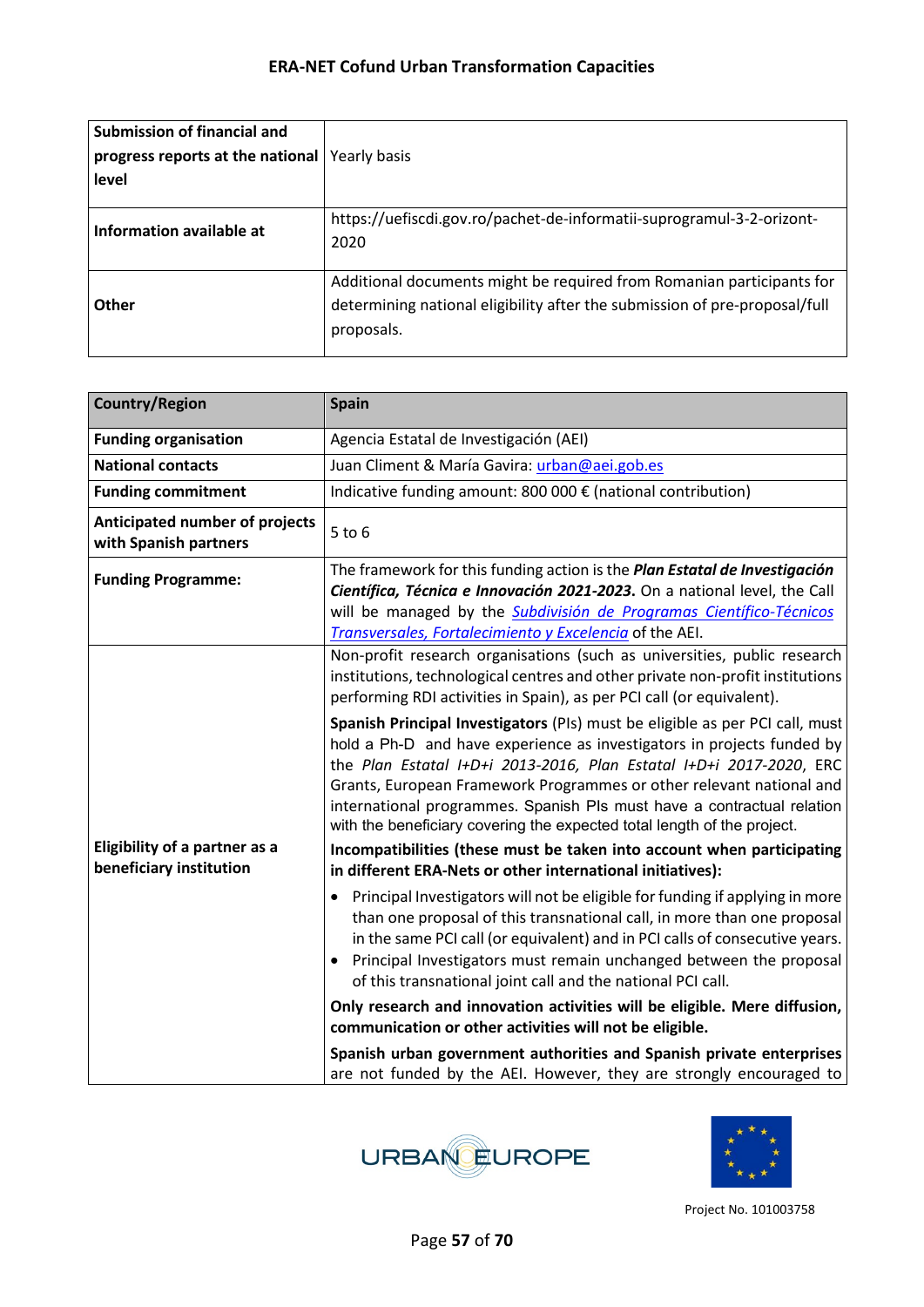|                                                      | participate in the transnational consortia as Cooperation Partners in close<br>cooperation with academia partners using own funds or funds from other<br>sources, like innovation agencies CDTI or regional agencies or any other.                                                                   |  |  |
|------------------------------------------------------|------------------------------------------------------------------------------------------------------------------------------------------------------------------------------------------------------------------------------------------------------------------------------------------------------|--|--|
|                                                      | The AEI will avoid double funding and will not grant projects or parts of<br>projects already funded through other national or EU calls.                                                                                                                                                             |  |  |
|                                                      | The following funding limits are considered eligibility criteria.                                                                                                                                                                                                                                    |  |  |
|                                                      | <b>IMPORTANT: a maximum of two Spanish Partners requesting funding to</b><br>the AEI in the same Proposal are allowed.                                                                                                                                                                               |  |  |
|                                                      | These amounts are maximums. They can be decreased depending on the<br>activities.                                                                                                                                                                                                                    |  |  |
|                                                      | Maximum direct costs per proposal (indirect costs can be added to<br>these amounts):                                                                                                                                                                                                                 |  |  |
|                                                      | If a Spanish Partner is NOT the Main Applicant (Coordinator) of the<br>transnational project and:                                                                                                                                                                                                    |  |  |
|                                                      | there is only one Spanish applicant in the proposal: 175 000 $\epsilon$<br>$\circ$                                                                                                                                                                                                                   |  |  |
| <b>Maximum funding</b>                               | there are two Spanish applicants in the proposal: 225 000 $\epsilon$<br>$\circ$<br>altogether                                                                                                                                                                                                        |  |  |
|                                                      | If a Spanish Partner IS the Main Applicant (Coordinator) of the<br>transnational project and:                                                                                                                                                                                                        |  |  |
|                                                      | there is only one Spanish Partner in the proposal: 250 000 €<br>$\circ$                                                                                                                                                                                                                              |  |  |
|                                                      | there are two Spanish Partners in the proposal: 300 000 $\epsilon$<br>$\circ$<br>altogether                                                                                                                                                                                                          |  |  |
|                                                      | Centres formed by different Spanish legal entities will be considered as a<br>unique entity, and thus the maximum funding should not exceed the limits<br>per proposal established above (for example, mixed centers).                                                                               |  |  |
|                                                      | The final funding will take into account the transnational evaluation of<br>the collaborative proposal, the scientific quality of the Spanish group, the<br>added value of the international collaboration, the participation of<br>industry and stakeholders and the financial resources available. |  |  |
| <b>Eligibility of costs</b>                          | Personnel costs for temporary employment contracts (PI<br>contract excluded. Statutory personnel is not eligible for<br>funding.                                                                                                                                                                     |  |  |
|                                                      | Direct costs such as current costs, small scientific equipment,<br>disposable materials, travelling expenses, coordination costs, and<br>other costs that can be justified as necessary to carry out the<br>proposed activities.                                                                     |  |  |
|                                                      | Overheads (maximum 20%).<br>Subcontracting special tasks to EU and non-EU countries (i.e. IT<br>services, etc) is allowed within the limits legally established.                                                                                                                                     |  |  |
|                                                      | Not required at this stage                                                                                                                                                                                                                                                                           |  |  |
| Submission of the proposals at<br>the national level | These projects will be funded by the AEI through the instrument<br>"Programación Conjunta Internacional (PCI)" 2021 or 2022.                                                                                                                                                                         |  |  |



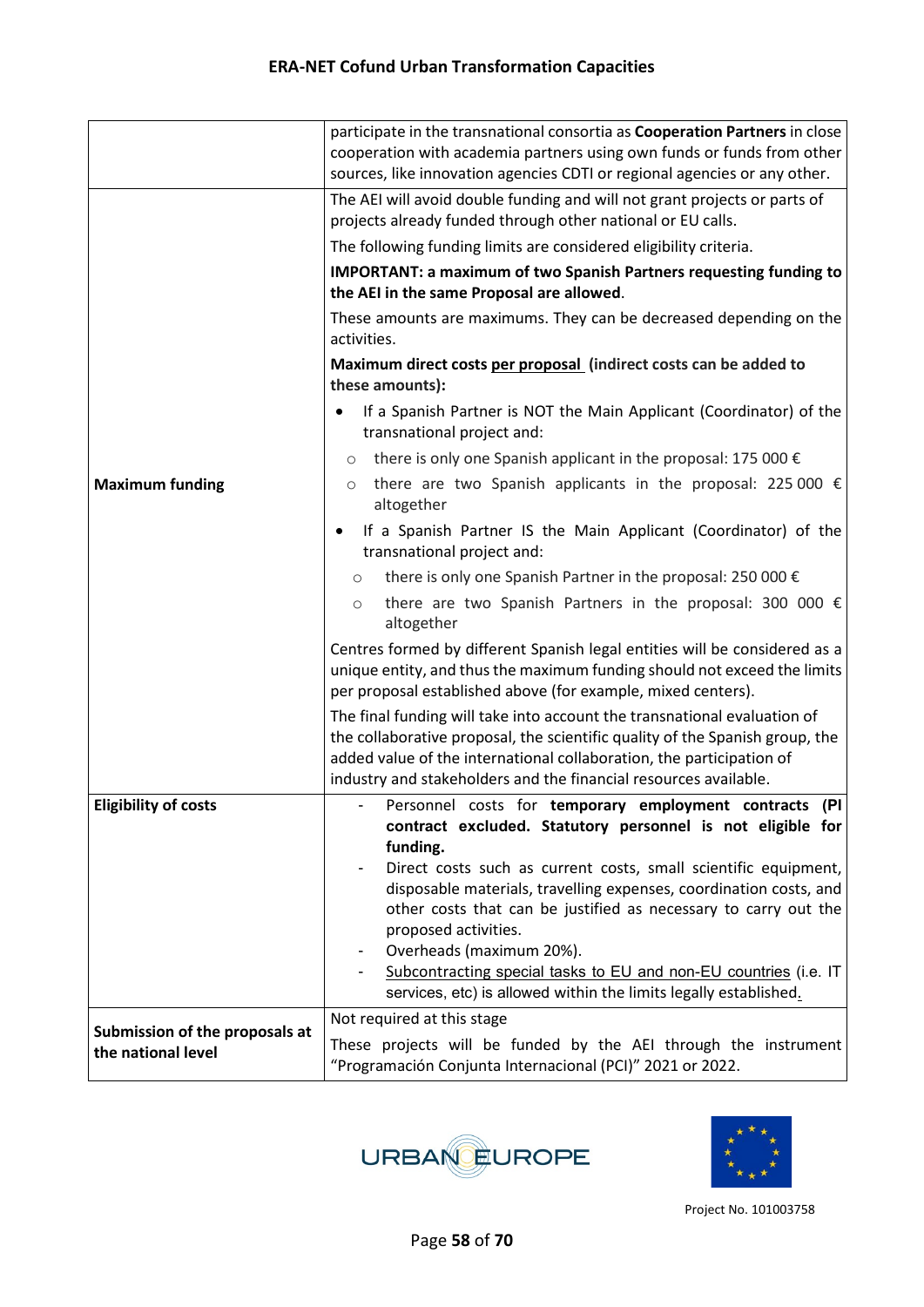|                                                 | Applicants are encouraged to consult the PCI 2020 calls, since the<br>requirements will be similar.                                                                                                                                                                                                                                                                                                                            |  |  |
|-------------------------------------------------|--------------------------------------------------------------------------------------------------------------------------------------------------------------------------------------------------------------------------------------------------------------------------------------------------------------------------------------------------------------------------------------------------------------------------------|--|--|
| Submission of financial and<br>progress reports | Yearly basis                                                                                                                                                                                                                                                                                                                                                                                                                   |  |  |
| Information available at                        | <b>PCI 2020;</b>                                                                                                                                                                                                                                                                                                                                                                                                               |  |  |
|                                                 | AEI-Calls and Grants                                                                                                                                                                                                                                                                                                                                                                                                           |  |  |
|                                                 | Data Protection: By submitting a grant application to the AEI, the applicants<br>consent to communication of the data contained in the application to other<br>public administrations, with the aim of further processing of the data for<br>historical, statistical or scientific purposes, within the framework of the<br>Organic Law 3/2018, of December 5, on Personal Data Protection and<br>Guarantee of Digital Rights. |  |  |
| <b>Other</b>                                    | <b>Further comments:</b> In addition to the national regulations, specific rules for<br>the consortia may be applicable within the transnational call; please read<br>carefully the Joint Call text and all the related instructions.                                                                                                                                                                                          |  |  |
|                                                 | Important and mandatory acknowledgement: Any publication or<br>dissemination activity resulting from the granted projects must<br>acknowledge funding by the AEI: "Project (reference nº XX) funded by the<br>Agencia Estatal de Investigación through the PCI (year) call".                                                                                                                                                   |  |  |
|                                                 | Project duration: From 24 to 36 months.                                                                                                                                                                                                                                                                                                                                                                                        |  |  |

| <b>Country/Region</b>          | Sweden                                                                                                                                                                                                                                                                                                       |  |
|--------------------------------|--------------------------------------------------------------------------------------------------------------------------------------------------------------------------------------------------------------------------------------------------------------------------------------------------------------|--|
| <b>Funding organisation</b>    | The Swedish Energy Agency (SWEA) and Formas<br>SWEA will be the national contact point for this call (administrating the<br>call). Swedish funding will be given from SWEA and Formas and the two<br>agencies will collaborate closely.                                                                      |  |
| <b>National contact person</b> | <b>Emina Pasic</b><br><b>SWEA</b><br>Email: Emina.Pasic@energimyndigheten.se<br>Tel.: +46 (0)16 544 21 89<br>Ann Maudsley<br><b>Formas</b><br>Email: ann.maudsley@formas.se<br>Tel.: +46 (0)8 775 41 30<br>Patrik Rydén<br>Viable Cities<br>Email: patrik.ryden@viablecities.se<br>Tel.: +46 (0)733 99 86 19 |  |
| <b>Funding commitment</b>      | 2.8 M€ (the total budget for Formas and SWEA)                                                                                                                                                                                                                                                                |  |



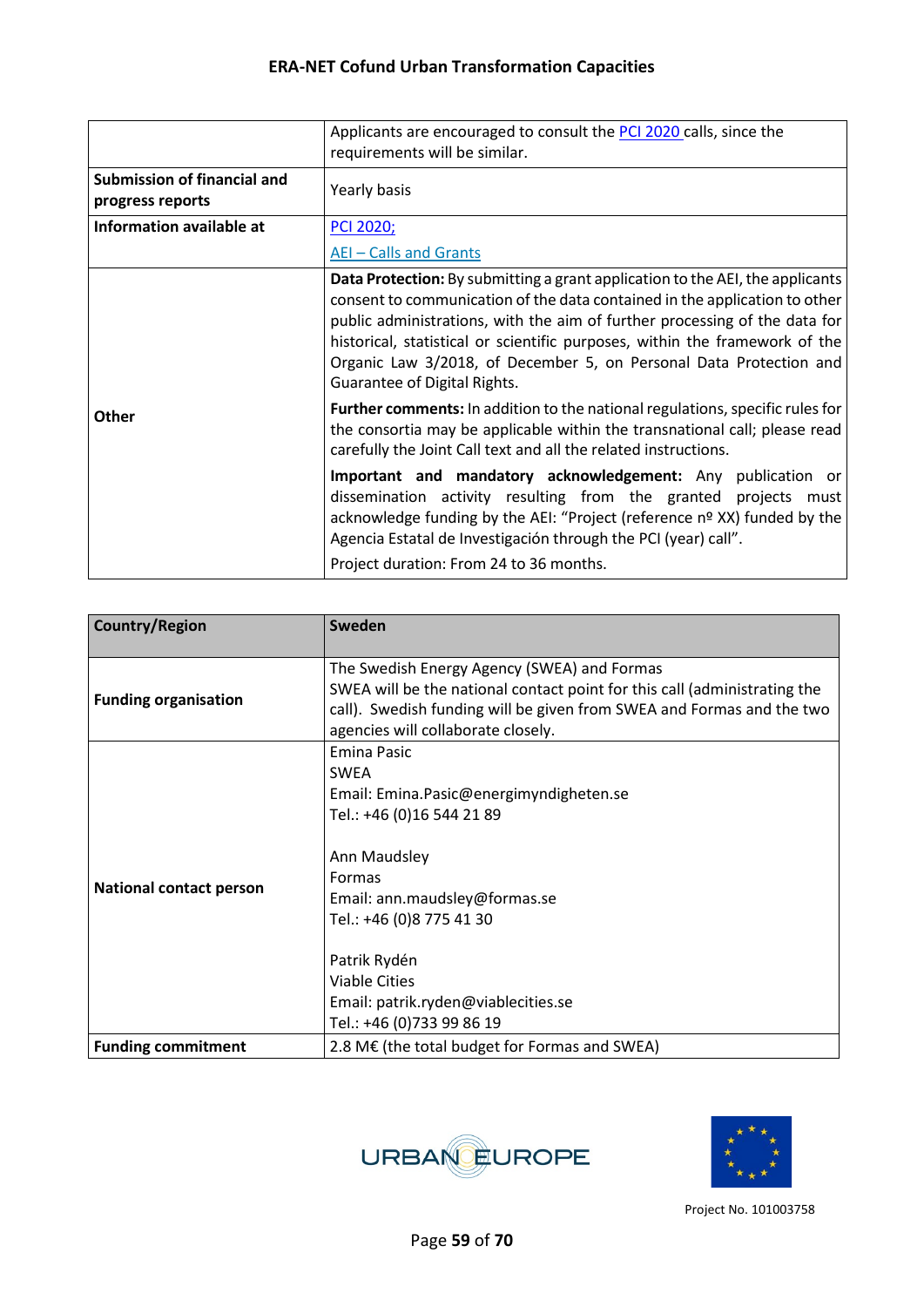| Anticipated number of projects<br>with Swedish partners         | $7-9$                                                |       |                                                                                                                                                                                                                                                                                                                                                                                                                                                                                                                                                                                                                                                                                                                                                                                        |                          |                       |
|-----------------------------------------------------------------|------------------------------------------------------|-------|----------------------------------------------------------------------------------------------------------------------------------------------------------------------------------------------------------------------------------------------------------------------------------------------------------------------------------------------------------------------------------------------------------------------------------------------------------------------------------------------------------------------------------------------------------------------------------------------------------------------------------------------------------------------------------------------------------------------------------------------------------------------------------------|--------------------------|-----------------------|
| <b>Maximum funding per awarded</b><br>project                   | N/A                                                  |       |                                                                                                                                                                                                                                                                                                                                                                                                                                                                                                                                                                                                                                                                                                                                                                                        |                          |                       |
| <b>Eligibility of a partner as a</b><br>beneficiary institution | enterprises.                                         |       | All actors operating in Sweden are eligible for funding. For example,<br>public research organisations/institutions, cities/municipalities and the<br>civil sector can receive grants as well as large, medium sized and small                                                                                                                                                                                                                                                                                                                                                                                                                                                                                                                                                         |                          |                       |
|                                                                 | company in receipt of the support.                   |       | The Swedish agencies can fund projects within both the research and<br>the innovation pathways in the call. The Swedish agencies coordinate<br>this call together with the Swedish Strategic Innovation Programme,<br>Viable Cities, see the Swedish national call text. The Swedish agencies<br>welcome projects related to all the topics described in the call text.<br>For information regarding eligible costs and SWEA's legislation see the<br>Swedish national call text for ENUTC via the following link:<br>http://www.energimyndigheten.se/utlysningar/<br>The proportion of a company's level of support is determined partly<br>based on which research category the various activities in the project<br>are deemed to correspond to and partly based on the size of the |                          |                       |
|                                                                 | funding will be decided case by case.                |       | Table 1. Overview of maximum level of support - the actual rate of                                                                                                                                                                                                                                                                                                                                                                                                                                                                                                                                                                                                                                                                                                                     |                          |                       |
|                                                                 | Type of                                              | Non-  | <b>Small</b><br>research and economic company14F[1]                                                                                                                                                                                                                                                                                                                                                                                                                                                                                                                                                                                                                                                                                                                                    | <b>Medium</b><br>company | <b>Big</b><br>company |
| <b>Eligibility of costs</b>                                     | development actors*<br>Fundamental 100 %<br>research |       | 100 %                                                                                                                                                                                                                                                                                                                                                                                                                                                                                                                                                                                                                                                                                                                                                                                  | 100 %                    | 100 %                 |
|                                                                 | Industrial<br>research                               | 100 % | 70%                                                                                                                                                                                                                                                                                                                                                                                                                                                                                                                                                                                                                                                                                                                                                                                    | 60%                      | 50%                   |
|                                                                 | Experimental 100 %<br>development                    |       | 45 %                                                                                                                                                                                                                                                                                                                                                                                                                                                                                                                                                                                                                                                                                                                                                                                   | 35 %                     | 25 %                  |
|                                                                 | <b>National criteria</b>                             |       | *) For example universities, university colleges, research institutes and<br>cities/municipalities (excluding their economic entities).                                                                                                                                                                                                                                                                                                                                                                                                                                                                                                                                                                                                                                                |                          |                       |
|                                                                 | Research projects:                                   |       |                                                                                                                                                                                                                                                                                                                                                                                                                                                                                                                                                                                                                                                                                                                                                                                        |                          |                       |
|                                                                 | projects. See Table 1.                               |       | o Up to 100% of the eligible project costs can be financed for research                                                                                                                                                                                                                                                                                                                                                                                                                                                                                                                                                                                                                                                                                                                |                          |                       |
|                                                                 | Innovation projects:                                 |       |                                                                                                                                                                                                                                                                                                                                                                                                                                                                                                                                                                                                                                                                                                                                                                                        |                          |                       |

<span id="page-59-0"></span> $^{[1]}$  The commissions directive (EU) nr 651/2014, Appendix 1, Article 2.



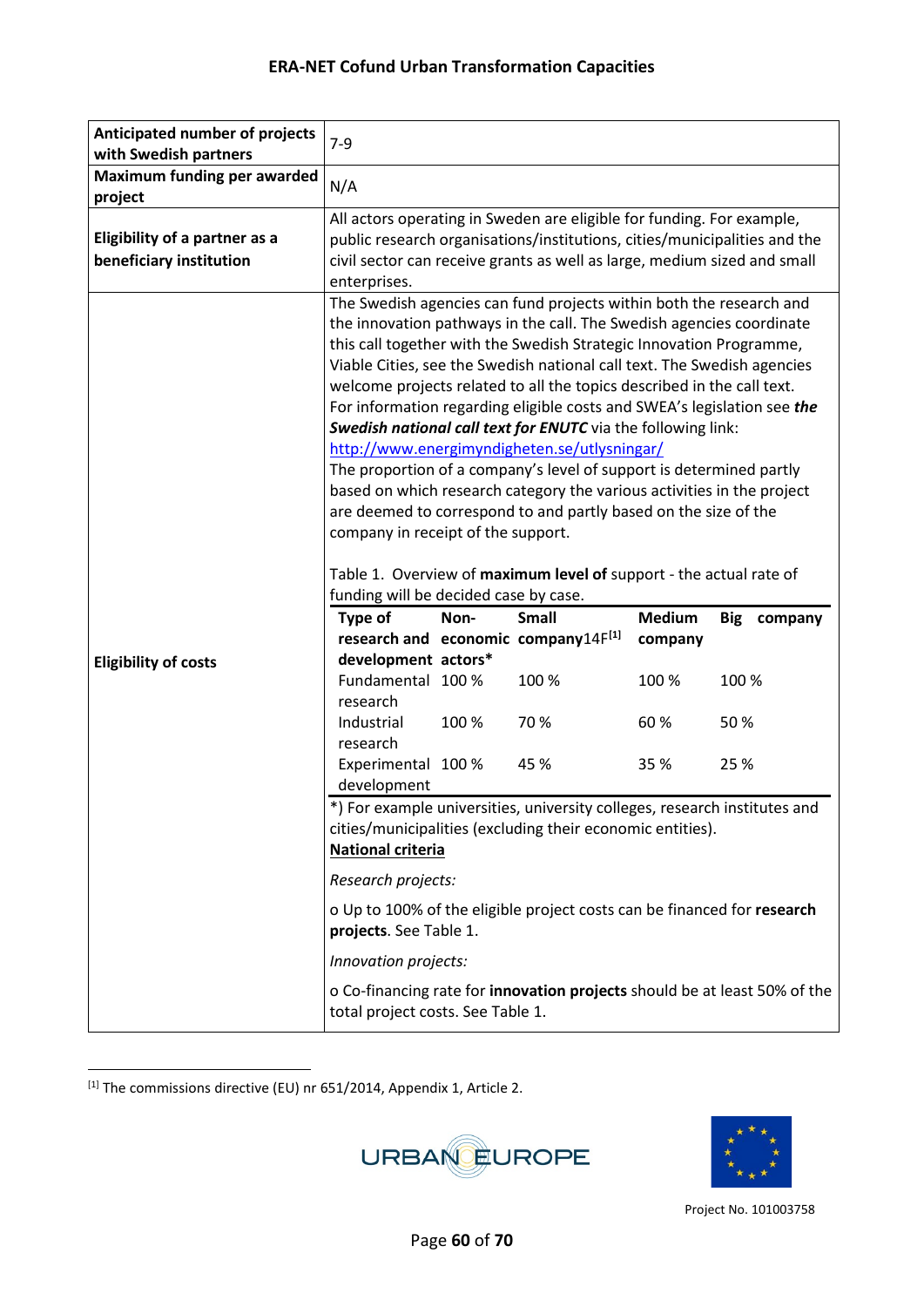|                                    | Following the full proposal stage of the international Expert Panel         |  |  |  |
|------------------------------------|-----------------------------------------------------------------------------|--|--|--|
| Submission of the proposal at      | evaluation, the Swedish Principal Investigators in the projects             |  |  |  |
| the national level                 | recommended for funding will be invited to submit a national                |  |  |  |
|                                    | application to SWEA (via E-kanalen). Information about the submission       |  |  |  |
|                                    | will be provided in the invitation and by the contact person.               |  |  |  |
| <b>Submission of financial and</b> | Following the national project decision: the funded projects will be        |  |  |  |
| progress reports at the national   | required to submit one financial and one progress report annually to        |  |  |  |
| level                              | SWEA (via E-kanalen).                                                       |  |  |  |
|                                    | For full information see the Swedish national call information for the      |  |  |  |
| Information available at           | ENUTC call on the SWEA webpage:                                             |  |  |  |
|                                    | http://www.energimyndigheten.se/utlysningar/or                              |  |  |  |
|                                    | www.swedishenergyagency.se                                                  |  |  |  |
|                                    | The Swedish funding agencies fund research and innovation projects          |  |  |  |
|                                    | that support system transformation into a modern and sustainable,           |  |  |  |
|                                    | fossil-free welfare society - applying our credibility, a comprehensive     |  |  |  |
|                                    | approach and courage. The Swedish funding agencies coordinate this          |  |  |  |
| <b>Other</b>                       | call with the Swedish Strategic Innovation Programme, Viable Cities,        |  |  |  |
|                                    | which has a focus on smart sustainable cities. Viable Cities' mission is to |  |  |  |
|                                    | speed up the transition to climate neutral cities by 2030, while enabling   |  |  |  |
|                                    | a good life for everyone, within the planetary boundaries. The Viable       |  |  |  |
|                                    | Cities programme brings together about 70 members in business,              |  |  |  |
|                                    | academia, civil society and public organisations.                           |  |  |  |



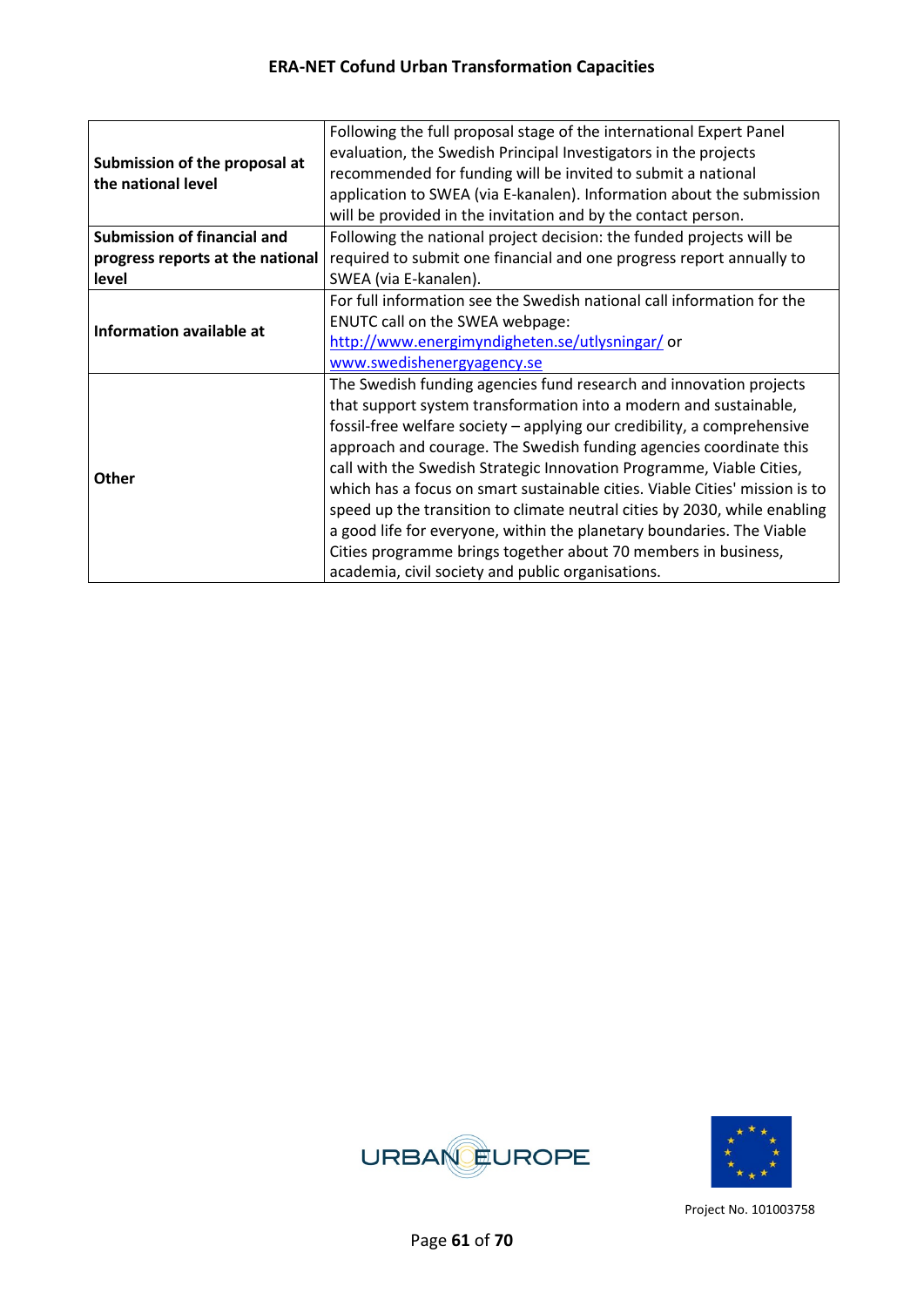## <span id="page-61-0"></span>**Annex B: Policy and initiative references for projects**

Projects should create synergies with and between existing European climate initiatives and stakeholders such as the Covenant of Mayors, Global Change Observation Mission (GCOM), Mission Innovation, the [European Institute of Innovation & Technology \(E](https://eit.europa.eu/)IT) and its relevant Knowledge and Innovation Communities (KIC)s, the Green City Accord, the European Green Capital cities, the Strategic Energy Technology (SET) Plan and the 100 Positive Energy Districts initiative, the European Innovation Partnership on Smart Cities and Communities (EIP-SCC), and the lighthouse project, City VITAlity and Sustainability (CIVITAS).

Projects should also contribute to the Horizon Europe Cities Mission on Climate-neutral and smart cities, and initiatives supporting the European Green Deal, as well as promote and collaborate on research and innovation with Business Europe to enhance the competitiveness of European industry in global markets.

Projects should, furthermore, encourage synergies with the City Science Initiative (see conclusions from European Week of Regions and Cities: "Cities Session: The City Science Initiative, strengthening the role of science in urban settings in the context of the EU Green Deal"[15\)](#page-61-1). Additionally, projects should contribute to the objectives of the European (EU) Green Deal (i.e. by elaborating on how addressing the selected concrete urban challenge and local urban issues, helps achieve the European Green Deal goals) and the New European Bauhaus<sup>[16](#page-61-2)</sup> initiative, as well as Habitat III, the Urban Agenda for the EU, New Urban Agenda and other city related international commitments.

Projects should also ensure synergies with the ERA-NET Sustainable Urbanisation Global Initiative (EN-SUGI) and Horizon Europe partnership Driving Urban Transitions (DUT).

<span id="page-61-2"></span><sup>16</sup> [https://europa.eu/new-european-bauhaus/index\\_en](https://europa.eu/new-european-bauhaus/index_en)





<span id="page-61-1"></span><sup>15</sup> [https://ec.europa.eu/jrc/communities/en/community/city-science-initiative/document/debriefing-note-and](https://ec.europa.eu/jrc/communities/en/community/city-science-initiative/document/debriefing-note-and-takeaways-virtual-session-city)[takeaways-virtual-session-city](https://ec.europa.eu/jrc/communities/en/community/city-science-initiative/document/debriefing-note-and-takeaways-virtual-session-city)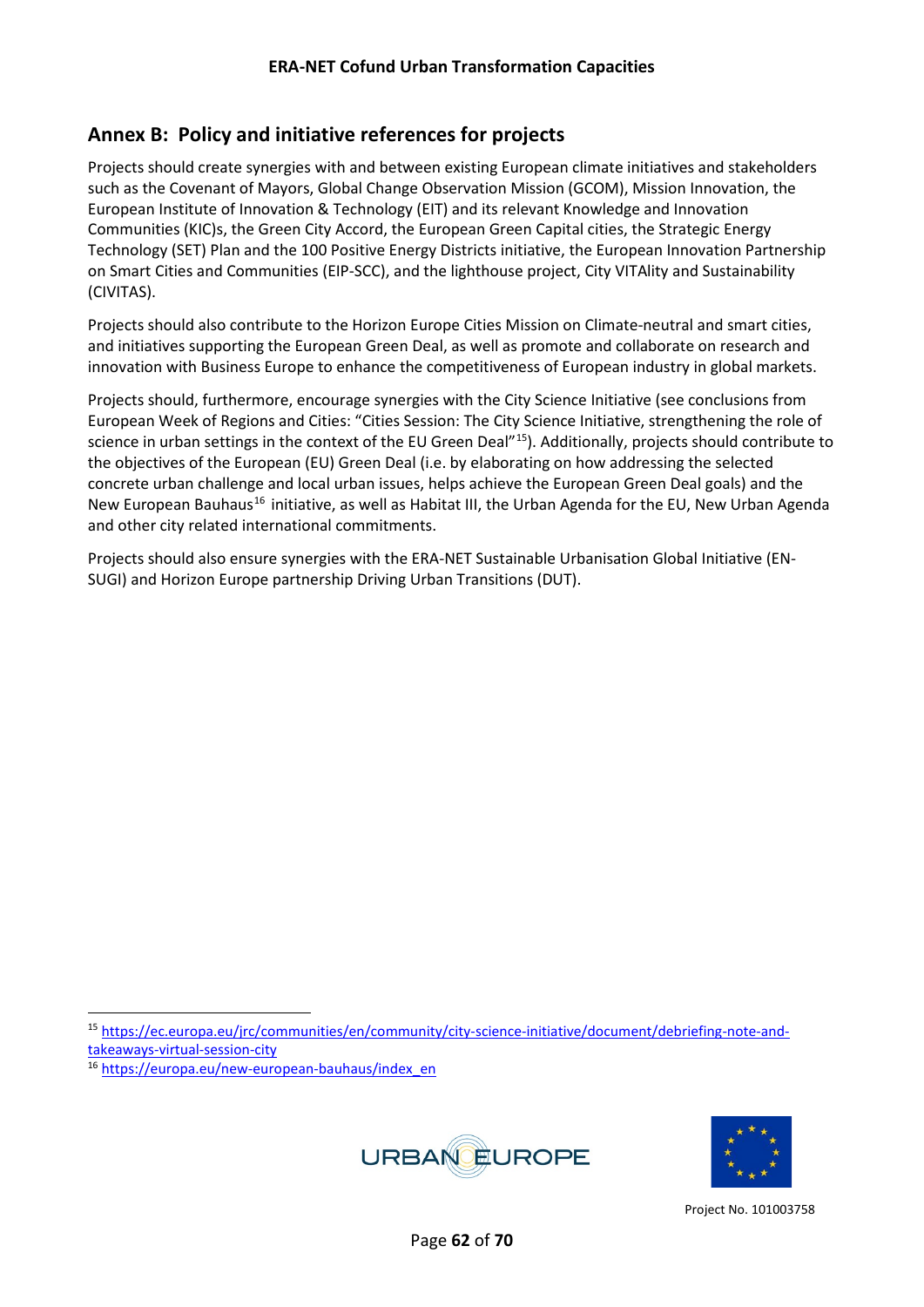|                                                                       | <b>Strategic research</b> | <b>Applied research</b>                    | Innovation          |
|-----------------------------------------------------------------------|---------------------------|--------------------------------------------|---------------------|
| <b>Desired impact</b>                                                 | Advance towards           | Advance towards                            | Advance towards     |
|                                                                       | answering the             | answering the                              | the development,    |
|                                                                       | question "How do          | questions:                                 | implementation,     |
|                                                                       | cities really             | "How do cities<br>$\overline{\phantom{a}}$ | demonstration,      |
|                                                                       | function?", in a way      | really function?" in                       | testing,            |
|                                                                       | that can be               | a way that can be                          | evaluation, and     |
|                                                                       | generalised and add       | generalised and                            | uptake of           |
|                                                                       | to the universal body     | add to the                                 | approaches for      |
|                                                                       | of knowledge about        | universal body of                          | new products,       |
|                                                                       | cities and serve as a     | knowledge about                            | services, policies, |
|                                                                       | foundation for future     | cities and serve as                        | practices, and      |
|                                                                       | research.                 | a foundation for                           | processes, with     |
|                                                                       |                           | future research.                           | potential for       |
|                                                                       |                           | "What works,                               | improving           |
|                                                                       |                           | when attempting                            | sustainability in   |
|                                                                       |                           | to improve cities?"                        | cities.             |
|                                                                       |                           | in a way that can                          |                     |
|                                                                       |                           | be generalised                             |                     |
|                                                                       |                           | enough to serve as                         |                     |
|                                                                       |                           | useful knowledge                           |                     |
|                                                                       |                           | for decision makers                        |                     |
|                                                                       |                           | and practitioners.                         |                     |
| <b>Importance of generating results</b><br>fitting for publication in | Highest importance        | Very important                             | Encouraged          |
| reputable academic journals                                           |                           |                                            |                     |
| Methodological approach                                               | Rigorous scientific and   | Rigorous scientific and                    | Systematic,         |
|                                                                       | experimental method       | experimental methods                       | proven approach     |
|                                                                       | including                 | including                                  |                     |
|                                                                       | methodological            | methodological                             |                     |
|                                                                       | advancement               | advancement                                |                     |
| <b>Foundation of work on</b>                                          | Encouraged                | Encouraged                                 | Required            |
| evaluation and analysis of                                            |                           |                                            |                     |
| empirical observations                                                |                           |                                            |                     |
| <b>Involvement of practitioners</b>                                   | Involved at least as      | Involved at least as                       | Directly involved   |
| and/or target audience                                                | knowledge co-             | knowledge co-                              | in the workload     |
|                                                                       | creators/co-designers     | creators/co-designers                      |                     |
| Role for applying Urban Living                                        | Encouraged                | Encouraged                                 | Encouraged          |
| Labs                                                                  |                           |                                            |                     |
| Role for policy research                                              | Encouraged                | Fits well                                  | May fit             |
| Valorisation of project results                                       | Provision of insights to  | Provision of insights to                   | Market potential    |
|                                                                       | an important societal     | an important societal                      | of the project or   |
|                                                                       | issue, production of      | issue, production of                       | capacity to         |
|                                                                       | useful knowledge for      | useful knowledge for                       |                     |

<span id="page-62-0"></span>**Annex C: Definitions of strategic and applied research, and innovation** 



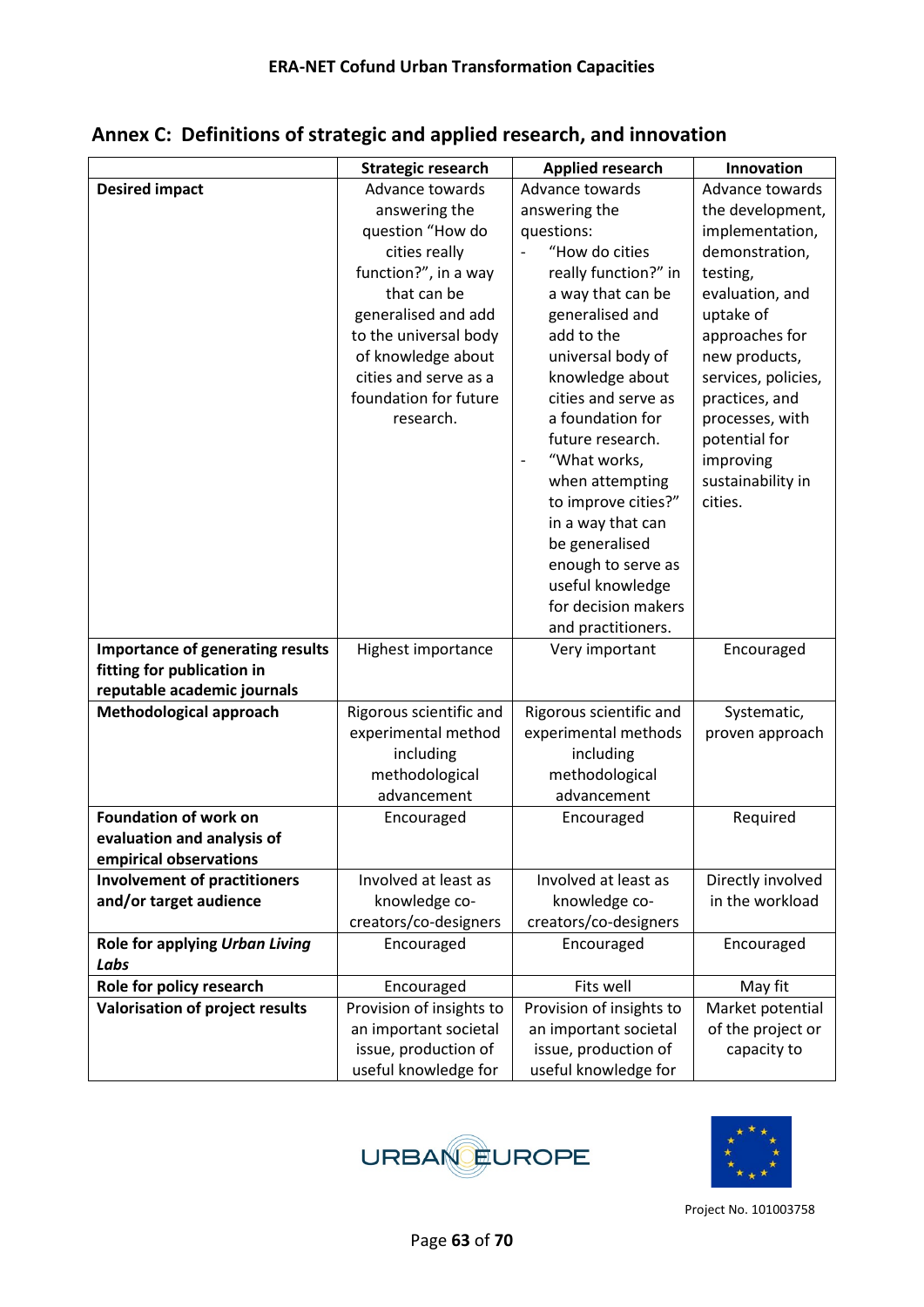|                                       | stakeholders/decision-           | stakeholders/decision-                                              | respond to a   |
|---------------------------------------|----------------------------------|---------------------------------------------------------------------|----------------|
|                                       | makers/practitioners             | makers/practitioners                                                | demand or need |
| <b>Role of interdisciplinarity</b>    |                                  | Required                                                            |                |
| Academic disciplines expected in      |                                  | All welcome                                                         |                |
| project                               |                                  |                                                                     |                |
| Preference for qualitative or         |                                  | Both welcome                                                        |                |
| quantitative methods                  |                                  |                                                                     |                |
| <b>Background of Expert Panel for</b> |                                  | Well-respected university researchers, well-respected researchers   |                |
| project assessment                    |                                  | with strong experience in transdisciplinary co-creation projects,   |                |
|                                       |                                  | representatives from commercial actors in industry and business,    |                |
|                                       |                                  | government authorities, civil society organisations and innovators, |                |
|                                       | and other relevant stakeholders. |                                                                     |                |



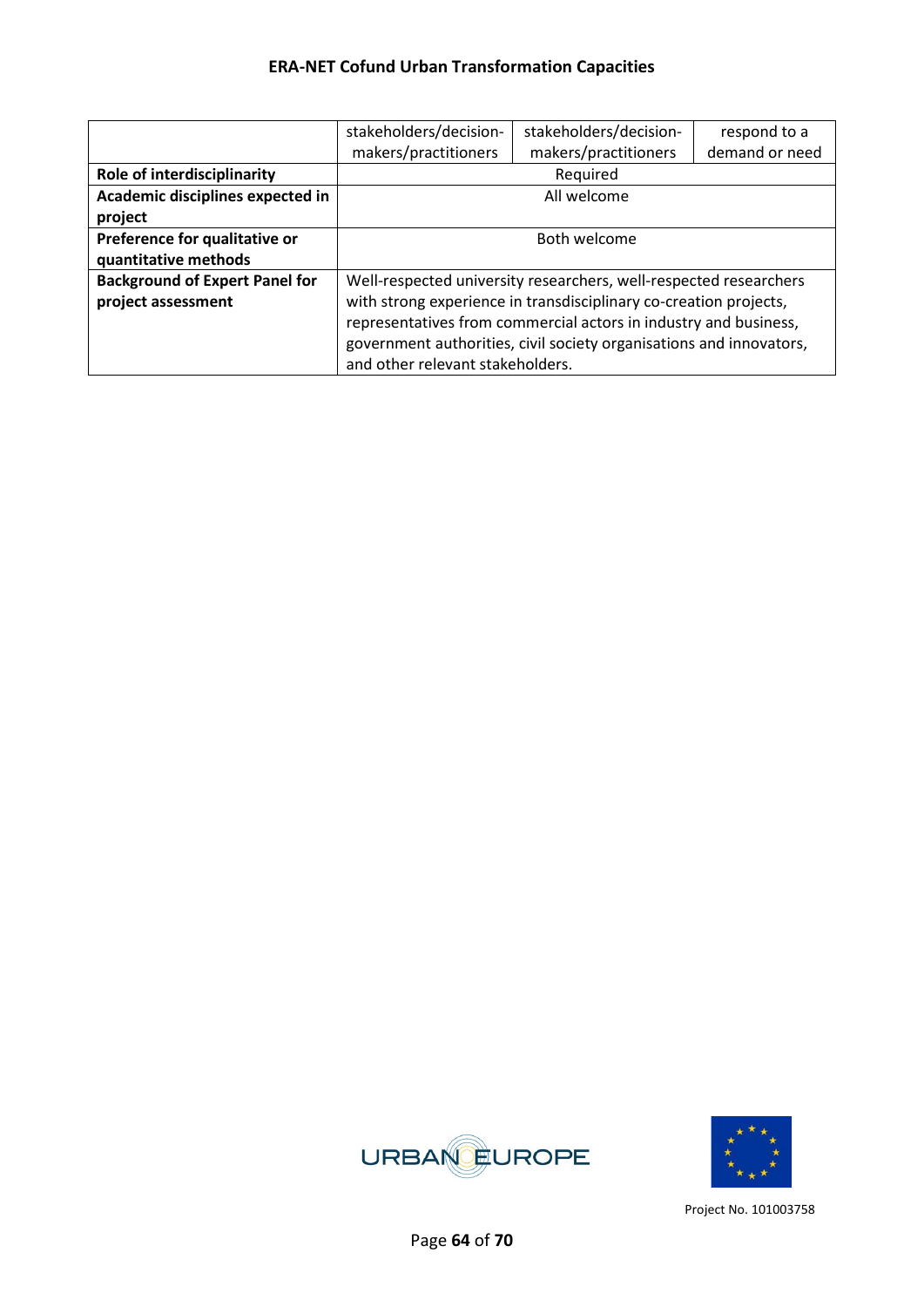## <span id="page-64-0"></span>**Annex D: Urban Living Labs**

Projects with ENUTC may employ the approach to research and innovation called Urban Living Labs (ULL). JPI Urban Europe uses this notion to describe methods, approaches and projects that involve high level of stakeholder participation, co-creation, co-production, learning-loops and experimental approaches to improve urban life. It is hence an umbrella notion for methodological tools when the challenge at hand is understood to benefit from or even require experimental approaches and substantial co-creation between stakeholders and urban actors. Participants in ULLs shoulder the role of co-creators to explore, examine, experiment, test and evaluate ideas, scenarios, processes, systems, concepts and creative solutions in complex everyday life settings. When more societal functions are involved in a project, it is aimed to ensure a robust knowledge creation. If successfully implemented, an ULL helps promote capacity building through close collaboration between scientists, politicians, business and civil society in response to challenges and dilemmas in urban settings. As a multi-stakeholder and innovative approach, it offers different actors the opportunity to influence and change current urban settings through research and explorative activities that involves interaction and learning processes. In this way, sustainable urban development can be concretised, tested and translated into everyday life situations, and include how to best achieve sustainability objectives. The typical outcomes of ULLs tend to be processes, services, systems or products employing working methods that integrates inhabitants and other actors into the entire development process.

Over the recent decade, ULLs have become common in tackling urban challenges in Europe, offering the opportunity to research and innovate on a wide variety of issues in everyday settings as well as to test hypotheses and elements to pathways towards urban sustainability and liveability transformations (see jpiurbaneurope.eu project pages for a variety of applications.) An ULL will typically run for the length of a project (usually three years) – although there are examples of longer-term lab settings. After this period data is collected, knowledge is shaped, results are drawn together, and learning occur whereby, in some situations, changes in the wider urban context happen. Systematic integration of the outcomes in urban governance might be key to assure long-term impact and contribution of the ULL to sustainable and liveable urban transformations in cities and urban areas.

In general, the ULL concept is applied to urban areas to institutionally densify the urban innovation ecosystems that deal with multidimensional challenges in urban areas. About half of all the projects granted funding by JPI Urban Europe since 2012 have employed ULLs in one way or another. More information and abstracts to these projects can be found on the JPI Urban Europe website: http://jpiurbaneurope.eu/activities/calls/.

The following points further characterises ULLs:

• **STAKEHOLDER ENGAGEMENT:** From the point of view of academic research, an ULL is transdisciplinary and profoundly integrates expertise not just from several academic disciplines but more widely from stakeholders in their everyday urban settings. Stakeholders here are those who are or would be affected in an everyday life situation, with all their experience and expectations available and made useful in the project. Note that this goes far beyond what might be achieved by adding a reference group or panel of so-called users to a traditional research project. In an ULL, stakeholders are deeply and actively involved from the early stages of the project, and the research is by its design open for surprises and learning that originates from the stakeholders involved. ULLs go beyond occasional and periodic consultation and workshops: The research process is designed not only to add the result from the various disciplines, but also to connect them together to form cycles of learning and feedback. This enables more learning for all



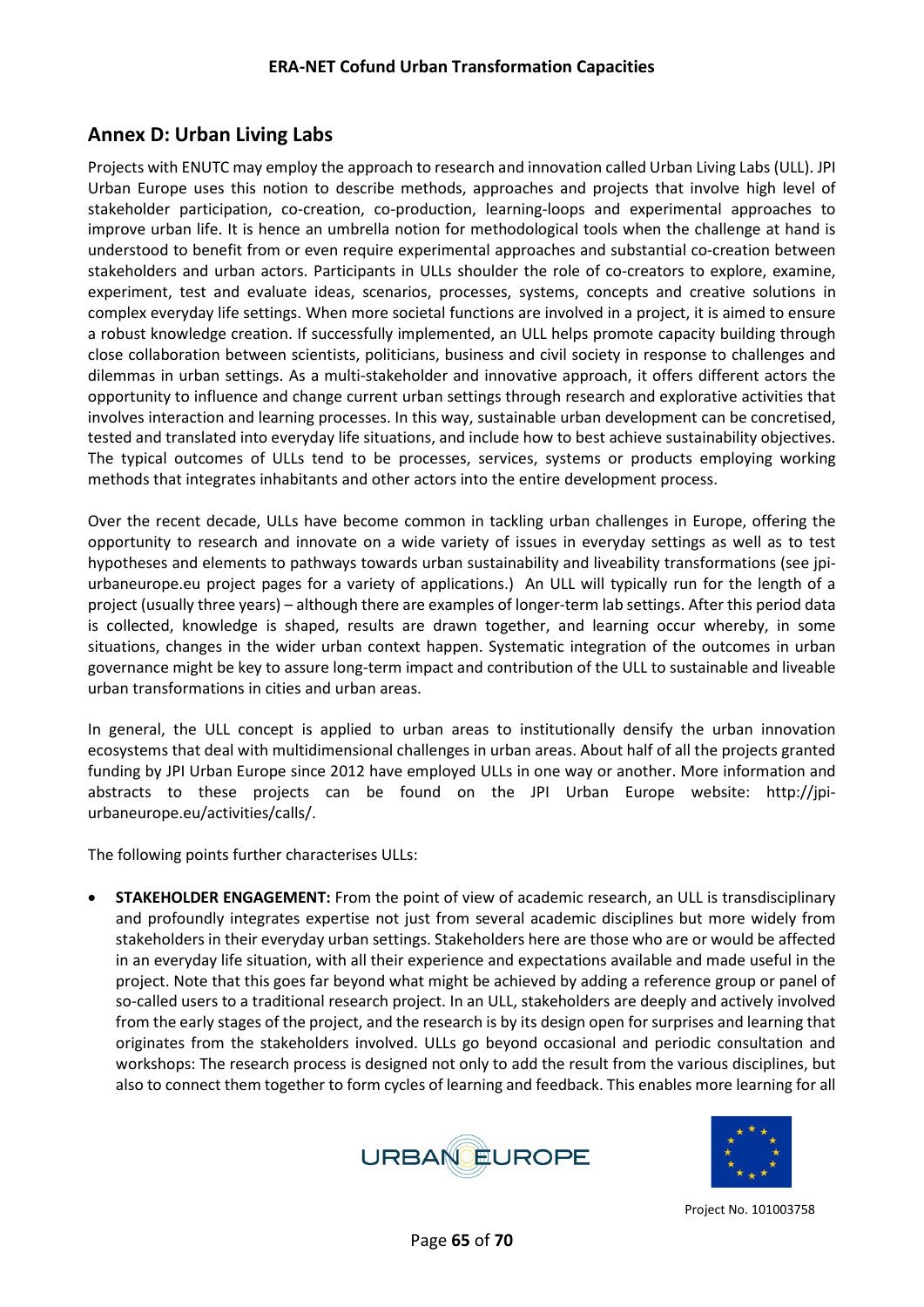parties involved, also non-academic partners, than the simple serial connection of a process from one discipline being followed by a process from another discipline. An ULL hence involves partners representing more than one sector of society other than academia, e.g. a municipal government, private companies and non-governmental organisations. It is a forum for research and discovery, that by its design is open for learning and exploration in any direction, between any combination of participants who consider participation mutually beneficial and where the terminology adopted is inclusive and understandable. The learning outcomes should aim to contribute to capacity building on tackling urban challenges. This is one of the ways in which ULLs aim for long-term value creation and sustainability after project funding ends.

- **PURPOSE:** The purpose of ULLs is not necessarily to produce new and original knowledge, but to respond to challenges, create value and explore ways to shape synergies out of urban dilemmas and achieve sustainability goals. This may include the recycling or adaptation (i.e. implementation) of already existing knowledge and innovations, and collaboration with its changemakers and initiators: scaling-across and capacity building rather than scaling-up by streamlining with successfully realised or ongoing projects.
- **METHOD FOR INNOVATION:** While embracing the flexibility, the openness to serendipity, and the iterative nature of working across disciplines, organisations and sectors, an ULL maintains the rigour and orderliness characteristic for scientific method. Constituted by the appropriate methods, knowledge and expertise, the methods applied facilitate the creation of knowledge which is translatable to new contexts. An ULL may contain activities representing all areas of an urban innovation ecosystem. The ULL method is in this sense response-attentive and challenge-driven; processes and initial targets may change depending on participant feedback or external circumstances.
- **LOCATION:** An ULL is located right where the process and challenge being addressed takes place, in everyday urban life, typically but not exclusively on a neighbourhood scale. In this way, the outcomes can demonstrate a clear practical outcome. There are ethical considerations as to when to apply it and how. If the ULL involves digital tools, the reasons for this needs to be carefully evaluated and thought of in relation to context.



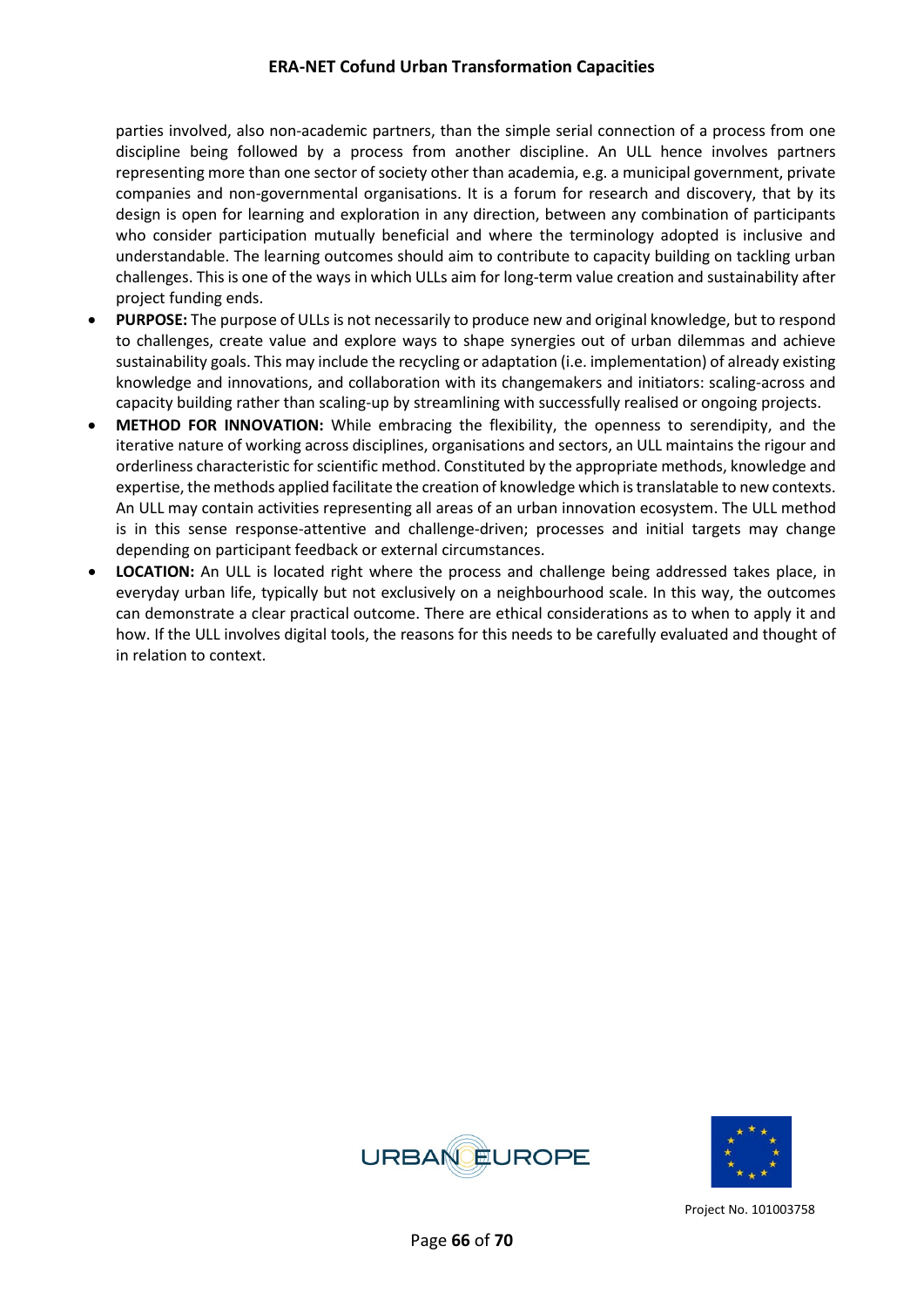## <span id="page-66-0"></span>**Annex E: Data Management**

#### **Why the JPI Urban Europe require Data Management Plans**

The JPI Urban Europe wishes to promote open, transparent and robust urban and global change research by encouraging more open sharing of research data, leading to wider data analysis, more data reuse, and the combination of datasets from multiple sources. The JPI Urban Europe believe that an increased emphasis on the open sharing of research data has the potential to stimulate new approaches to the collection, analysis, validation and management of data, and to the transparency of the research process.

However, the JPI Urban Europe also recognises that not all research data can be shared openly, and that there will be legitimate reasons to constrain access, for example the risks to the privacy of individuals must always be considered, where data arises from, or is derived from, personally identifiable data.

The JPI Urban Europe considers that the production and implementation of a project specific data management plan is an essential requirement to enable the sharing of research data. Research data includes:

- digital information created directly from research activities such as experiments, analysis, surveys, measurements, instrumentation and observations;
- data resulting from automated or manual data reduction and analysis including the inputs and outputs of simulations and models.

Project specific data management plans should be in accordance with relevant standards and community best practice, and which may vary by subject and disciplinary area. Research data should normally be open by default, unless there are legitimate reasons to constrain access, and the data must be made available with minimum time delay, including being discoverable through catalogues and search engines. Data with acknowledged long-term value should be preserved, protected from loss and remain accessible and usable for future research in sustainable and trustworthy repositories.

To enable research data to be discoverable and effectively reused by others, including those outside the discipline of origin, sufficient metadata should be recorded and made openly available to enable other researchers to understand the research and reuse potential of the data. Published results should always include information on how to access the supporting data and other research materials. Researchers should ensure that metadata created to support research datasets retained for the long-term is sufficient to allow other researchers a reasonable understanding of those datasets and thereby minimise unintentional misuse, misinterpretation or confusion.

#### **Data Management Plan Requirements**

A Data Management Plan (DMP) describes the data management life cycle for the data to be collected, processed and/or generated by a research project funded within this call. As part of making research data findable, accessible, interoperable and reusable (FAIR), a DMP should include information on:

- the handling of research data during and after the end of the project;
- the types of data, samples, physical collections, software, curriculum materials, and other materials to be collected, processed and/or generated during the project;
- the standards to be used for data and metadata format and content (where existing standards are



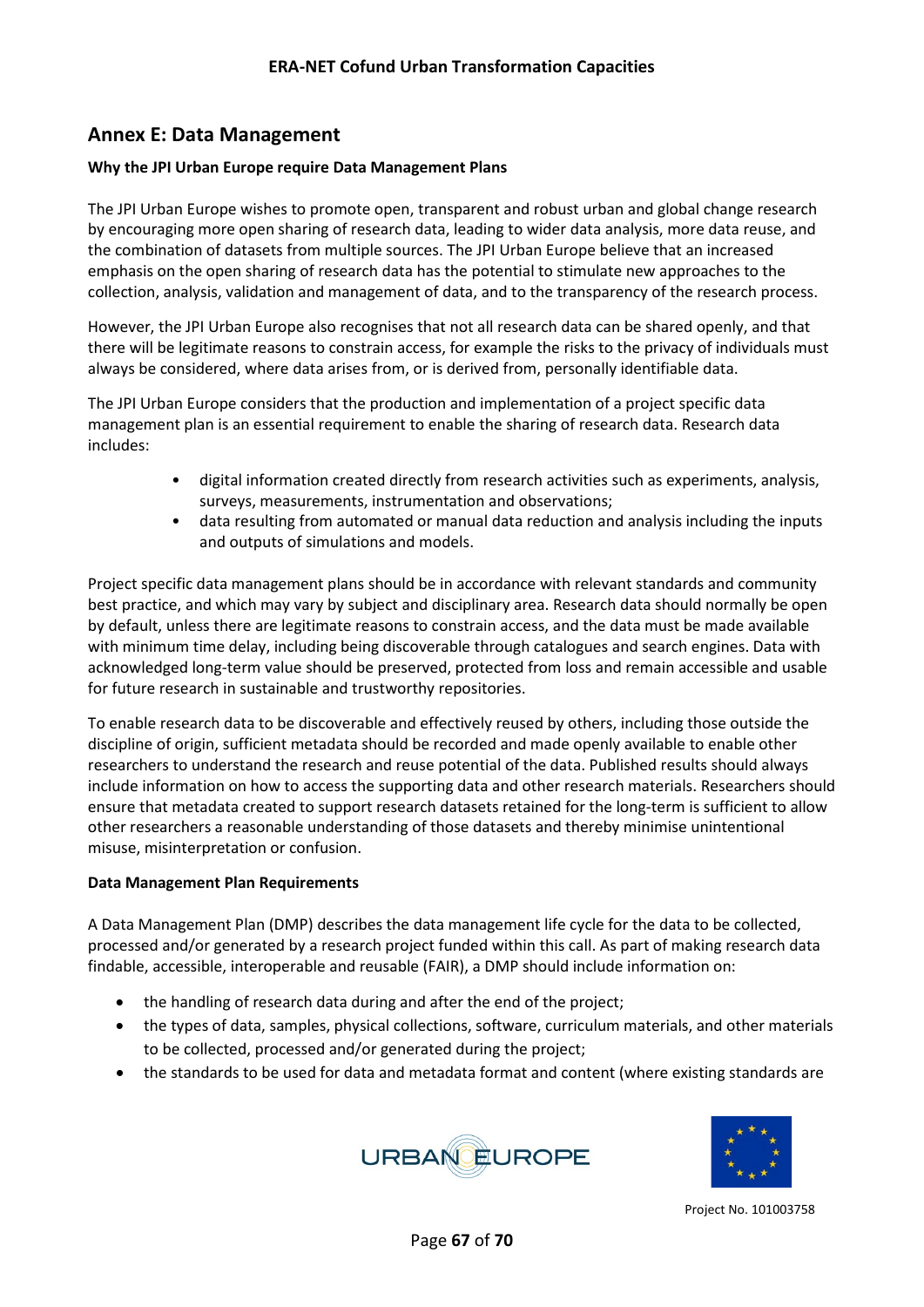- absent or deemed inadequate, this should be documented along with proposed solutions or remedies);
- policies for broad access and sharing including provisions for appropriate protection of privacy, confidentiality, security, intellectual property, or other rights or requirements;
- policies and provisions for reuse, redistribution, and the production of derivatives;
- plans for archiving data, samples, and other research products, and for preservation of access to them via an institutionally supported repository.



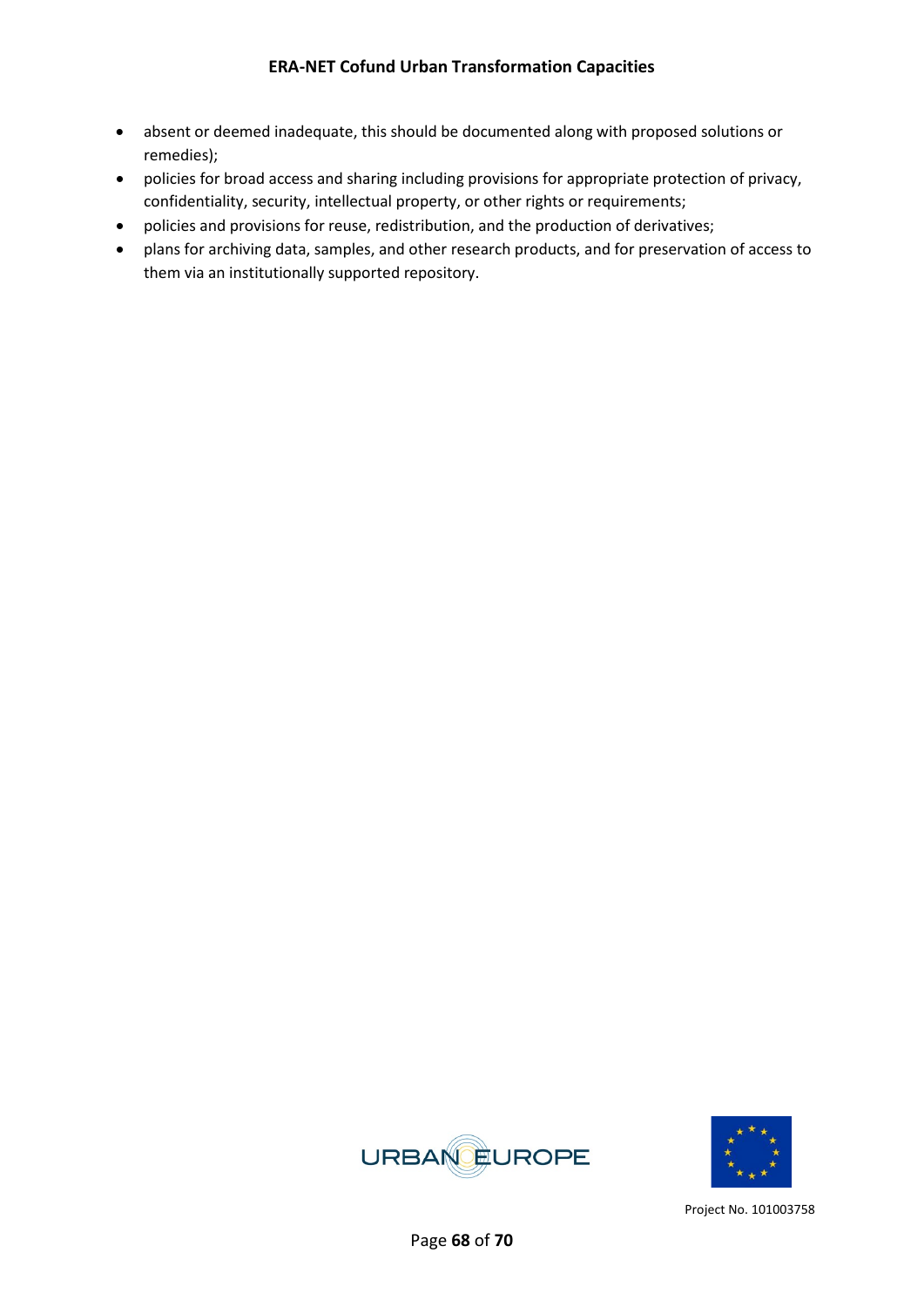## <span id="page-68-0"></span>**Annex F: Glossary**

| Co-creation         | An approach where heterogenous actors collaborate to produce knowledge,                           |
|---------------------|---------------------------------------------------------------------------------------------------|
|                     | instruments, technology, artefacts, policy, know-how, etc.                                        |
| Innovation          | A process in which new ideas (technologies, designs, procedures, etc.), and                       |
|                     | combinations of them, bring about changes in (sub)systems like supply chains,                     |
|                     | markets, urban regions, etc. This process can be incremental, radical or even                     |
|                     | disruptive.                                                                                       |
| Interdisciplinarity | A collaboration spanning multiple academic disciplines (e.g. natural sciences, social             |
|                     | sciences, engineering sciences, technological sciences, medical sciences, applied                 |
|                     | sciences) and involving the application of complementary methodologies to more                    |
|                     | innovatively and comprehensively tackle a common problem than would otherwise                     |
|                     | be possible.                                                                                      |
| Liveability         | The degree to which a place is suitable or good for living in.                                    |
| Nature-based        | Actions for societal challenges that are inspired by processes and functioning of                 |
| solutions           | nature.                                                                                           |
| Open data           | Data that can be freely used, reused and distributed by anyone.                                   |
| Resilience          | Resilience is the capacity of a system to cope with change and continue to develop.               |
| Smart city          | Refers to cities in which information and communications technology is increasingly               |
|                     | pervasive and ubiquitous. Cities whose knowledge economy and governance is being                  |
|                     | progressively driven by innovation, creativity and entrepreneurship; and in which                 |
|                     | digital technologies can be used to efficiently and effectively run cities and the                |
|                     | services provided by them. The integration of technologies needed to manage the                   |
|                     | Energy-Food-Water Nexus offers the potential to optimise the efficiency and                       |
|                     | effectiveness of the resources involved.                                                          |
| Sustainability      | A multifaceted property that describes the extent to which social, economic and                   |
|                     | environmental objectives are in balance; that economic activity is not declining, that            |
|                     | non-renewable resource throughputs are minimised, and that society has high capital               |
|                     | and is cohesive, equitable and inclusive.                                                         |
| Transdisciplinarity | A collaboration spanning multiple partners, both academic and non-academic, to                    |
|                     | solve a common problem.                                                                           |
|                     | Non-academic partners may include city officials, (non-) governmental agencies and                |
|                     | offices, charitable organisations, companies, civil society, grassroots movements etc.            |
| Transformation      | An urban system's ability to adapt and implement more sustainable practices in                    |
| capacity            | environmental, technical, institutional and human resources dimensions.                           |
| Urban innovation    | Relational assemblages of stakeholders, researchers and initiatives which together                |
| ecosystems          | make up an integrated effort for implementation and validation of approaches and                  |
|                     | solutions.                                                                                        |
| Urban area          | From a morphological perspective: an area encompassing one or more cities plus its                |
|                     | built-up environs, irrespective of local body administrative boundaries, often subject            |
|                     | to a minimum built-up density threshold and a minimum population size (e.g. clusters              |
|                     | of contiguous grid cells of at least 300 inhabitants per km <sup>2</sup> and a minimum population |
|                     | of 5 000).                                                                                        |
|                     | From a functional perspective: a continuous area including one or several urban                   |
|                     | centre(s) and all population settlements in which a significant proportion of the                 |